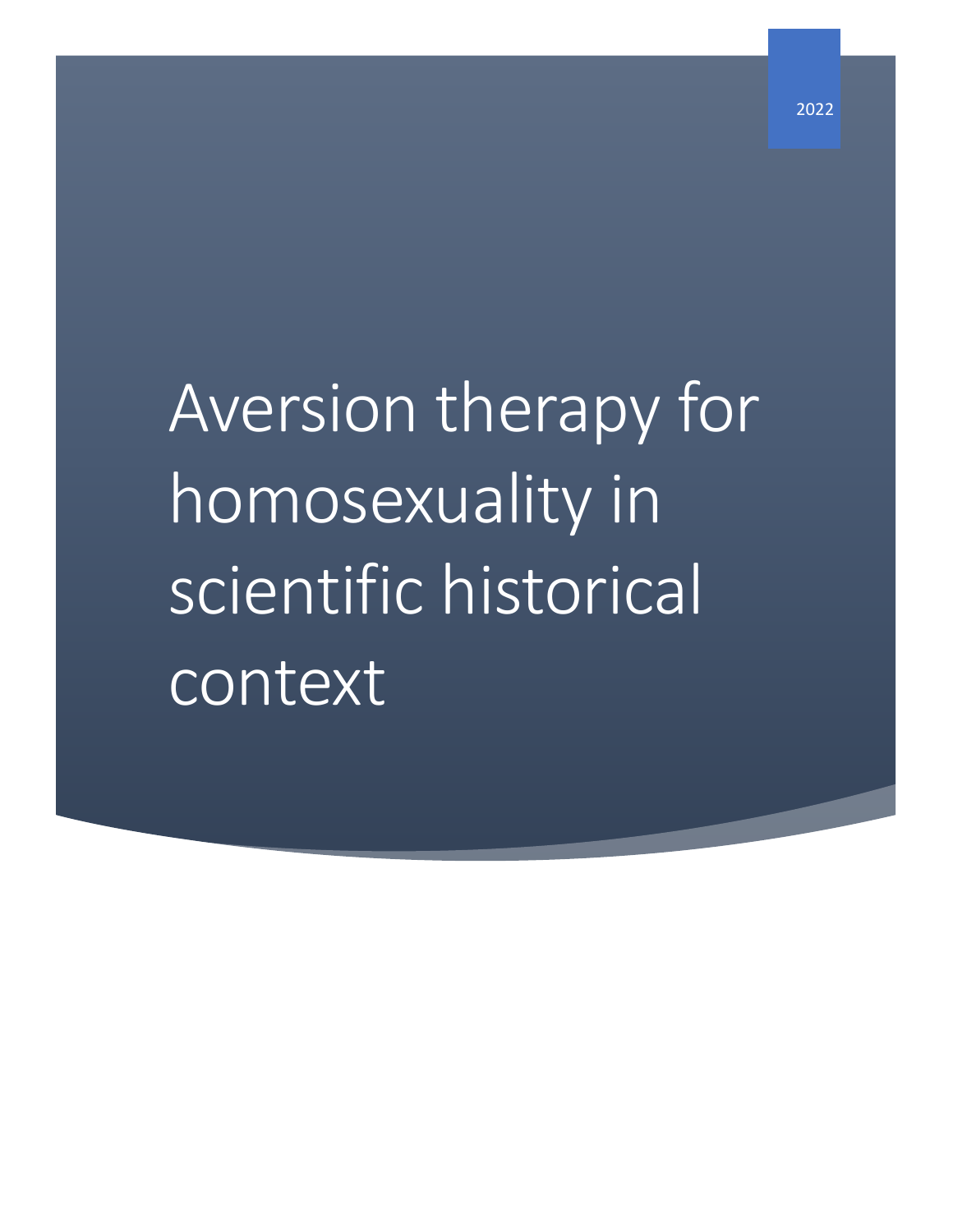# 

#### Table of Contents

| Is aversion therapy the same thing as "conversion therapy" for homosexuality?  10               |
|-------------------------------------------------------------------------------------------------|
| Besides homosexual behavior, what else was treated with aversion therapy?  11                   |
|                                                                                                 |
|                                                                                                 |
|                                                                                                 |
|                                                                                                 |
|                                                                                                 |
| What's the difference between "classical" and "operant" conditioning?  14                       |
|                                                                                                 |
|                                                                                                 |
| I've seen electric shock therapy on TV, and it doesn't look mild! It looks very unpleasant.  16 |
|                                                                                                 |
|                                                                                                 |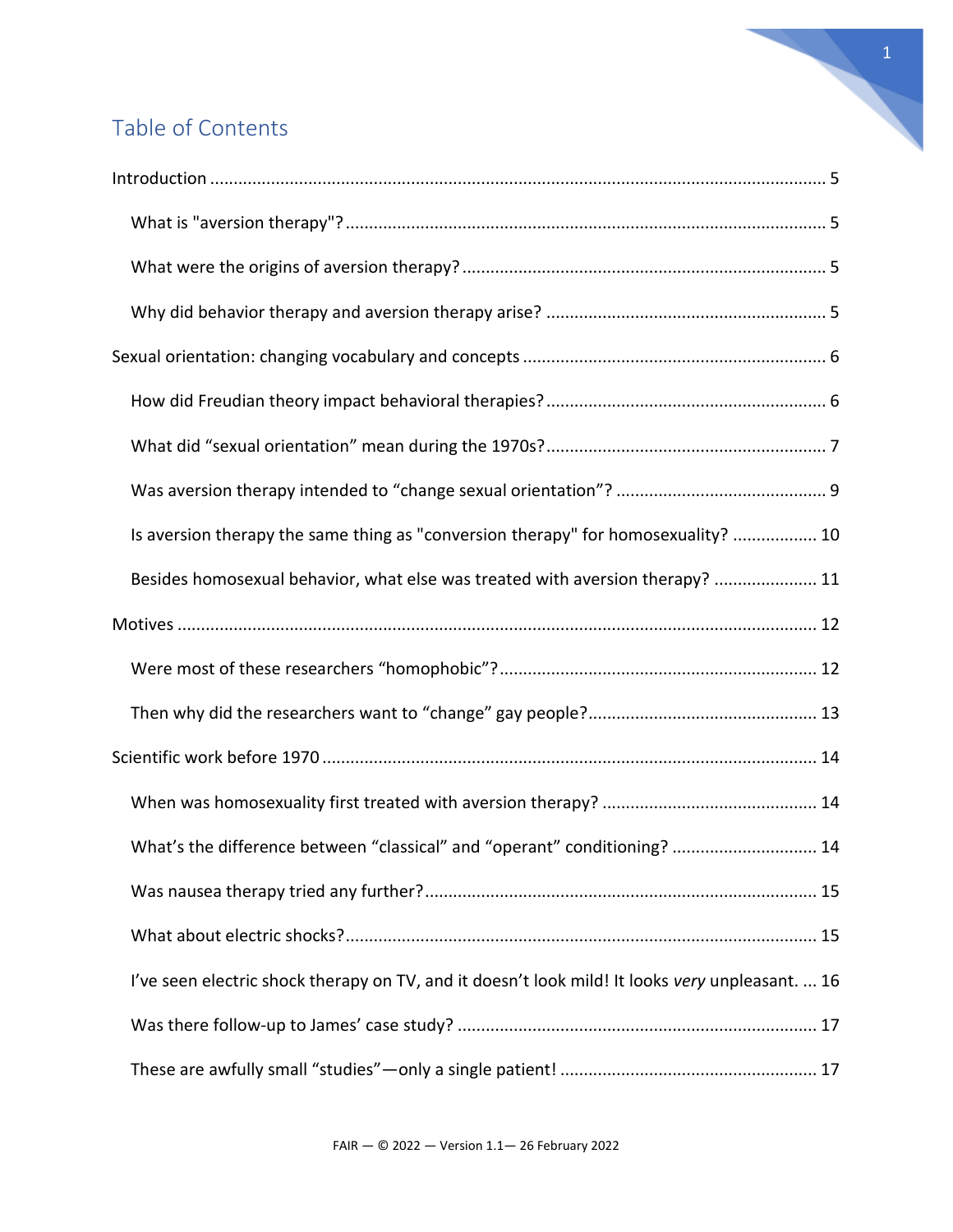| What did researchers think about the evidence for aversion therapy?  25                  |  |
|------------------------------------------------------------------------------------------|--|
|                                                                                          |  |
|                                                                                          |  |
|                                                                                          |  |
|                                                                                          |  |
|                                                                                          |  |
|                                                                                          |  |
|                                                                                          |  |
|                                                                                          |  |
|                                                                                          |  |
|                                                                                          |  |
| Given the APA decision to no longer call it an illness, why did anyone continue to treat |  |
|                                                                                          |  |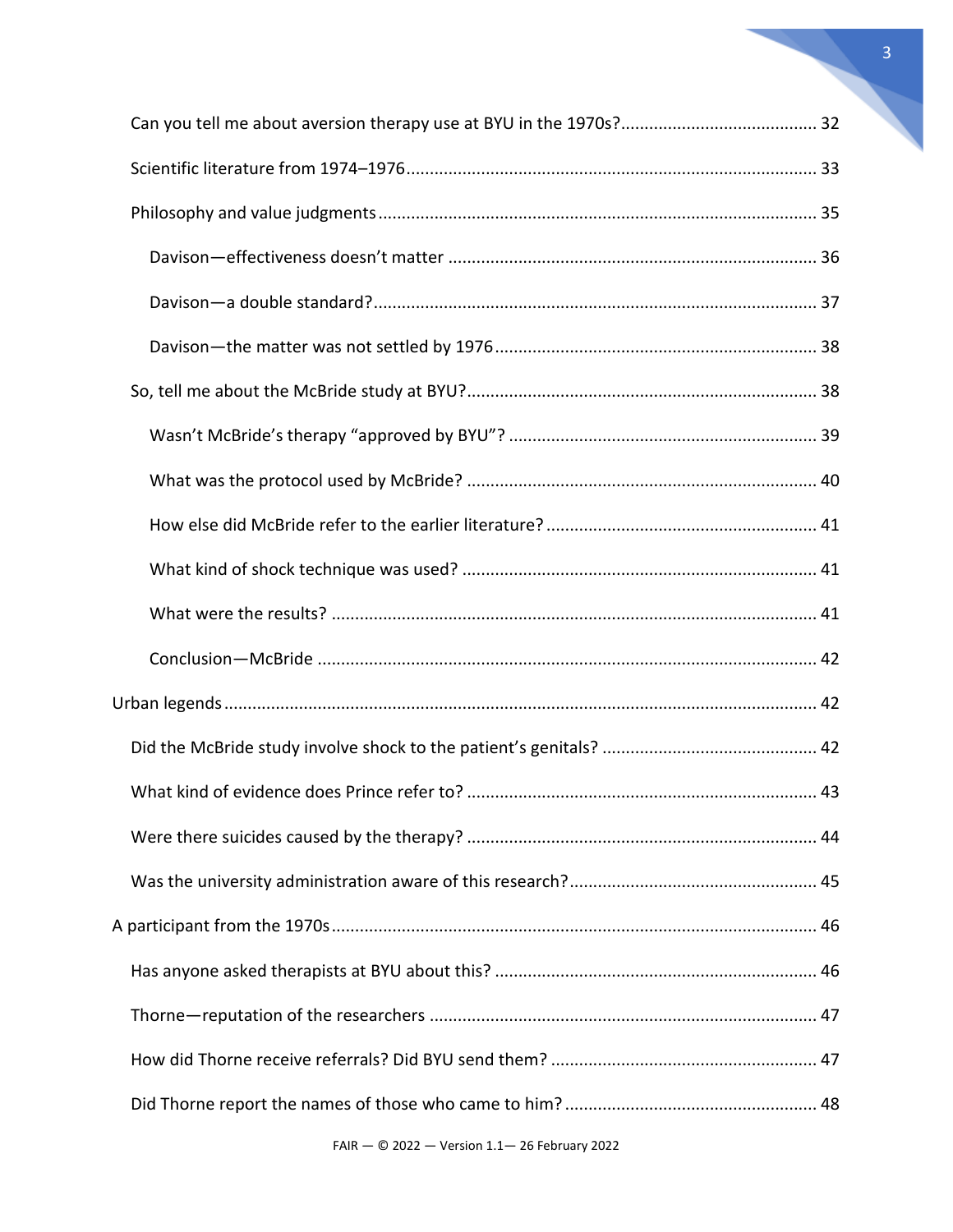| 4 |  |
|---|--|
|   |  |
|   |  |
|   |  |
|   |  |
|   |  |
|   |  |
|   |  |
|   |  |
|   |  |
|   |  |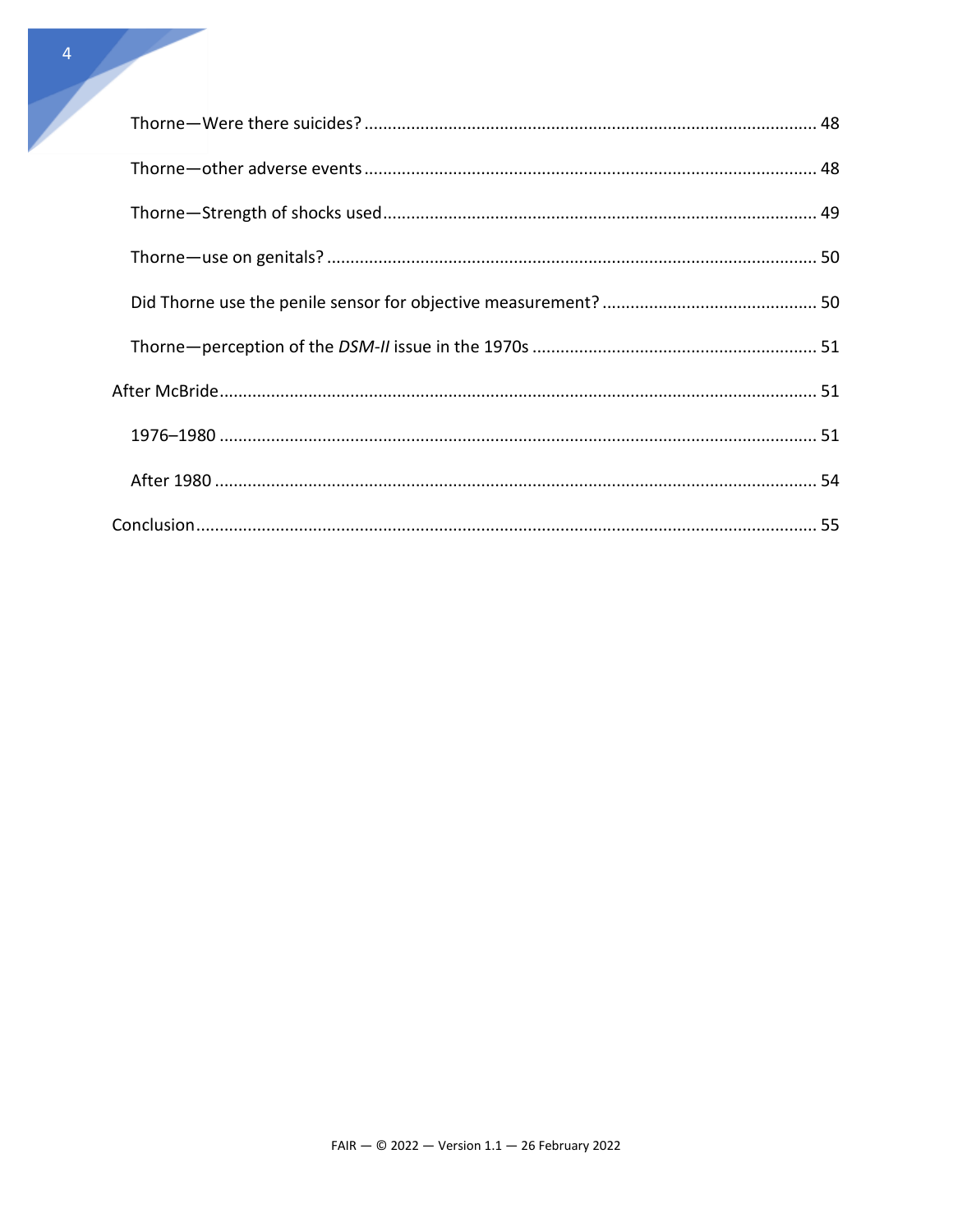# Introduction

<span id="page-5-0"></span>This is a brief survey of the use of aversion therapy to "treat" homosexual behavior. It focuses particularly upon the period 1970–1980, which corresponds to President Dallin H. Oaks' tenure as president of Brigham Young University (BYU).

# <span id="page-5-1"></span>What is "aversion therapy"?

Aversion therapy is a group of techniques intended to help control unwanted behavior, a type of "behavioral therapy". The basic idea is that an undesired behavior is paired with something unpleasant. Due to conditioning, the animal or person receiving the therapy comes to associate the unwanted behavior with the unpleasant experience, and thereafter avoids the unwanted behavior.

A simple example would be of a cat that jumps onto a kitchen counter. Many pet owners will spray the cat in the face with a squirt bottle. The cat is not harmed by the water, but does not like it—and so eventually learns not to jump on the counter. (Many pet owners can report that the cat soon avoids the counter—at least when its owner is around to apply the squirt bottle!)

# <span id="page-5-2"></span>What were the origins of aversion therapy?

One recent history says:

 $\overline{a}$ 

Aversion therapy was a post-war subdivision within a set of psychological and psychiatric treatment methods grouped under the term 'behaviour therapy'. Behaviour therapy was an elaboration of classical reflex conditioning developed by the Russian physiologist Ivan Pavlov in the early decades of the 20th century and further investigated by his American contemporary, John B. Watson. $1$ 

# <span id="page-5-3"></span>Why did behavior therapy and aversion therapy arise?

Psychiatric practice drew heavily on Freudian theory prior to World War II. Freud saw mental illness and some other behavioral difficulties as evidence of delayed psychosexual development.

<sup>1</sup> Kate Davison, "Cold War Pavlov: Homosexual aversion therapy in the 1960s," *History of the Human Sciences* 34/1 (2021): 92.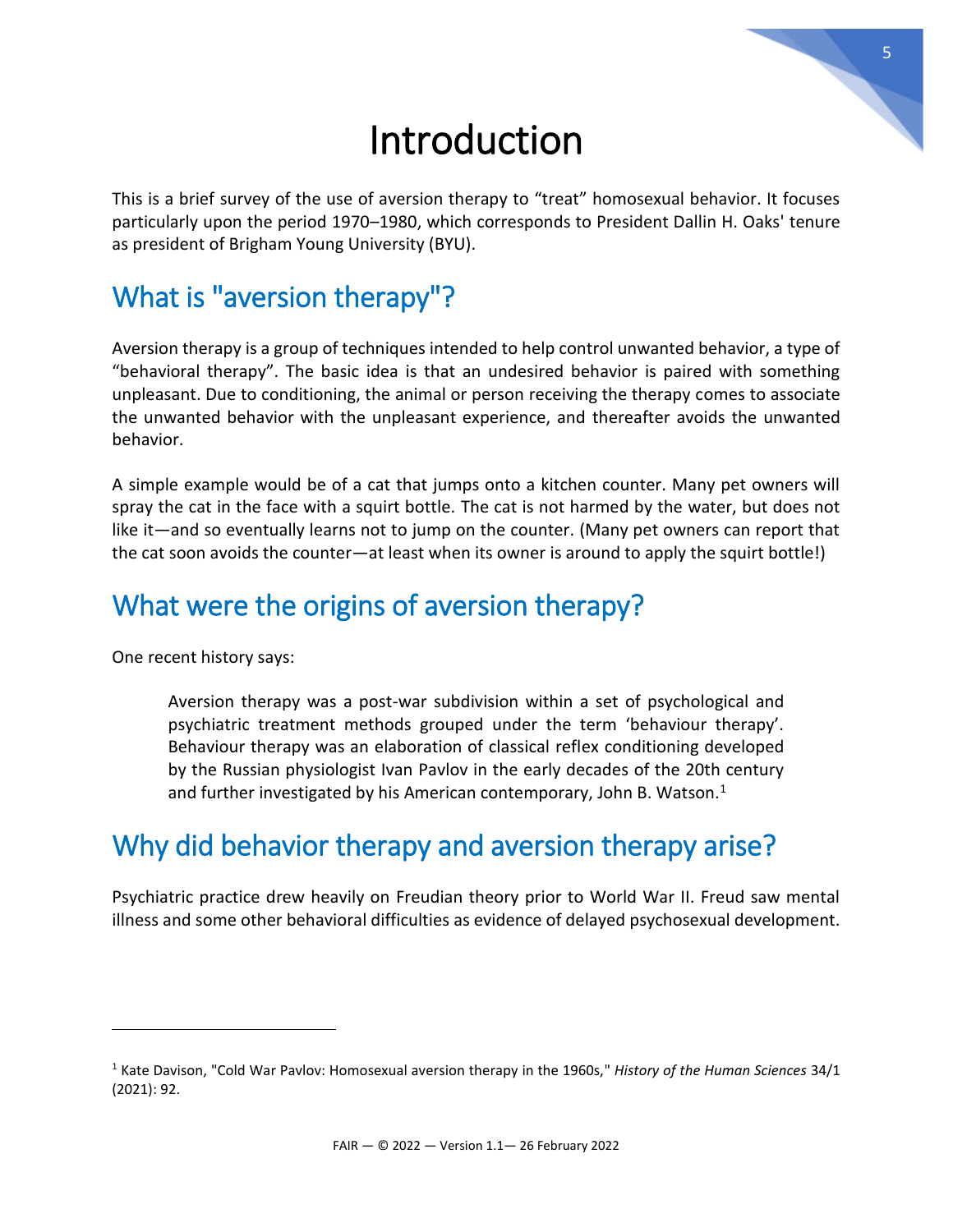Freudian psychoanalysis and other "psychodynamic" talking cures were lengthy, expensive, labor-intensive, and not terribly helpful for many issues. There was also a growing recognition that Freud's claims were unscientific, or difficult to assess with scientific tools.

Researchers were seeking better methods to help patients that would be quicker, more effective, and more easily studied scientifically.

Behaviorism was appealing because, unlike Freudian theory, one did not need theories about what went on "inside the mind."<sup>2</sup> (One early theorist, John B. Watson, "denied completely the existence of the mind or consciousness"!<sup>3</sup>)

Even for those who did not go so far, there was little worry about the subconscious, or the Oedipus complex, and so on.<sup>4</sup> One could simply study a stimulus (the aversion) and the resulting behavior. Both of these were external, and thus open to scientific observation.

# <span id="page-6-0"></span>Sexual orientation: changing vocabulary and concepts

# <span id="page-6-1"></span>How did Freudian theory impact behavioral therapies?

Many psychoanalysts believed that

 $\overline{a}$ 

that sexual habits, orientation, and psychosexual structure were not rigid. They believed that 'a variety of methods could allow *some* patients to have heterosexual desire … or significantly reduce or practically eliminate the appeal of the same sex for at least some time'. 5

<sup>&</sup>lt;sup>2</sup> For a summary of the Freudian position, see Charles W. Socarides, "Scientific Politics and Scientific Logic: The Issue of Homosexuality," *Journal of Psychiatry* 19/3 (Winter 1992): 318–320.

<sup>3</sup> Matt Jarvis, *Theoretical Approaches in Psychology* (Routledge: London and Philadelphia, 2000), 14. Perhaps unsurprisingly, Watson eventually left research and went into advertising.

<sup>4</sup> Joel Fischer and Harvey L. Gochros, *Handbook of Behavior Therapy with Sexual Problems*, 2 volumes (Pergamon Press, 1977), 1:xliv." [B.F.] Skinner believed that we do have such a thing as a mind, but that it is simply more productive to study observable behaviour rather than internal mental events" (Jarvis, 17).

<sup>5</sup> Davison, "Cold War Pavlov," 96, italics in original.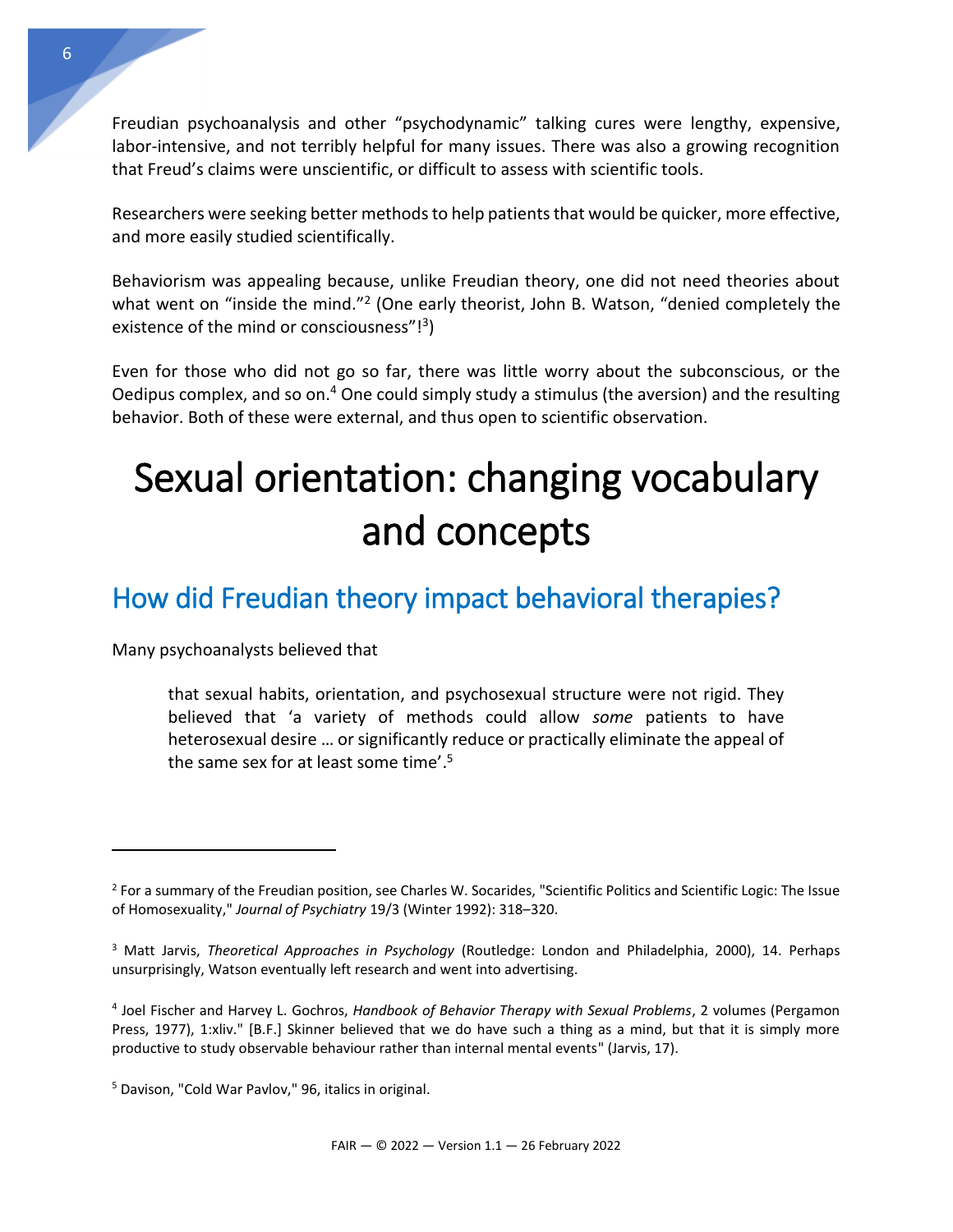As the previous citation demonstrates, our ideas and even vocabulary about sexual orientation has changed considerably since World War II. It is important to understand how words were used at the time they were used, so we do not misunderstand what scientists were saying.

In 2022, most people believe that each individual has a "sexual orientation"—a fixed, life-long pattern of sexual attraction that is largely resistant to change.

We lose sight of how recent an idea and terminology this is.

# <span id="page-7-0"></span>What did "sexual orientation" mean during the 1970s?

There was considerable flux in terms at this period. As late as 1984, researchers complained that different scientists used the terms "homosexual" and "sexual orientation" in different ways.<sup>6</sup> Some used it to refer only to behavior. Other used it to refer to inner desires. Others used it to describe the origin of feelings and desires, and so on.

In the mid-1970s, one gay rights group preferred that people refer to "sexual orientation," because they said it reflected what people *did*, not simply what their desires were:

1. The term "affectional or sexual preference" is defined…as "having or manifesting an emotional or physical attachment to another consenting person or persons of either gender, or having a preference for such attachment." This is vague and appears incomprehensible. …"Sexual orientation" defined in some existing legislation as "choice of sexual partner according to gender") is at least quickly comprehensible, and *more clearly encompasses homosexual behavior*.

2. It diverts attention from the real source of homosexual oppression—the fact that we engage in sexual acts that are forbidden and criminal in our society. Neither *homosexuality* per se nor *homosexual lifestyles* are illegal in any state in the United States; it is certain kinds of acts that are illegal. …

4. It tends to obscure the reality…that *human sexual behavior* falls on a continuum between those who are exclusively heterosexual and those who are exclusively homosexual. …

This language both trivializes and obscures the struggle that gay liberationists are involved in: to argue and insure [sic] that *sexual acts* committed between consenting partners should not be punished.

<sup>6</sup> Michael G. Shivley, Christopher Jones, John P. De Cecco, "Research on Sexual Orientation: Definitions and Methods," *Journal of Homosexuality* 9/2–3 (1984): 132–134.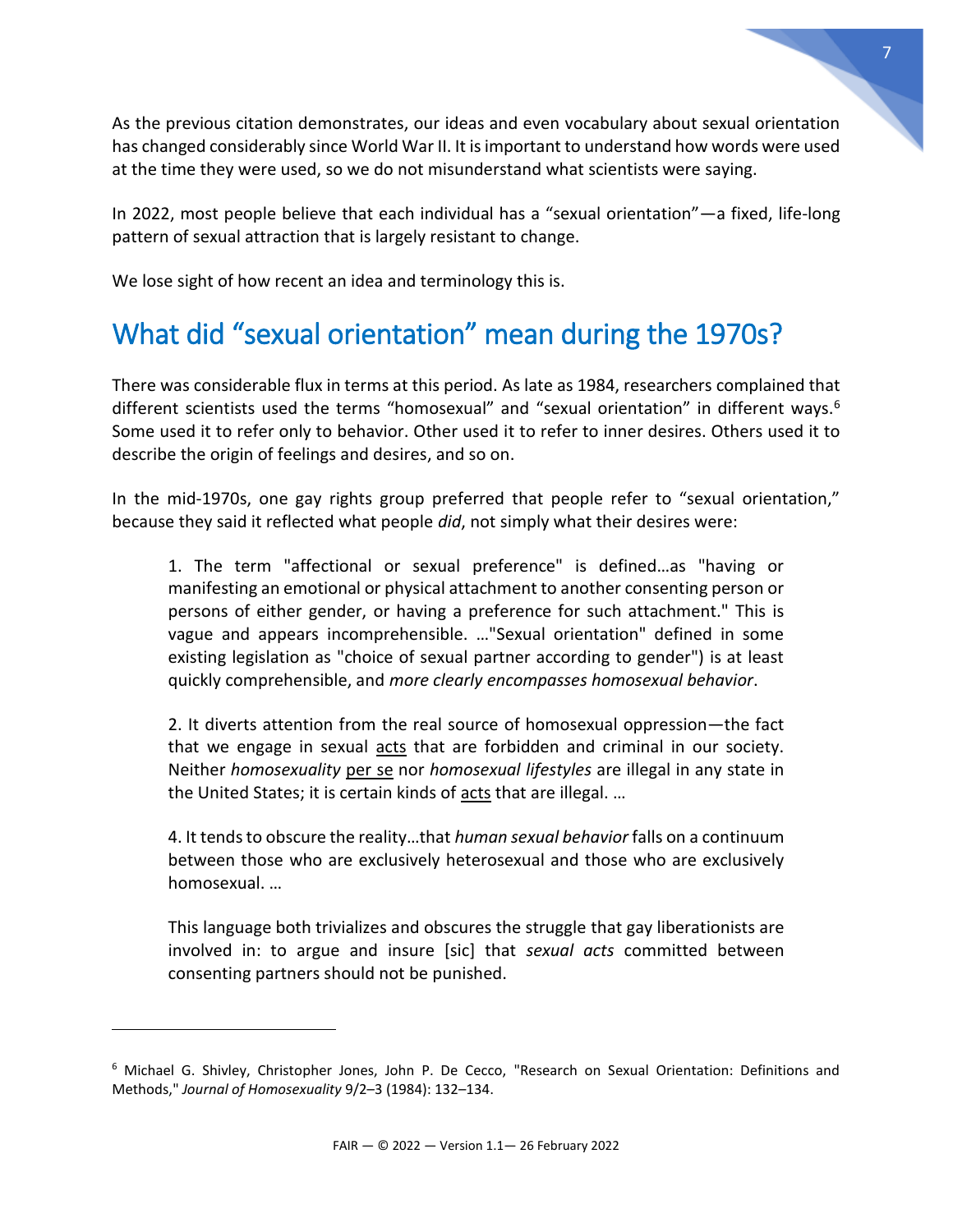6. It represents a concession to the prevailing heterosexual view that sex is good and justifiable only when it is complemented by "love." Equal rights must be extended to homosexuals regardless of whether or not they are emotionally or physically attached to another person.<sup>7</sup>

As one author noted:

For this advocacy group, "homosexual orientation" "more clearly encompasses homosexual behavior." Using their preferred term focuses on "sexual acts that are forbidden," rather than focusing on "homosexuality per se" "nor [even] homosexual lifestyles." Instead, it highlights that "certain kinds of acts are forbidden," and since "human sexual *behavior* falls on a continuum," they wish "that sexual acts … not be punished." The term further avoids "a concession … to the view that [the] sex [act] is good … only when … complimented by 'love'."

[Thus] in 1975–1977 … a pro-gay group saw "homosexual orientation" and "sexual preference" as quite different things. The former was primarily concerned with behavior, not desire.<sup>8</sup>

The "Kinsey scale" had been published in 1948, and did not see "sexual orientation" in the same sense that we use the term today.<sup>9</sup>

In 1980 [one] author argued that Kinsey's work demonstrated that "sexual orientation fluctuates, surely over a lifetime and, for some people, as often as the weather." As evidence, he cited Kinsey's claim that "Some males may be involved in both heterosexual and homosexual activities within the same period of time. … even in the same day. … Males do not represent two discrete populations, heterosexual and homosexual."<sup>10</sup>

<sup>7</sup> David Thorstad (editor), "Sexual Preference vs. Sexual Orientation," *Gay Activist* 6/1 (New York, NY; March 1977): 3, italics added, underlining in the original. Though published in 1977, the official statement was "adopted … in early 1975" (3); cited and footnote reproduced with permission from Gregory L. Smith, "Feet of Clay—Queer Theory and the Church of Jesus Christ," *Interpreter: A Journal of Latter-day Saint Faith and Scholarship* 43 (2021): 204, https://journal.interpreterfoundation.org/feet-of-clay-queer-theory-and-the-church-of-jesus-christ/.

<sup>8</sup> Smith, "Feet of Clay," 204.

<sup>9</sup> Kinsey, WB Pomeroy, CE Martin, *Sexual Behavior in the Human Male* (Saunders: Philadelphia, 1948).

<sup>10</sup> Smith, "Feet of Clay," 205, citing John P. De Cecco, "Definition and Meaning of Sexual Orientation," *Journal of Homosexuality* 6/4 (Summer 1981): 57 who in turn is citing Kinsey (1948), 29, 61, 63–64, italics in original, underlining added.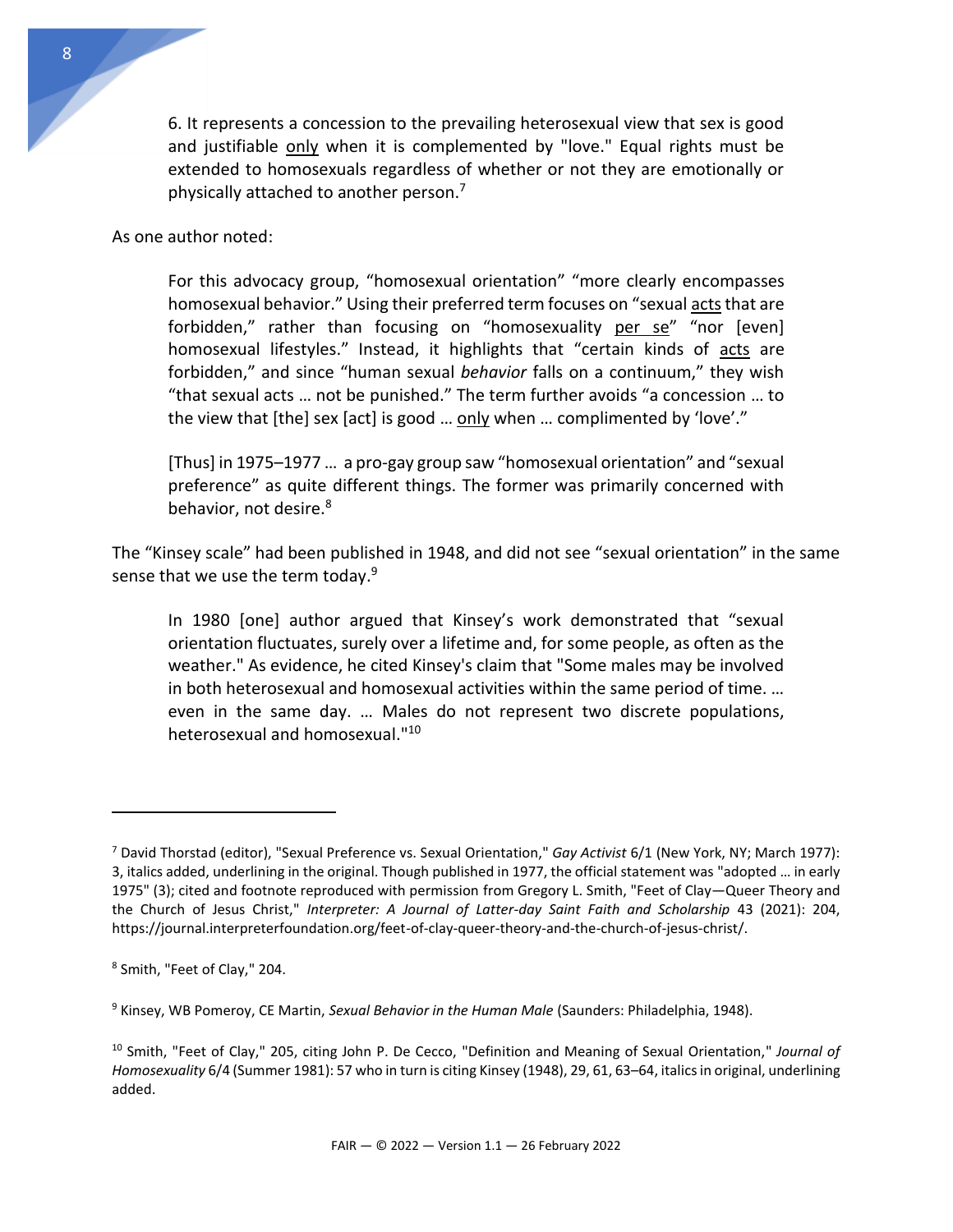This author went on to argue that "homosexual orientation" is actually a cluster of traits including "physical sexual activity," "interpersonal affection," and target of "erotic fantasy." Choice of label was more frequently based upon "physical sexual activity, either as behavior or desire.<sup>"11</sup> Significantly, he concluded, "Sexual orientation is one of the few areas of human behavior in which biology is *not*  destiny." This is the furthest thing from today's "sexual orientation," which most see as innate and unchanging, and unrelated to acts.

It is thus not surprising to see early behaviorists remark that "The Kinsey rating has the merit that it conceives of homosexuality as a graded form of behaviour and not as something which is present in an all or none manner."

## <span id="page-9-0"></span>Was aversion therapy intended to "change sexual orientation"?

Because of the varied vocabulary and meanings given to it, this is not as easy a question to answer as we might think. If researchers were not working with the idea that a fixed, life-long orientation existed—and many were not—then they can hardly have been trying to change it, even if that is what the long-term success of their experiments would have amounted to. As one historian of the period said, with the behaviorists

<span id="page-9-1"></span>a further innovation was to separate orientation from behaviour, suggesting it might be possible to condition patients' sexual behaviour in a heterosexual direction irrespective of whether their inner emotional and erotic orientation changed.<sup>12</sup>

Aversion therapy, then, was often not ultimately concerned about whether homosexuals had a fixed "orientation" toward their own sex or not. It was intended to help the patient control unwanted behaviors.

Behaviorism didn't care so much about what was "inside" a patient—its practitioners were focused on outward acts.

An early example discusses how behavior was "reinforced by [the patient's] first homosexual experiences, a learned pattern thus being established."<sup>13</sup> Another early behaviorist approach saw

 $11$  De Cecco, 63.

<sup>&</sup>lt;sup>12</sup> Davison, "Cold War Pavlov," 96.

<sup>13</sup> Basil James, "Case of Homosexuality Treated by Aversion Therapy," *British Medical Journal* (17 March 1962): 769.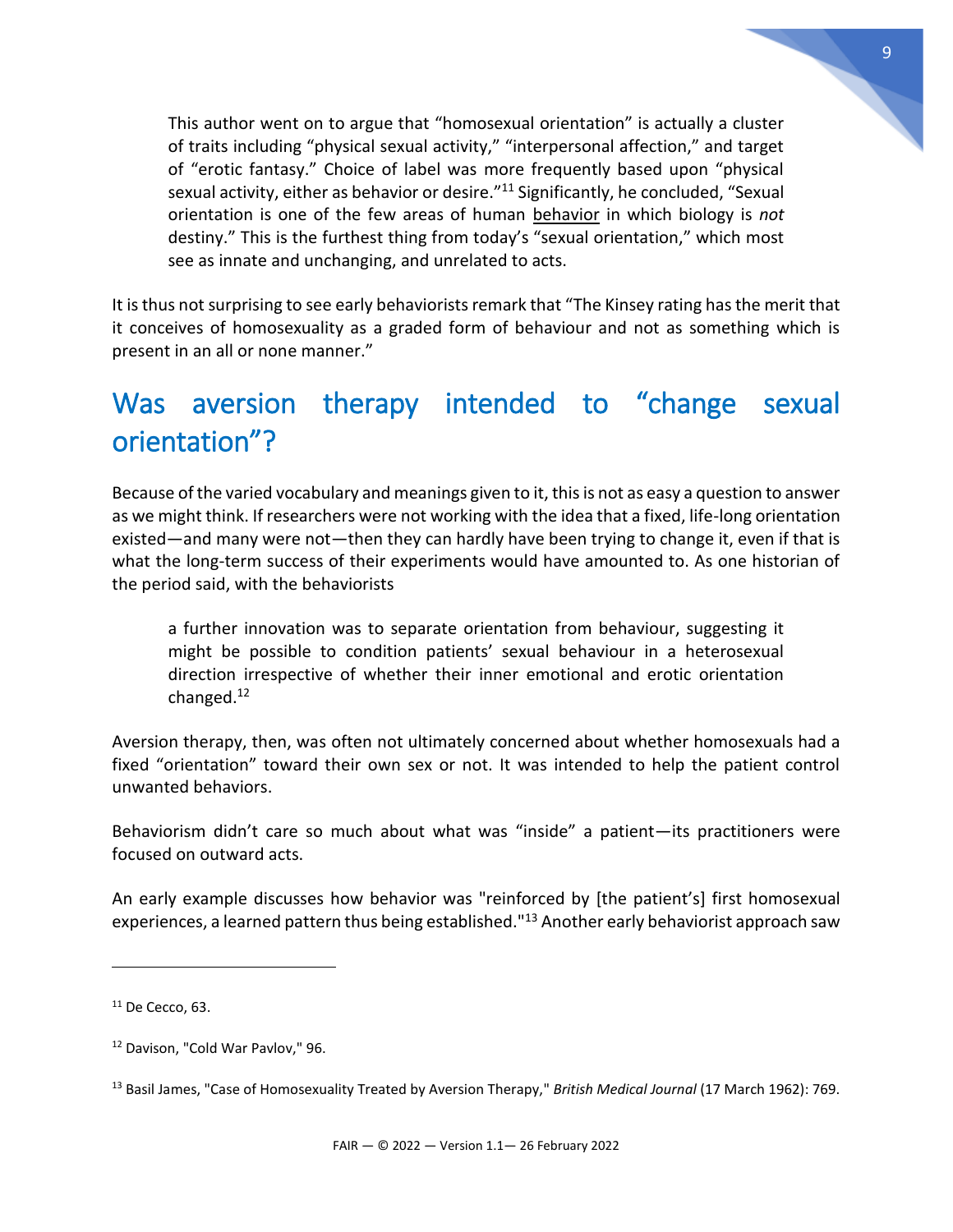"homosexuality as a learned behaviour pattern and not as a disease." $14$  One early researcher emphasized in a lecture that with aversion therapy "sexual orientation is not changed, but increased awareness of feelings is developed, giving the client greater choice in the expression of these feelings." 15

A later example from 1974 tells how researchers rejected the idea that homosexuality was a disease, but likewise argued that it was not something "constitutional," or innate: "Conceptions of homosexuality as a sickness or as a constitutional personality type were discounted." Instead, "the therapist gave the client an account of homosexuality as a *learned pattern of behavior*."<sup>16</sup>

# <span id="page-10-1"></span><span id="page-10-0"></span>Is aversion therapy the same thing as "conversion therapy" for homosexuality?

Not exactly. At most, aversion therapy is seen as an early type of conversion therapy. . Conversion therapy "is an umbrella term" for a "poorly defined" set of approaches (some secular, some religious) that aim "to suppress same-sex attraction."<sup>17</sup> Other authors include aversion therapy under a broader rubric of "sexual orientation and gender identity and expression change efforts (SOGIECE)," which "aim to deny or suppress feelings and desires related to non-heterosexual identities."<sup>18</sup>

Conversion therapy used or uses a wide variety of approaches, including aversion, psychodynamic approaches, hormonal treatment, and religious/spiritual practices such as prayer, exorcism, or scripture study.<sup>19</sup> It occurs in both professional and non-professional forums,

<sup>&</sup>lt;sup>14</sup> JG Thorpe, E Schmidt, and D Castell, "A Comparison of Positive and Negative (Aversive) Conditioning in the Treatment of Homosexuality," *Behavior Research and Therapy* 1/2–4 (1963): 361.

<sup>15</sup> Ronald W. Field, "Book Reviews: A Neo-Pavlovian View of Behaviour Therapy: Tape 2-Aversion Therapy of Homosexuality," in *Medical Journal of Australia* (20 September 1975): 489.

<sup>&</sup>lt;sup>16</sup> Lynn P. Rhem and Ronald H. Rozensky, "Multiple behavior therapy techniques with a homosexual client: a case study," *Journal of Behavioral, Therapeutic, & Experimental Psychiatry* 5 (1974): 54, emphasis added.

<sup>17</sup> Travis Salway and Florence Ashley, "Ridding Canadian medicine of conversion therapy," *Canadian Medical Association Journal* 194/1 (10 January 2022): E17–E18, https://doi.org/10.1503/cmaj.211709.

<sup>18</sup> Trevor Goodyear *et al.,* "'They Want You to Kill Your Inner Queer but Somehow Leave the Human Alive': Delineating the Impacts of Sexual Orientation and Gender Identity and Expression Change Efforts," *The Journal of Sex Research* (19 April 2021): 1.

<sup>19</sup> Goodyear *et al.,* 2.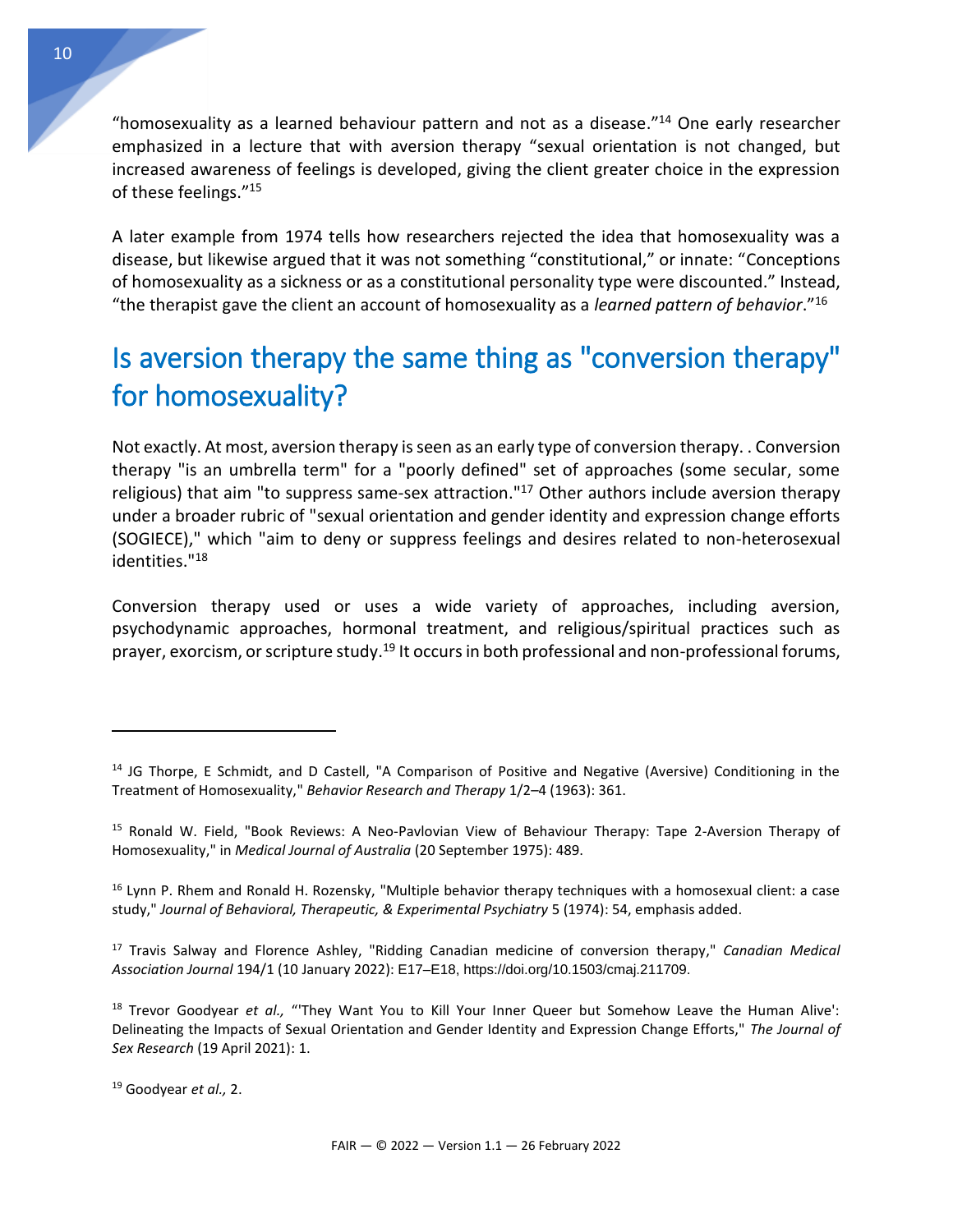"in a remarkably wide range of settings: churches, camps, conferences, online chats, prayer groups, regulated and unregulated counsellors' offices, and medical offices."<sup>20</sup>

As the name implies, being a "behavioral" therapy, aversion was focused on behavior, not identity. As we will see, most aversion therapy efforts targeted behavior. Many of the researchers did not believe in a "homosexual orientation" in the modern sense, and so were not focused on changing that.

# <span id="page-11-0"></span>Besides homosexual behavior, what else was treated with aversion therapy?

Aversion therapy is only one type of behavioral therapy. Other behavioral therapies were widely used, though we will not discuss them here. Aversion therapy specifically was used in the treatment of many behaviors, including:

- feeble-mindedness,
- epilepsy,
- left- or right-handedness,
- catatonia,
- alcoholism,
- pedophiliac behavior,
- $\bullet$  smoking,  $21$

 $\overline{a}$ 

- over-eating or obesity,
- exhibitionism,
- compulsive gambling, $2^3$
- compulsive rumination, behavior, and masturbation,
- writer's cramp and hand spasms,
- phobias,
- hysterical spasmodic torticollis,
- $\bullet$  suicidal thoughts,  $24$
- compulsive hair pulling,<sup>25</sup>
- tics, $^{26}$

<sup>20</sup> Salway and Ashley, "Ridding Canadian medicine," E17-E18.

<sup>21</sup> Mary Eisele Beavers, "Smoking Control: A Comparison of Three Aversive Conditioning Treatments," Ph D. dissertation, University of Arizona, 1973.

<sup>23</sup> N[athaniel] McConaghy, MS Armstrong, and A. Blaszczynski, "Expectancy, covert sensitization and imaginal desensitization in compulsive sexuality," *Acta Psychiatrica Scandinavica* 72 (1985): 176–187.

<sup>24</sup> John Paul, Foreyt "Control of Overeating by Aversion Therapy," Ph.D. dissertation, Florida State University, 1969, 78–114.

<sup>25</sup> C.A. Bayer, "Self-monitoring and mild aversion treatment of trichotillomania," *Journal of Behavior Therapy and Experimental Psychiatry* 3 (1972): 139–141; Patricia P. Miller, "Trichotillomania: Is Exposure and Response Prevention an Effective Treatment?" Ph D. dissertation, University of Albany, State University of New York, 1998, 7.

<sup>26</sup> Ellen L. Sharenow, "A Comparison of Similar Versus Dissimilar Competing Response Practice in the Treatment of Muscle Tics," master's thesis, Western Michigan University, 1985, 1.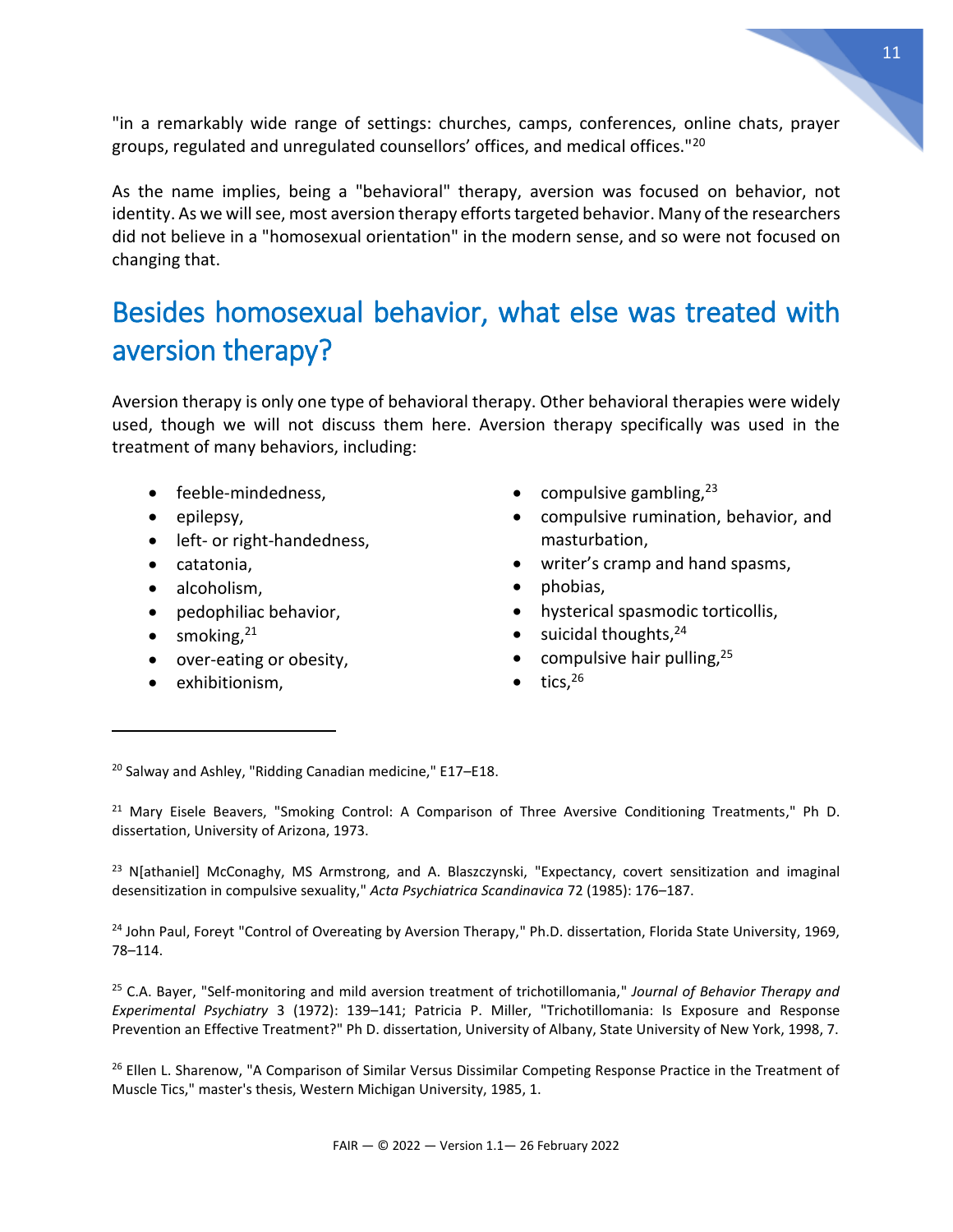transvestism,<sup>22</sup>

- nail-biting, $27$
- sadism.<sup>28</sup>

We can see that unlike conversion therapy, aversion therapy was used for far more than homosexual behavior. Psychologists and physicians encountered patients with a wide variety of problems and unwanted behaviors. "Psychodynamic" approaches—the intensive one-on-one talk therapy first used by Freud—were not terribly successful for many problems. They also required hundreds of hours of highly trained professionals' time, and were thus expensive. Researchers were keen to find something that would be more effective and work more quickly. Aversion therapy was appealing because someone with relatively little training could perform the treatment by adhering to a script. This would magnify the number of patients that could be helped.

<span id="page-12-0"></span>In the 1970s, aversion therapy was *the* cutting-edge scientific therapy. We can sense the excitement and optimism even in the dry language of scientific reports.

# Motives

# <span id="page-12-1"></span>Were most of these researchers "homophobic"?

If by "homophobic" we mean "motivated by distaste or hatred toward homosexuals," then in the main, no. Psychologists and psychiatrists tended to be more liberal in their views about homosexual behavior than society at large.

Many behaviorists were in favor of legal protection for gay citizens, and decriminalization of same-sex acts. Even those psychoanalysts who regarded homosexual behavior as unhealthy generally did not see it as a moral failing, or worthy of criminal penalties or social persecution.<sup>29</sup>

<sup>&</sup>lt;sup>22</sup> MP Feldman, MJ MacCulloch, Mary L. MacCulloch, "The Aversion Therapy Treatment of a Heterogeneous Group of Five Cases of Sexual Deviation," *Acta Psychiatrica Scandinavica* 44 (1968): 113–124

<sup>27</sup> J. Vargas and V. Adesso "A comparison of aversion therapies for nail-biting behavior," *Behavioral Therapy* 7 (1976): 322–329.

<sup>&</sup>lt;sup>28</sup> Feldman, MacCulloch, and MacCulloch, " Aversion Therapy Treatment of a Heterogeneous Group," 113–124.

 $29$  Charles Socarides, a psychoanalyst who regarded homosexuality as pathological, nevertheless strongly agreed with a report's call "for society's toleration and understanding of the homosexual condition and the gradual removal of persecutory laws against such activities between consulting adults. These positions were good and well taken." [Charles W. Socarides, "Scientific Politics and Scientific Logic: The Issue of Homosexuality," *Journal of Psychiatry* 19/3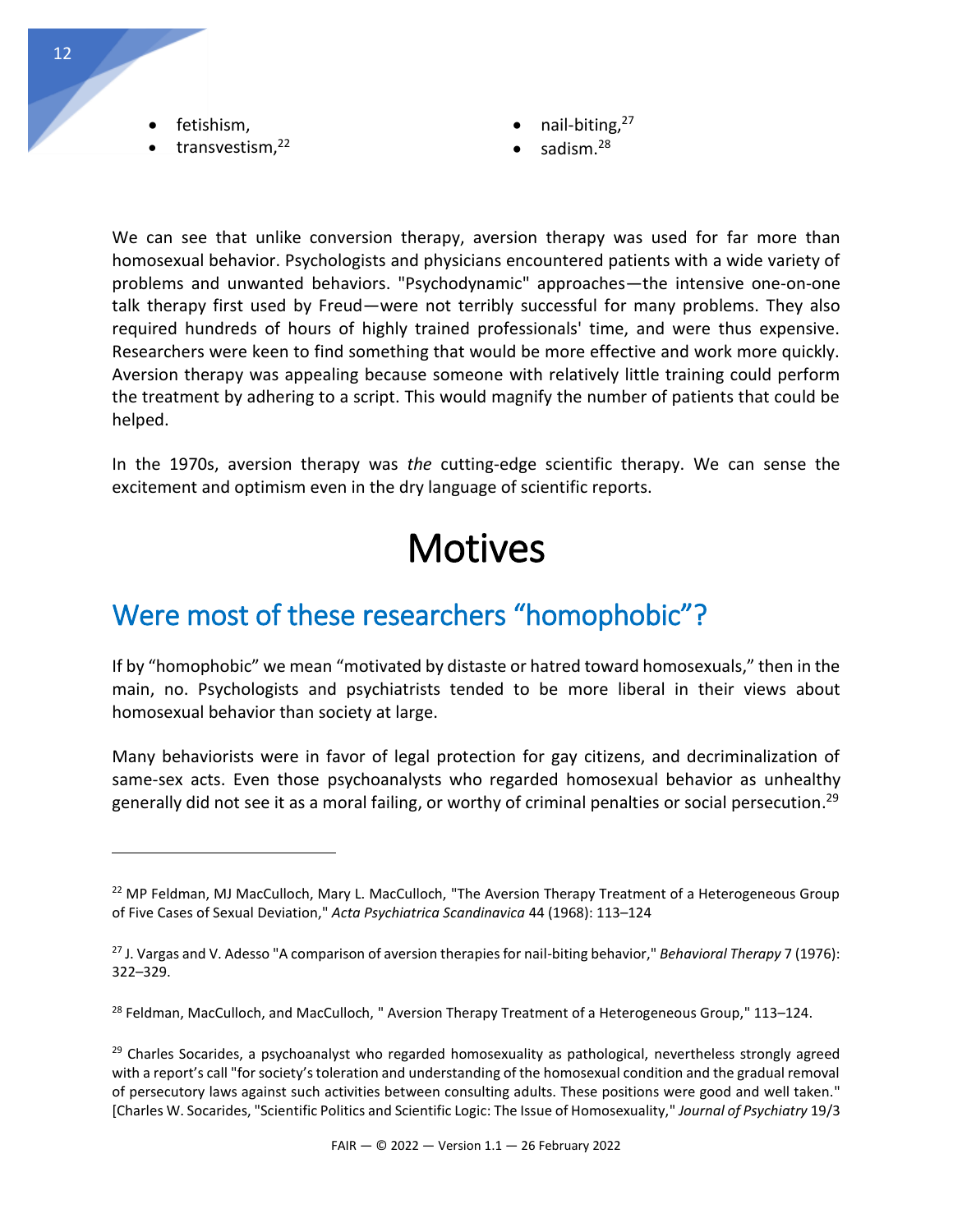Over time, there was also a growing recognition that persecution and societal factors played a large role in homosexuals' psychological difficulties.<sup>30</sup>

# <span id="page-13-0"></span>Then why did the researchers want to "change" gay people?

Researchers realized that homosexual behavior carried a huge burden and stigma in the culture of the time. They wanted to relieve suffering. Researchers frequently emphasized that they would only treat those who expressed a desire to change their feelings and/or behavior.<sup>31</sup> Some of their patients were married men, and the clinicians wished to help solve the problem that homosexual activity was causing in the marriage.<sup>32</sup>

Behaviorists objected to efforts to force the unwilling into therapy, and many regarded those sent to "treatment" as an alternative to being jailed for violating sodomy laws as unlikely to be successful.<sup>33</sup>

 $\overline{a}$ 

<sup>31</sup> G. Terence Wilson and Gerald C. Davison, "Behavior Therapy and Homosexuality: A Critical Perspective," *Behavior Therapy* 5 (1974): 25; Lynn P. Rhem and Ronald H. Rozensky, "Multiple behavior therapy techniques with a homosexual client: a case study," *Journal of Behavioral, Therapeutic & Experimental Psychiatry* 5 (1974): 54; Ronald W. Field, "Book Reviews: A Neo-Pavlovian View of Behaviour Therapy: Tape 2-Aversion Therapy of Homosexuality," in *Medical Journal of Australia* (20 September 1975): 489; Ward Houser, "Aversion therapy," in *The Encyclopedia of Homosexuality*, edited by Wayne R. Dynes, Routledge Revivals edition (Gardland Publishing, Inc: New York & London, 1990), 101.

<sup>32</sup> Donald E. Larson, "An adaptation of the Feldman and MacCulloch approach to treatment of homosexuality by the application of anticipatory avoidance learning," *Behavioral Research and Therapy* 8 (1970): 210; N[athaniel] McConaghy, "Subjective and Penile Plethysmograph Responses to Aversion Therapy for Homosexuality: A Follow-up Study," *British Journal of Psychiatry* (1970), 560; Lee Birk, William Huddleston, Elizabeth Miller, and Bertram Colder, "Avoidance Conditioning for Homosexuality," *Archives of General Psychiatry* 25 (October 1971): 317–318.

<sup>(</sup>Winter 1992): 310.] He also insisted that it was unchosen: The homosexual *has no choice* as regards his or her sexual object (329, italics in original). See also J Fort, CM Steiner, and F Conrad, "Attitudes of mental health professionals toward homosexuality and its treatment," in HM Ruitenbeck, editor, *Homosexuality: A changing picture* (London: Souvenir Press, 1966), 157–158.

<sup>&</sup>lt;sup>30</sup> Gerald C. Davison, "Homosexuality: The Ethical Challenge," presidential address to eighth Annual Convention of the Association for Advancement of Behavior Therapy, Chicago, 2 November 1974; published in *Journal of Consulting and Clinical Psychology* 44/2 (1976): 157–162; Charles Silverstein, "Homosexuality and the Ethics of Behavioral Intervention," *Journal of Homosexuality* 2/3 (1977): 205–211.

<sup>33</sup> Kurt Freund, "Some problems in the treatment of homosexuality," in Hans Jurgen Eysenck, editor, *Behaviour Therapy and the Neuroses: Readings in Modern Methods of Treatment Derived from Learning Theory* (Symposium Publications Division, Pergamon Press, 1960), 312-326.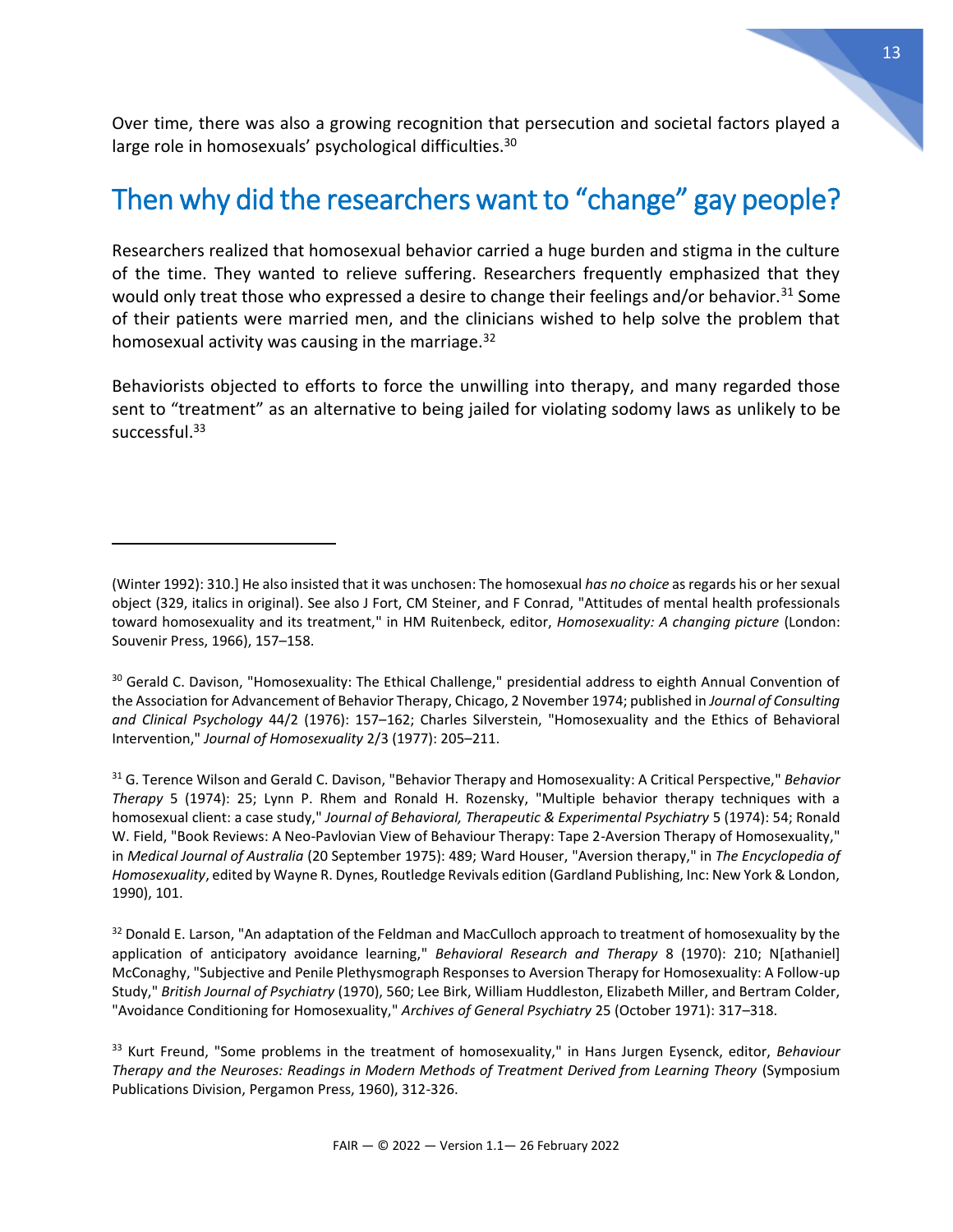# <span id="page-14-0"></span>Scientific work before 1970

# <span id="page-14-1"></span>When was homosexuality first treated with aversion therapy?

Electric shock was first used as an aversive therapy for homosexuality in 1935.<sup>34</sup> This use of aversion does not seem to have been explored much further until the 1960s. An influential early report was Kurt Freund's 1960 paper, which reported the use of caffeine and apomorphine as an aversive stimulus.<sup>35</sup> (Apomorphine is a non-addictive drug that induces severe nausea.) Freund treated sixty-seven homosexuals with classical aversive conditioning using this method. Twenty patients were there for court-ordered treatment, and only three of these had any improvement at all. Of the remaining forty-seven, after three years 12 [~25%] had shown some long-term heterosexual change. A second follow up two years later found even lower success rates: three had returned to homosexual behavior, and many of the others did not find women other than their wives sexually attractive.<sup>36</sup>

Freund's lack of success was noted in the research literature. In 1969, a review of aversion therapy data noted that "Clearly these results [of Freund in 1960] do not encourage an attitude of optimism either to the use of chemical aversion or to a classical conditioning approach."<sup>37</sup>

# <span id="page-14-2"></span>What's the difference between "classical" and "operant" conditioning?

"Classical conditioning" refers to involuntary responses—Pavlov's drooling dog was the first, classic example. The dog did not "choose" to salivate when a bell was rung. Its body had simply learned to associate the bell with food, and salivated automatically.

"Operant conditioning" was a more sophisticated concept, in which the animal or person would be either punished or rewarded for taking certain actions. The general failure of Freund's classical

<sup>34</sup> LW Max, "Breaking up a homosexual fixation by the conditional reaction technique: A case study," *Psychological Bulletin* 32 (1935): 734.

<sup>35</sup> Kurt Freund, "Some problems," 312–326.

<sup>36</sup> MP Feldman, "Aversion Therapy of Sexual Deviations: A critical review," *Psychological Bulletin* 65/2 (February 1966): 67.

<sup>37</sup> MP Feldman, "Aversion Therapy of Sexual Deviations: A critical review," 67.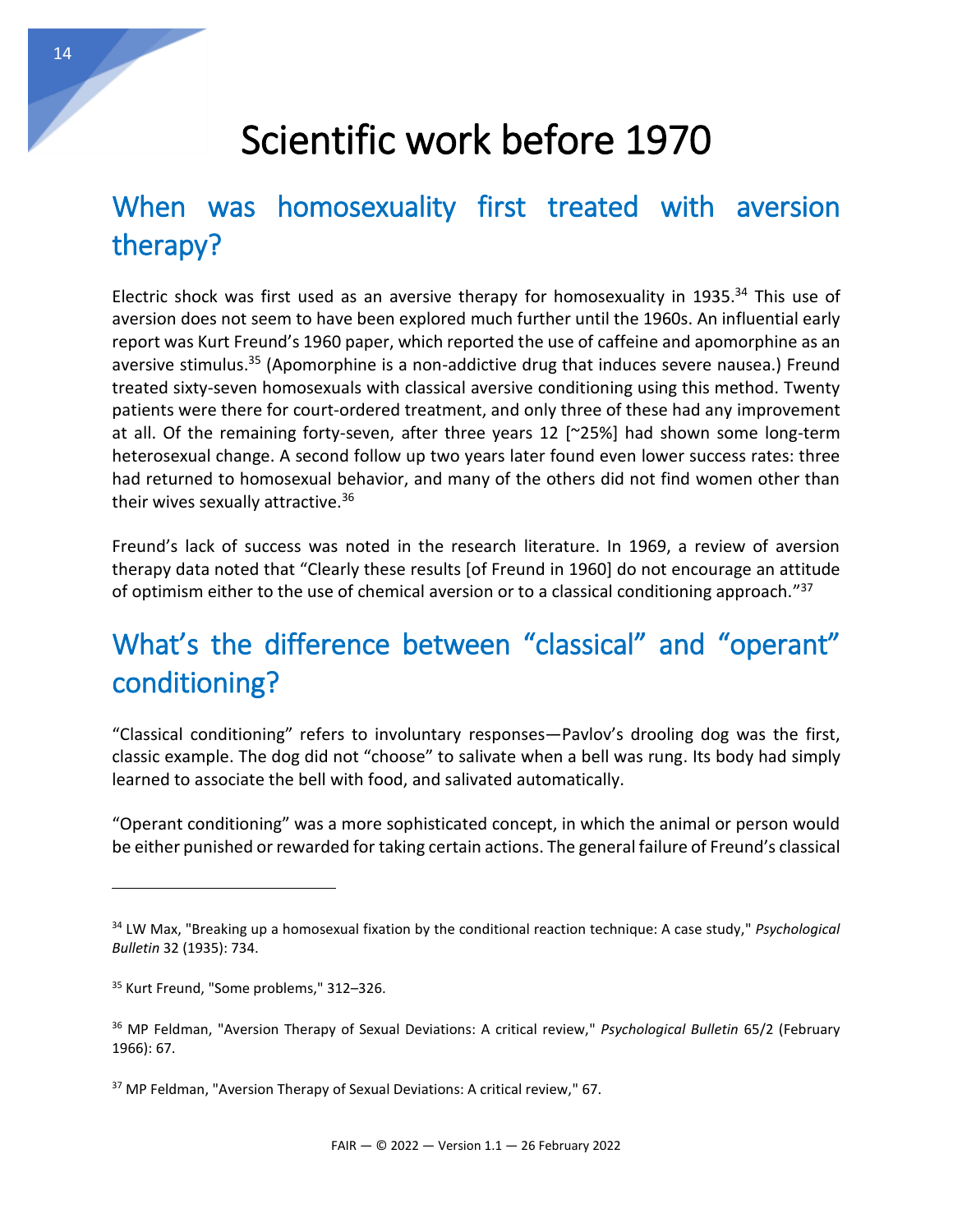conditioning approach meant that future researchers focused on operant approaches. A dog could be trained to do a trick by giving him food whenever he performed. The dog would learn that it would be fed if he did the trick, and so choose to do so.

#### <span id="page-15-0"></span>Was nausea therapy tried any further?

In 1962, Basil James described the general failure of psychodynamic treatment, underlining "the feeling of therapeutic impotence which the practitioner so often feels when faced with the problem of homosexuality."<sup>38</sup> He described a single case study of a Kinsey 6 (i.e., "exclusively homosexual") patient using apomorphine.

The patient was "skeptical," but he demonstrated a remarkable change. He "has felt no attraction at all to the same sex since the treatment, whereas previously this attraction had been present throughout every day. Sexual fantasy is entirely heterosexual and he soon acquired a regular girl friend." <sup>39</sup> James was enthusiastic about the possibilities:

The [aversion] treatment is brief, is in no way analytical, and can be adapted to the individual patient. Although the period of follow-up is comparatively short, the patient's heterosexual attraction is increasing with time rather than decreasing, and it would be easy to give a "booster" course of treatment should he show signs of relapse. The method depends very largely on the co-operation of the patient and his desire to be rid of his homosexual feelings. In his case other methods of treatment had completely failed.<sup>40</sup>

## <span id="page-15-1"></span>What about electric shocks?

The use of nausea as the negative stimulus had several disadvantages. It was difficult to control precisely—one had to administer the drug and then wait for its effect, so an immediate, repeated reward or punishment as needed for operant conditioning was not possible.<sup>41</sup>

<sup>38</sup> Basil James, "Case of Homosexuality Treated by Aversion Therapy," *British Medical Journal* (17 March 1962): 768.

<sup>&</sup>lt;sup>39</sup> James, "Case of Homosexuality," 768.

<sup>40</sup> James, "Case of Homosexuality," 770.

<sup>&</sup>lt;sup>41</sup> See discussion in JG Thorpe, E Schmidt, and D Castell, "A Comparison of Positive and Negative (Aversive) Conditioning in the Treatment of Homosexuality," *Behavior Research and Therapy* 1/2–4 (1963): 357; Edward J. Callahax and Harold Leitenberg, "Aversion therapy for sexual deviation: contingent shock and covert sensitization," *Journal of Abnormal Psychology* 81/1 (1973): 60–61.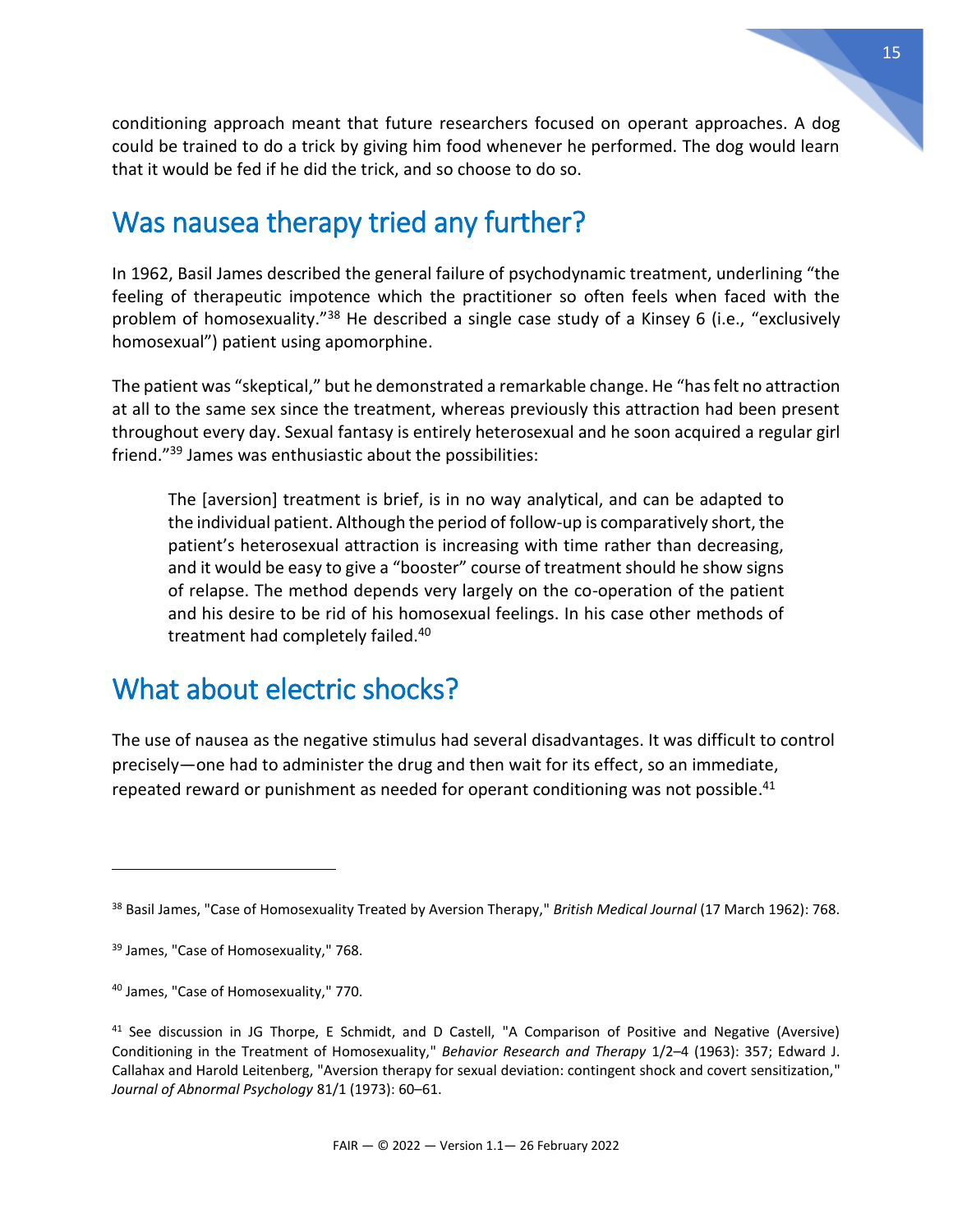The strength of the nausea could also vary from patient to patient.<sup>42</sup> Vomiting was obviously very unpleasant for the patient, and the psychiatric hospital nurses and other professionals would not have enjoyed it either.<sup>43</sup>

Electrical shock had been used in animals and humans previously, and was an attractive alternative "because it is safe, is less unpleasant for the patient and allows easier timing of conditional and unconditional stimuli. It also allows the use of operant conditioning schedules in place of the classical method. With these modifications it has proved possible to produce improvement of certain symptoms without causing undue distress to the patient."<sup>44</sup> From the early 1960s onward, this was the aversive stimulus of choice.<sup>45</sup>

# <span id="page-16-0"></span>I've seen electric shock therapy on TV, and it doesn't look mild! It looks *very* unpleasant.

It is important to distinguish between two uses of electricity in psychiatry. The first is "electroconvulsive therapy" (ECT). This was the use of electricity to treat psychiatric disorders by causing a seizure. It is well-studied, and quite effective. It continues to have an important role in psychiatry.<sup>46</sup> TV and movies have given many a distorted idea of the process: we often see the hero strapped down by a villain, given a stick or leather strap to bite on, and then the application of massive doses of electricity as he writhes in pain and convulses violently.

<sup>44</sup> Isaac M. Marks and Michael G. Gelder, "Transvestism and Fetishism: Clinical and Psychological Changes during Faradic Aversion," *British Journal of Psychiatry* 113 (1967): 711-729.

<sup>45</sup> John Bancroft, *Deviant Sexual Behaviour: Modification and Assessment* (Oxford: Clarendon Press, 1974), 35.

<sup>42</sup> John Bancroft, *Deviant Sexual Behaviour: Modification and Assessment* (Oxford: Clarendon Press, 1974), 34–35.

<sup>&</sup>lt;sup>43</sup> "Chemical [i.e., nausea-causing] aversion is highly unpleasant, not only for the patient but also for the therapist and the nursing staff," (MP Feldman, "Aversion Therapy of Sexual Deviations: A critical review," *Psychological Bulletin* 65/2 (February 1966): 77). "The treatment is unpleasant, not only for the patient, but also for the therapist and the nursing staff. It is not uncommon for attendants to object to participating in this form of treatment and there can be no doubt that it arouses antagonism in some members of the hospital staff. Complaints about the method being unaesthetic and even harrowing are not entirely without justification—it is certainly a method which does not lend itself to popularity. The unpleasant nature of this treatment also makes it rather difficult to arrange for patients to be treated on an out-patient basis" (S Rachman, "Aversion therapy: Chemical or electrical?" *Behavioral Research and Therapy* 2/2-4 (1964): 289–299.)

<sup>46</sup> See Harold A. Sackeim, "Modern Electroconvulsive Therapy: Vastly Improved yet Greatly Underused," *JAMA Psychiatry* 74/8 (August 2017): 779-780.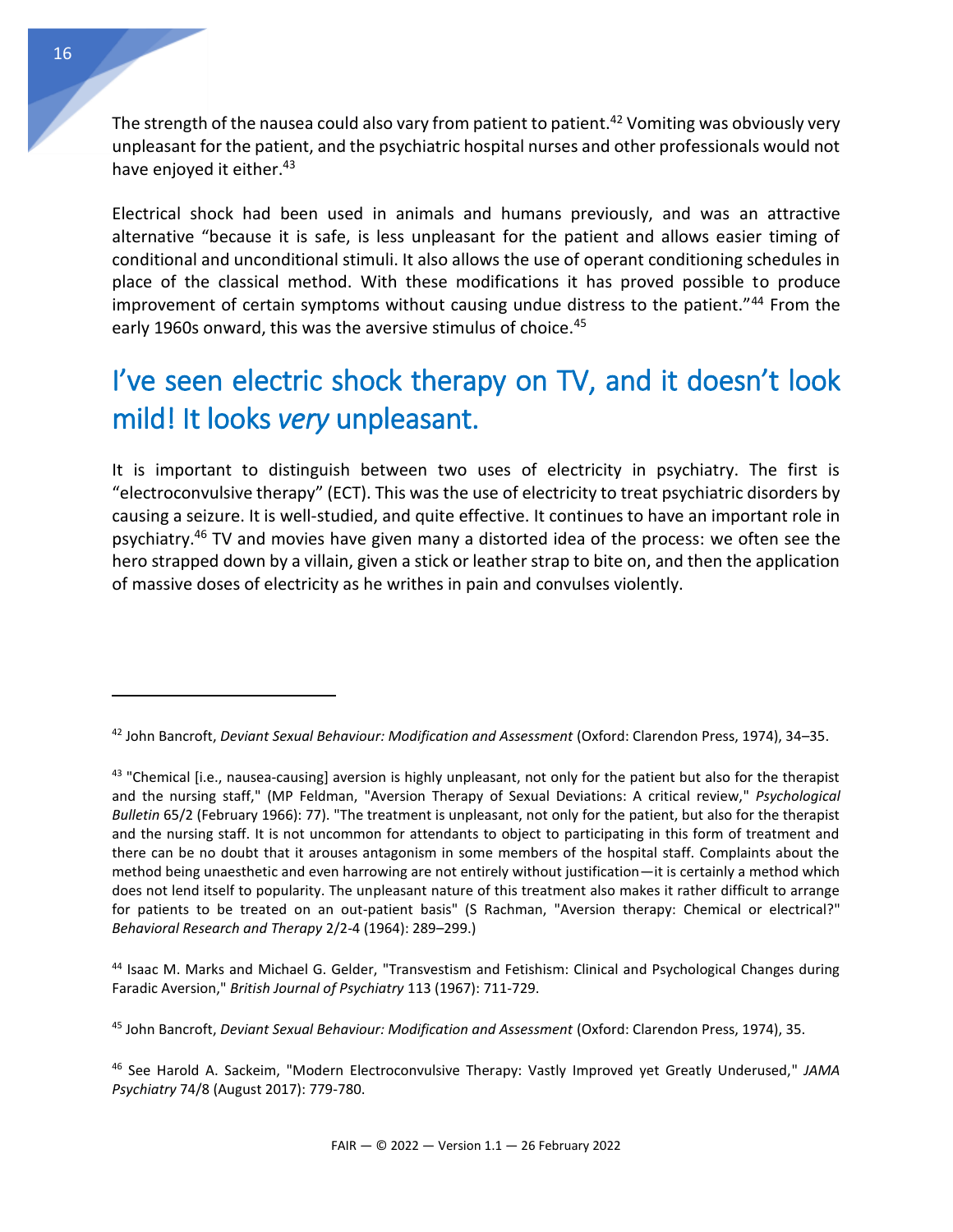This is not at all realistic. Instead, the patient is put into brief anaesthesia and given a muscle paralytic. The shock is applied, but the patient is not aware of it, and does not physically convulse or thrash around. They are then wakened from anaesthesia.

The treatment being discussed here is completely different. It involves the use of mild, lowcurrent shocks to a wrist or leg, like a "zap" from touching a battery with wet fingers. We will discuss the precise details as we go along.

# <span id="page-17-0"></span>Was there follow-up to James' case study?

Yes. A year later, Thorpe and colleagues began using electricity instead of nausea-producing drugs. At first, the researchers encouraged the patient to masturbate to female pictures, hoping that females would become associated with the "reward" of orgasm.

This was unsuccessful, and so the researchers then used a new technique—they added "aversive" responses with an "electric grid" upon which the patient stood in bare feet, which would deliver "a painful electric shock" when the patient was exposed to nude male pictures.<sup>47</sup> Eight months later, the patient still reported only occasional homosexual acts, and much more heterosexual functioning.

The authors concluded by pointing out how poorly aversion therapy had worked for alcoholics, but "the position with regard to homosexuals would appear to be far more promising."<sup>48</sup>

# <span id="page-17-1"></span>These are awfully small "studies"—only a single patient!

Yes, and the small samples sizes was to be a serious problem in all of this research.

Nevertheless, work continued. In 1965 a researcher reported success with a small portable "zapper" that a drug-addicted patient could use on themselves at home—but once again this was a single patient.<sup>49</sup>

A more significant effort was reported by Schmidt *et al.* in the same year. They treated a variety of behavioral issues, but their largest group of patients were homosexuals. There were three

<sup>47</sup> Thrope *et al.*, 358–359.

<sup>48</sup> Thrope *et al.*, 362.

<sup>49</sup> Joseph Wolpe, "Conditioned Inhibition of Craving in Drug Addiction: a pilot experiment," *Behavioral Research and Therapy* 3 (April 1965): 285-288.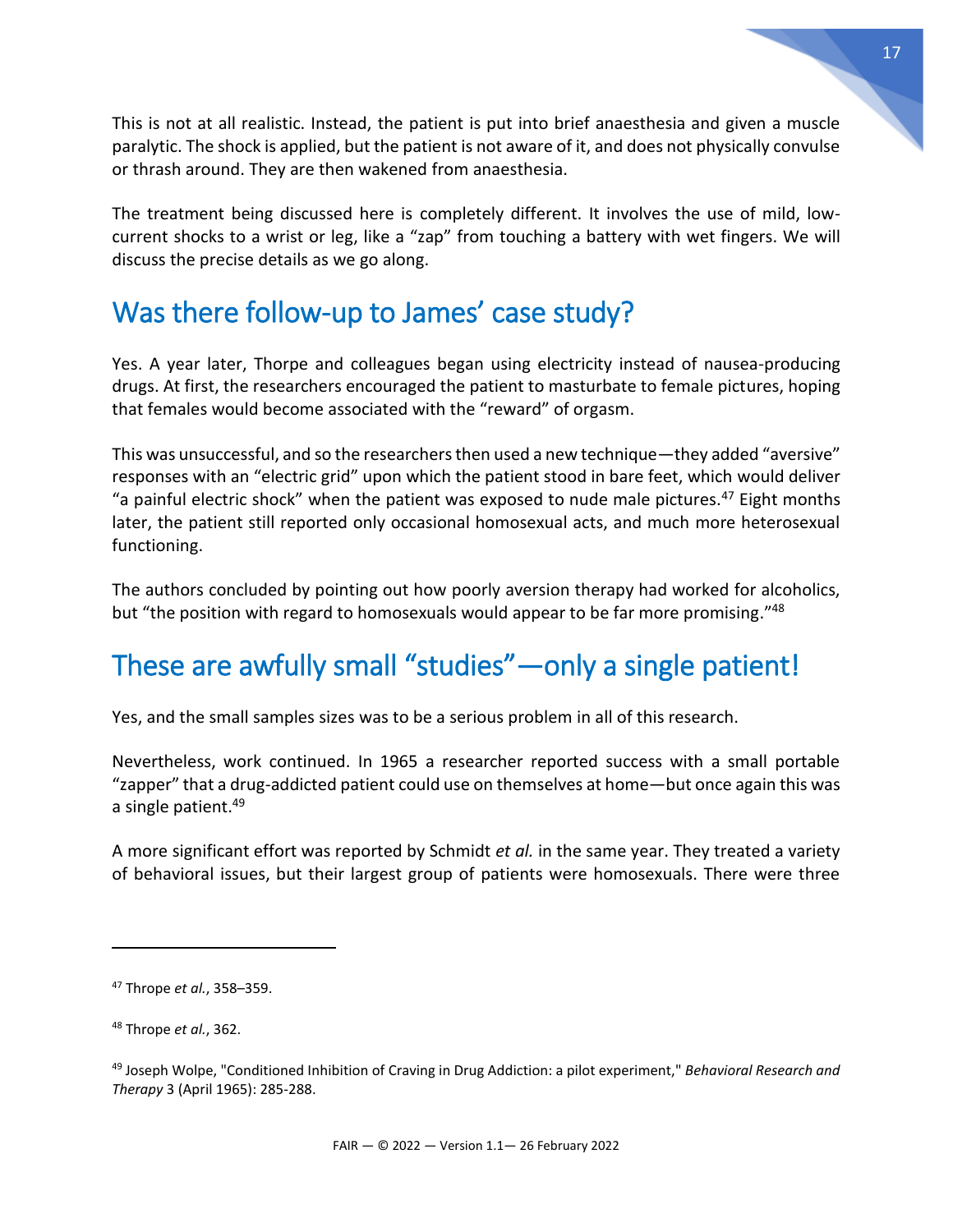different treatments offered: negative reinforcement (shock), positive reinforcement, and a third group who received both.

Practicing homosexuals largely declined treatment. Those who regarded "themselves to be homosexuals and feel attracted to men but who have never really indulged in homosexual practices," all agreed to participate. (The higher success with non-practicing homosexuals could have suggested to researchers that more engrained behavior was more difficult to change, since sexual desires had been repeatedly reinforced positively by the pleasures of sex.)

The study was significantly weakened by its decision to mix homosexuals (8 patients), phobias (2), alcoholism (1), and transvestitism (1). The researchers combined those who agreed to continue, and found over all that 83% had "marked improvement" and the rest "moderate." (Of the homosexual group, 7 were marked and 1 moderate.<sup>50</sup>) Longer term results were encouraging, though their optimistic conclusions are weakened by some patients not being contacted for follow-up. Most importantly, they concluded that combined negative and positive reinforcement were best. $51$ 

# <span id="page-18-0"></span>Were there any bigger studies?

Yes. A landmark 1967 study was the largest and best so far. It focused only on homosexuality, and included 43 patients. Its design would be hugely influential, and would be duplicated repeatedly.

In this case, the patient was exposed to either nude male or female slides. If he delayed too long in "dismissing" the male slides, he would receive a shock. For "positive" reinforcement, a female slide would appear after the male slide was dismissed.<sup>52</sup>

The researchers enthused that their success rate of around 60% was far better than anything demonstrated by psychodynamic therapy (27% at most). They believed that this was "mainly due to the use of an aversion therapy technique which has been carefully designed to make the most effective use of the findings of the experimental psychology of learning."<sup>53</sup> The same authors argued elsewhere that personality factors could also predict success with their method: "We

<sup>50</sup> Elsa Schmidt, David Castell, and Paul Brown, "A retrospective study of 42 cases of behaviour therapy," *Behavioral Research and Therapy* 3 (1965): 12–14.

<sup>51</sup> Schmidt *et al.,* 18.

<sup>52</sup> MJ MacCulloch and MP Feldman, "Aversion Therapy in Management of 43 Homosexuals," *British Medical Journal* 2 (1967): 594.

<sup>53</sup> MacCulloch and Feldman, 597.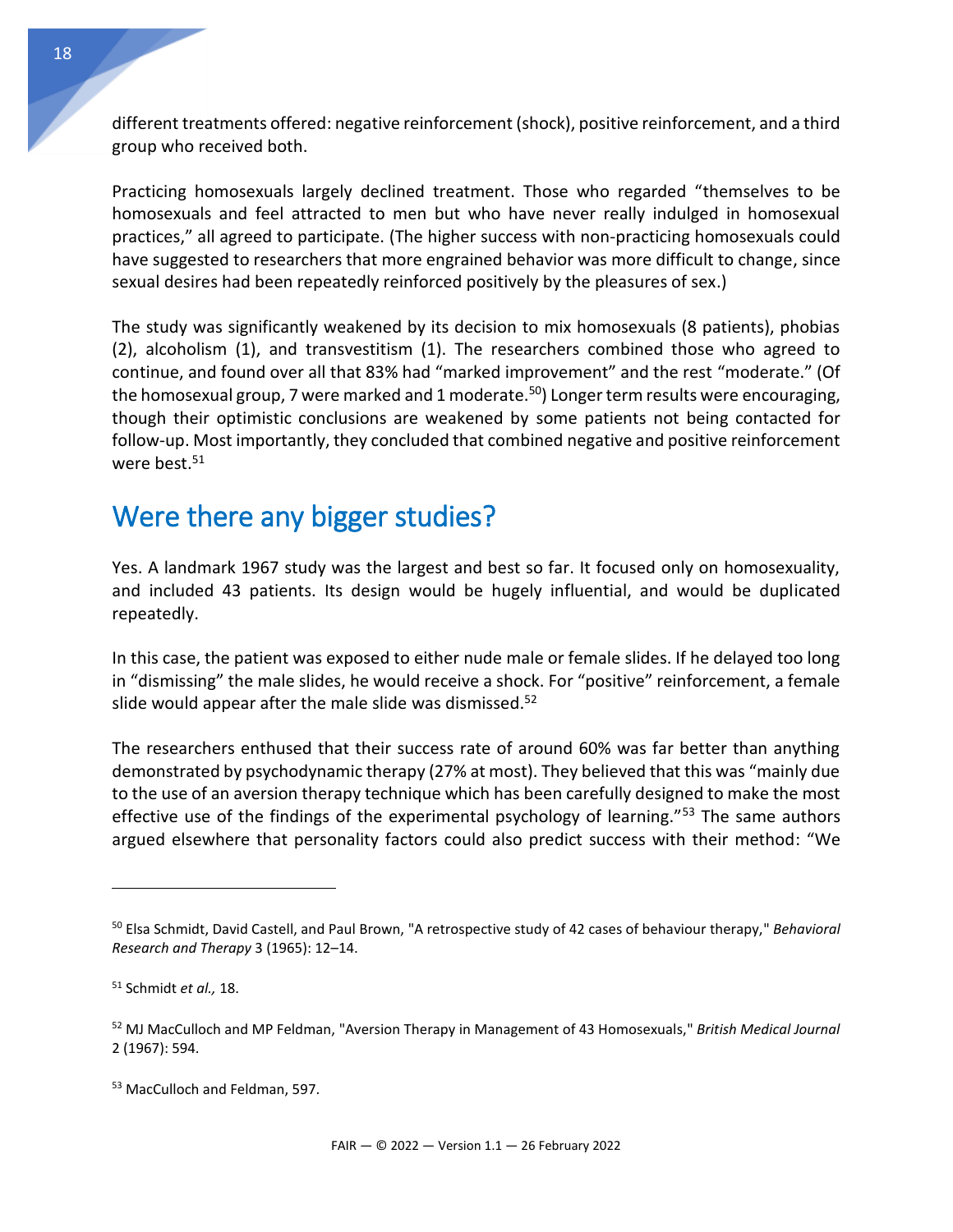conclude that it is now possible to select homosexual patients who have a good prognosis for anticipatory avoidance aversion therapy." 54

## <span id="page-19-0"></span>What kind of shocks were being used?

At this point, the "shock mat" seems to have been abandoned.<sup>55</sup> Further researchers used the technique described above.

A metal disc was hooked to a battery—usually from 6 to 12 volts DC.<sup>56</sup> The disc was placed either on the hand, wrist, or calf. This allowed a small shock to be delivered, typically for less than 1 second.

Researchers were not always careful to specify exactly how strong a shock was used. Reported numbers (not all from homosexual aversion tests) can be seen in this table:

| <b>Study authors and date</b>                   | <b>Lowest shock dose</b>           | <b>Highest shock dose</b> |
|-------------------------------------------------|------------------------------------|---------------------------|
| <b>Epstein and Roupenian</b><br>$(1970)^{57}$   | "very unpleasant, but not painful" |                           |
| <b>Callahax and Leitenberg</b><br>$(1973)^{58}$ | 0.5 milliamps                      | 4.5 milliamps             |
| Weiss (1974) <sup>59</sup>                      | 0.8 milliamp                       | 1 milliamp                |

 $\overline{a}$ 

<sup>56</sup> MP Feldman, MJ MacCulloch, JF Orford, and V Mellor, "The Application of Anticipatory Avoidance Learning to the Treatment of Homosexuality," *Acta Psychiatrica Scandinavica* 45/2 (June 1969): 114; B. Wijesinge,"Massed aversion treatment of sexual deviance," *Journal of Behavior Therapy and Experimental Psychiatry* 8/2 (1977): 135–137;

<sup>57</sup> Seymour Epstein and Armen Roupenian, "Heart rate and skin conductance during experimentally induced anxiety: The effect of uncertainty about receiving a noxious stimulus," *Journal of Personality and Social Psychology* 16/1 (September 1970): 21.

<sup>58</sup> Edward J. Callahax and Harold Leitenberg, "Aversion therapy for sexual deviation: contingent shock and covert sensitization," *Journal of Abnormal Psychology* 81/1 (1973): 70.

<sup>54</sup> MJ MacCulloch and MP Feldman, "Personality and the Treatment of Homosexuality," *Acta Psychiatrica Scandinavica* 43/3 (1967): 300–317.

<sup>55</sup> Thorpe *et al.,* "A Comparison of Positive and Negative (Aversive) Conditioning," 360.

<sup>59</sup> Leslie Ellin Bloch Weiss, "An Exploratory Investigation of Aversion-Relief Paradigms with Human Subjects," Ph.D. dissertation, University of Hawaii, 1974, 52.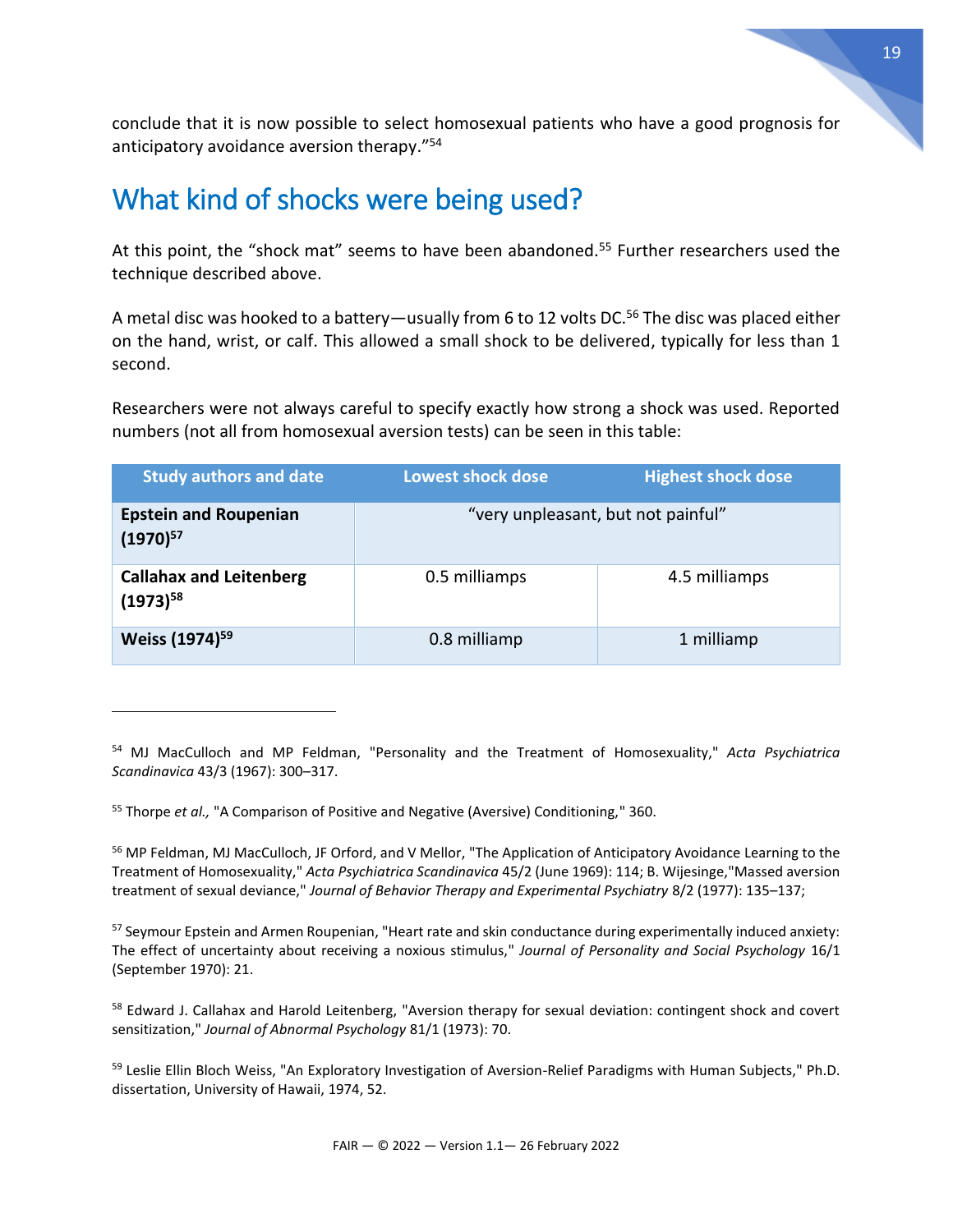| Conrad and Wincze (1976) <sup>60</sup> | "About" 4.5 milliamps               | "About" 4.5 milliamps                  |  |
|----------------------------------------|-------------------------------------|----------------------------------------|--|
| Greenough (1976) <sup>61</sup>         | Average 2.5 milliamps               | 5 milliamps                            |  |
| Wijesinge (1977) <sup>62</sup>         | Subjectively "mildly<br>unpleasant" | Subjectively "very<br>unpleasant"      |  |
| Surkis (1977) <sup>63</sup>            |                                     | "Maximum you can comfortably tolerate" |  |

In 1977, part of one protocol introduced subjects to the experiment like this: "the experimenter self-administered a shock at full intensity (ouch!) to demonstrate the worst that could happen, while at the same time explaining that individuals have different tolerances to electricity, and what one may not feel, another may find painful." Subjects were told to "set the shock intensity for the maximum that you can comfortably tolerate." <sup>64</sup>

## <span id="page-20-0"></span>So . . . how much electric current is that?

It is important to remember that both electrical wires were placed on the same body part. As a result, the electrical current did not flow through the entire body (it would be important to avoid electricity to the heart, for example). There was a local effect only.

The Electronic Library of Construction Occupational Safety describes one second at 1 milliamp as "just a faint tingle," and 5 milliamps as "slight shock felt. Disturbing, but not painful … strong

<sup>64</sup> Surkis, 47.

 $60$  Stanley R. Conrad and John P. Wincze, "Orgasmic Reconditioning: A Controlled Study of Its Effects upon the Sexual Arousal and Behavior of Adult Male Homosexuals," *Behavior Therapy* 7 (1976): 159.

 $61$  Timothy John Greenough, "An Analogue Study of Specific Parameters of Overt and Covert Aversive Conditioning," Ph.D. dissertation, University of Western Ontario, February 1976.

<sup>62</sup> B. Wijesinge,"Massed aversion treatment of sexual deviance," *Journal of Behavior Therapy and Experimental Psychiatry* 8/2 (1977): 135.

 $63$  Herman Surkis, "The modification of smoking behaviour: a research evaluation of aversion therapy, hypnotherapy, and a combined technique," master's thesis, Wilfrid Laurier University, May 1977, 47.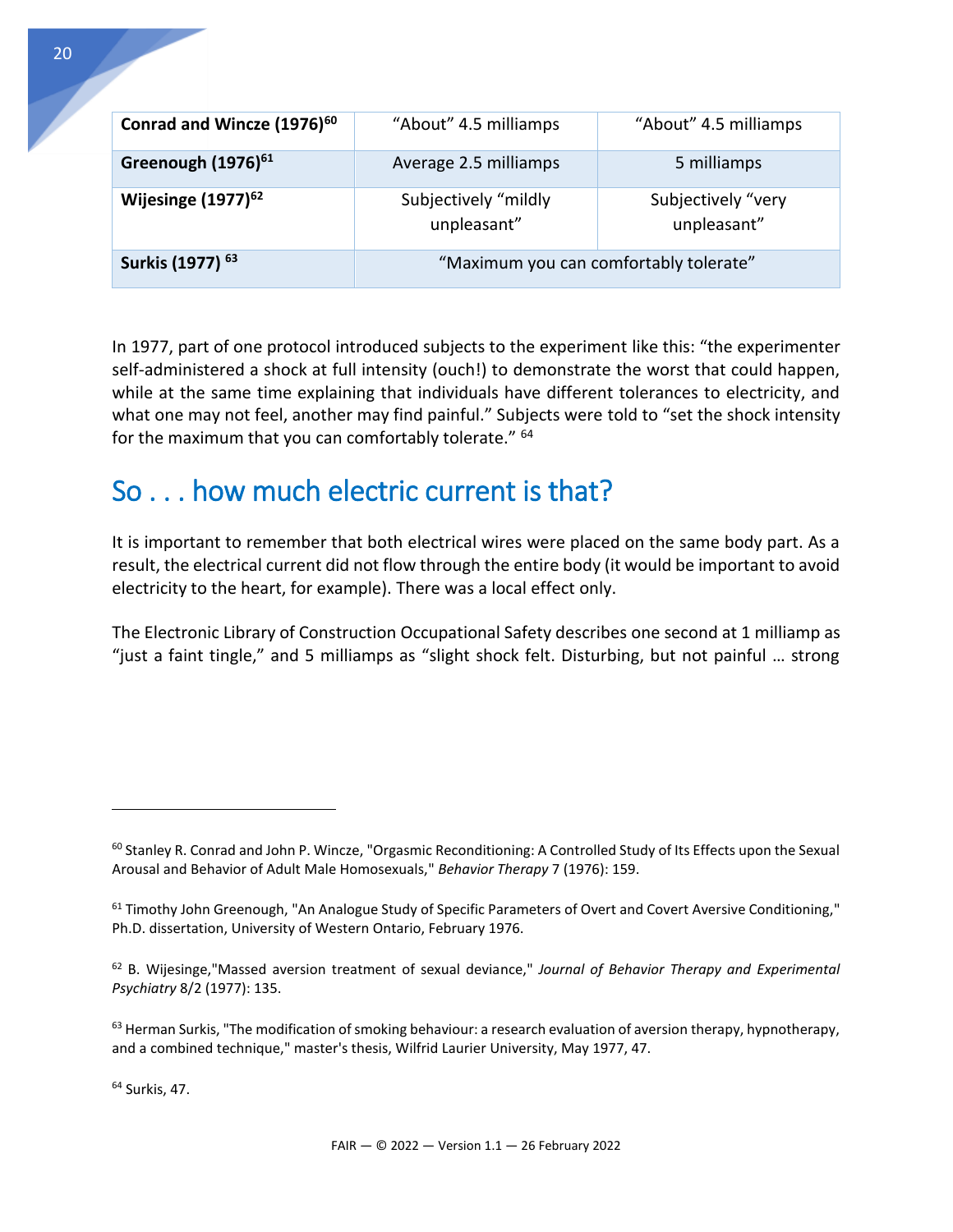involuntary [muscle] movements can cause injuries."<sup>65</sup> (The duration of shock in the BYU experiment was 0.5 second.<sup>66</sup>) Tissue burns happen at 5,000 milliamps.<sup>67</sup>

#### <span id="page-21-0"></span>Compare to TENS machine

For context, consider a transcutaneous electrical nerve stimulation (TENS) machine. These devices apply an electrical current to muscles or other tissues to help with pain relief. As with the aversion therapy, the electrical current does not pass through the whole body, but only to a limited area because the electrical leads are close together.

One present-day clinic describes the voltages involved:

The amount of energy you receive from an electric current is determined by the amps times the volts times the time. TENS units use only a very small number of amps. In a typical unit, the settings don't go higher than 100 mA. Your house current reaches your breaker box with a current of up to 220 A, or 220,000 mA, and each circuit in your house may have a circuit breaker that will usually trip at about 15-20A. This means that for the same amount of time, a TENS machine will expose you to less than 1/1000 the amount of energy a house current does before a breaker trips.

In other words, a TENS pulse delivers a small amount of energy, making it a safe level of current. If it's set too high, you might experience some mild discomfort, but you won't be injured before you have time to adjust TENS to a more comfortable level.<sup>68</sup>

TENS machines tend to deliver pulses of 100 microseconds, while aversion therapy experiments were typically around a second or less. But given that TENS machines provide between 20 and 100x the electrical current of aversion therapy, it is difficult to see it as either dangerous or

<sup>&</sup>lt;sup>65</sup> Center for Construction Research and Training, "Dangers of Electrical Shock," Electronic Library of Construction Occupational Safety (accessed 17 January 2022), https://www.elcosh.org/document/1624/888/d000543/section2.html.

 $66$  See note [144.](#page-41-3)

<sup>&</sup>lt;sup>67</sup> CDC Workplace Safety and Health, Electrical Safety: Safety and Health for Electrical Trades - Student manual (Department of Health and Human Services, USA, publication No. 2002-123), 6, https://www.elcosh.org/record/document/1624/d000543.pdf

<sup>&</sup>lt;sup>68</sup> TMJ Therapy and Sleep Center of Colorado, "How the Current In TENS Compares to Your House Current," webpage (accessed 15 January 2022), https://www.tmjtherapyandsleepcenter.com/blog/current-tens-compares-housecurrent/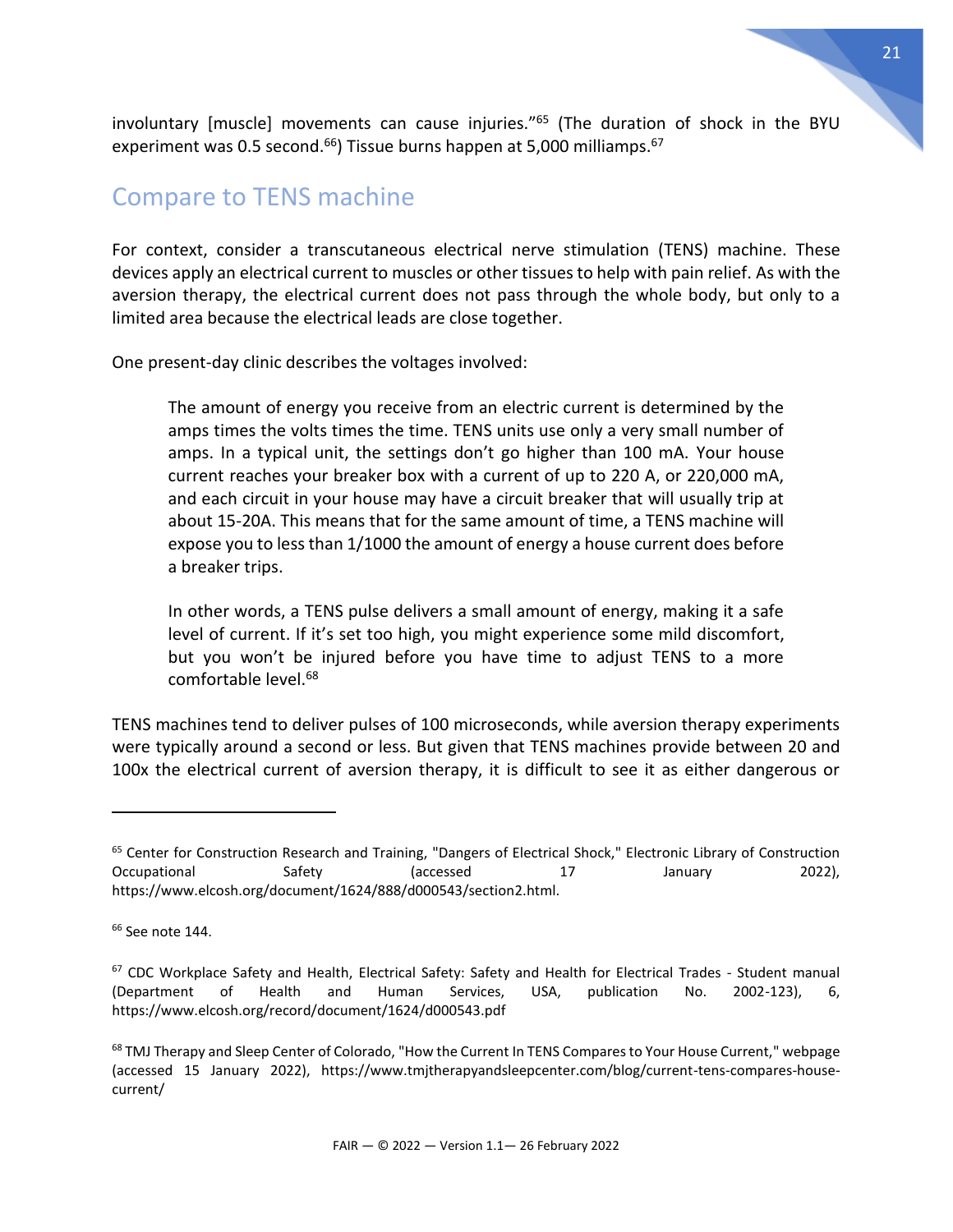injurious, particularly when the client gets to choose the voltage, and is free to discontinue the experiment if he wishes.

#### <span id="page-22-0"></span>What were the ethics of using a small shock?

Researchers were aware that, slight as it was, electric shock might still disturb some of their audience on ethical grounds. One group replied:

A final argument pertains to the possible ethical undesirability of a treatment which involves inflicting electric shocks—albeit from low voltage batteries. Two points may be made in reply. First, the patients are the best judges as to which is more bearable—the considerable distress which many feel as a consequence of their homosexual orientation, or a short period of weeks, for perhaps 12 hours of which they are in receipt of a number of electric shocks. Of our total of 73 patients, 63 completed their courses of aversion treatment. Second, the therapist now has the ability to predict the likelihood of success.  $69$ 

This stance would anticipate the later debates about how "freely" homosexuals were choosing therapy at all (discussed below). $70$ 

#### <span id="page-22-1"></span>Were there any other challenges to using shock?

Above all else, individual variation was the biggest challenge:

Individuals also vary enormously in the amount of shock they can tolerate. It is a common experience to find that one patient will be exceedingly sensitive even at the lowest setting of the shock-box, whereas the next will find the maximum shock hardly painful. It is not technically easy to produce a. safe shock-box which will be predictably strong enough for all subjects, particularly in view of the considerable tolerance to shock that can develop during the course of treatment. Some of this variation may be due to the changes in pain threshold brought about by changes in the level of anxiety. $71$ 

 $69$  MI MacCulloch, CJ Birtles, and MP Feldman, "Anticipatory Avoidance Learning for the Treatment of Homosexuality: Recent Developments and an Automatic Aversion Therapy System," *Behavior Therapy* 2 (1971):157–158.

 $70$  See note[s 119](#page-36-1)-[128.](#page-38-2)

<sup>71</sup> John Bancroft, *Deviant Sexual Behaviour: Modification and Assessment* (Oxford: Clarendon Press, 1974), 41.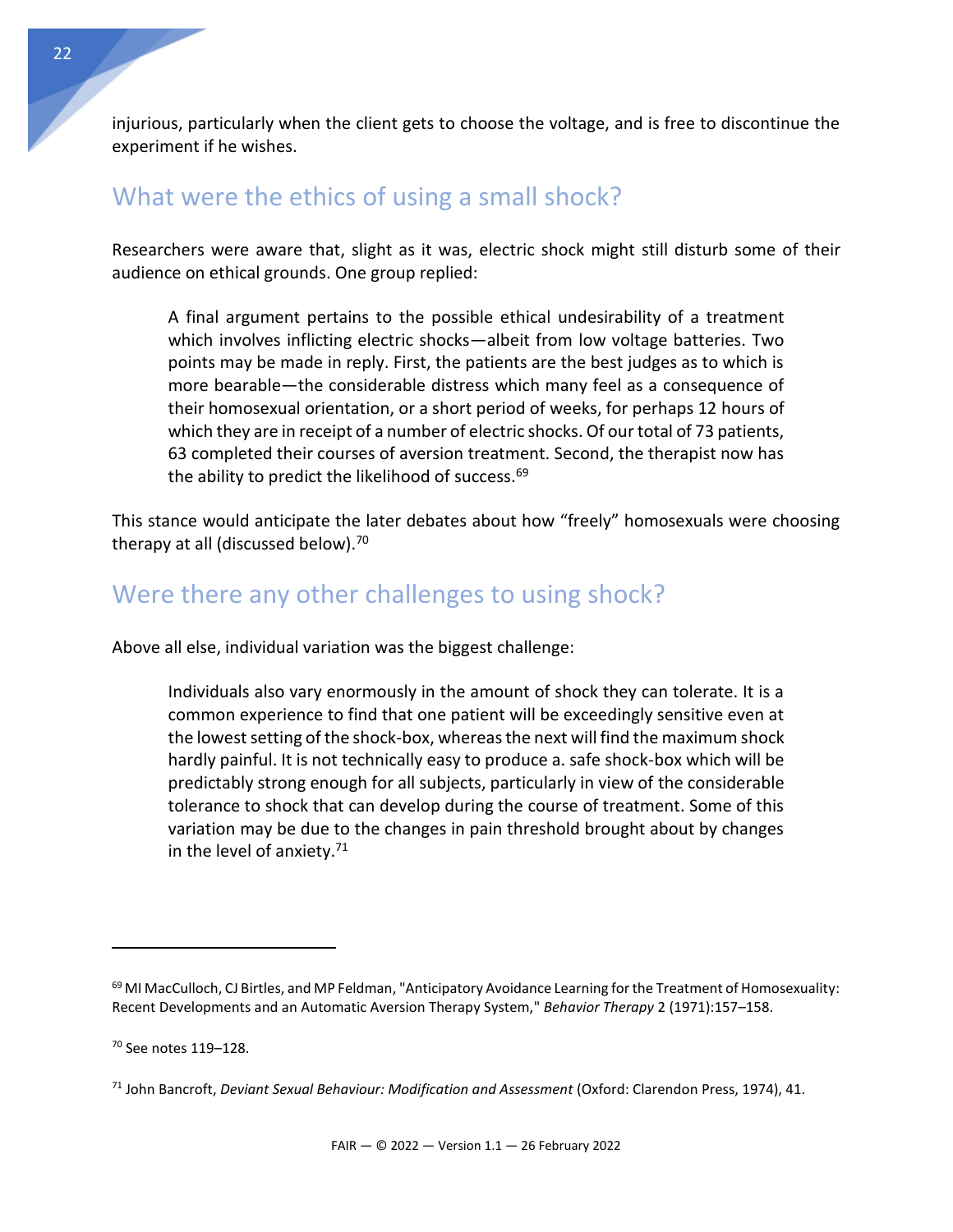# <span id="page-23-0"></span>By the end of the 1960s, where were we?

A review of aversion therapy for all undesired sexual behaviors concluded:

The great majority of aversion therapists have used classical conditioning, that is, the attempt is made to associate anxiety or fear with the previously attractive homosexual stimulus. Only a small minority have used instrumental conditioning, in which the avoidance or escape from the punishing stimulus is contingent on the performance of a specific operant response—generally the avoidance of the previously attractive stimulus.<sup>72</sup>

Classical conditioning was out; operant conditioning was in.

The decade concluded with on-going enthusiasm. For example, successful use in transvestitism and fetishism,<sup>73</sup> other sexual "deviations,"<sup>74</sup> encouraged on-going hopes. An important theoretical paper by Feldman *et al*. allowed others to duplicate their methods. The authors were particularly keen on the ability to record the readings and responses of patients. Behaviorism was all about gathering data.<sup>75</sup>

Another pilot study captures the mood well:

Until recently it was a widely held opinion that little could be done to alter the sexual orientation of homosexuals (Curran and Parr, 1957). Most therapists confined their efforts to helping the homosexual to adjust to his role. Now opinions are beginning to change. Bieber et al. (1962) with psychoanalysis and MacCulloch and Feldman (1967) with aversion therapy have reported a significant number of successes—where homosexual orientation has been lost and heterosexual orientation gained. There is no shortage of patients who seek such a transformation and who suffer in one way or another from their homosexual role. It is becoming increasingly clear that in these patients the term homosexuality covers a range of clinical problems, some of which will be resistant

<sup>72</sup> Feldman, "Aversion Therapy of Sexual Deviations," 61.

<sup>73</sup> Isaac M. Marks and Michael G. Gelder, "Transvestism and Fetishism: Clinical and Psychological Changes during Faradic Aversion," *British Journal of Psychiatry* 113 (1967): 711–729.

<sup>&</sup>lt;sup>74</sup> MP Feldman, MJ MacCulloch, Mary L. MacCulloch, "The Aversion Therapy Treatment of a Heterogeneous Group of Five Cases of Sexual Deviation," *Acta Psychiatrica Scandinavica* 44 (1968): 113–124

<sup>&</sup>lt;sup>75</sup> MP Feldman, MJ MacCulloch, JF Orford, and V Mellor, "The Application of Anticipatory Avoidance Learning to the Treatment of Homosexuality," *Acta Psychiatrica Scandinavica* 45/2 (June 1969): 109–117.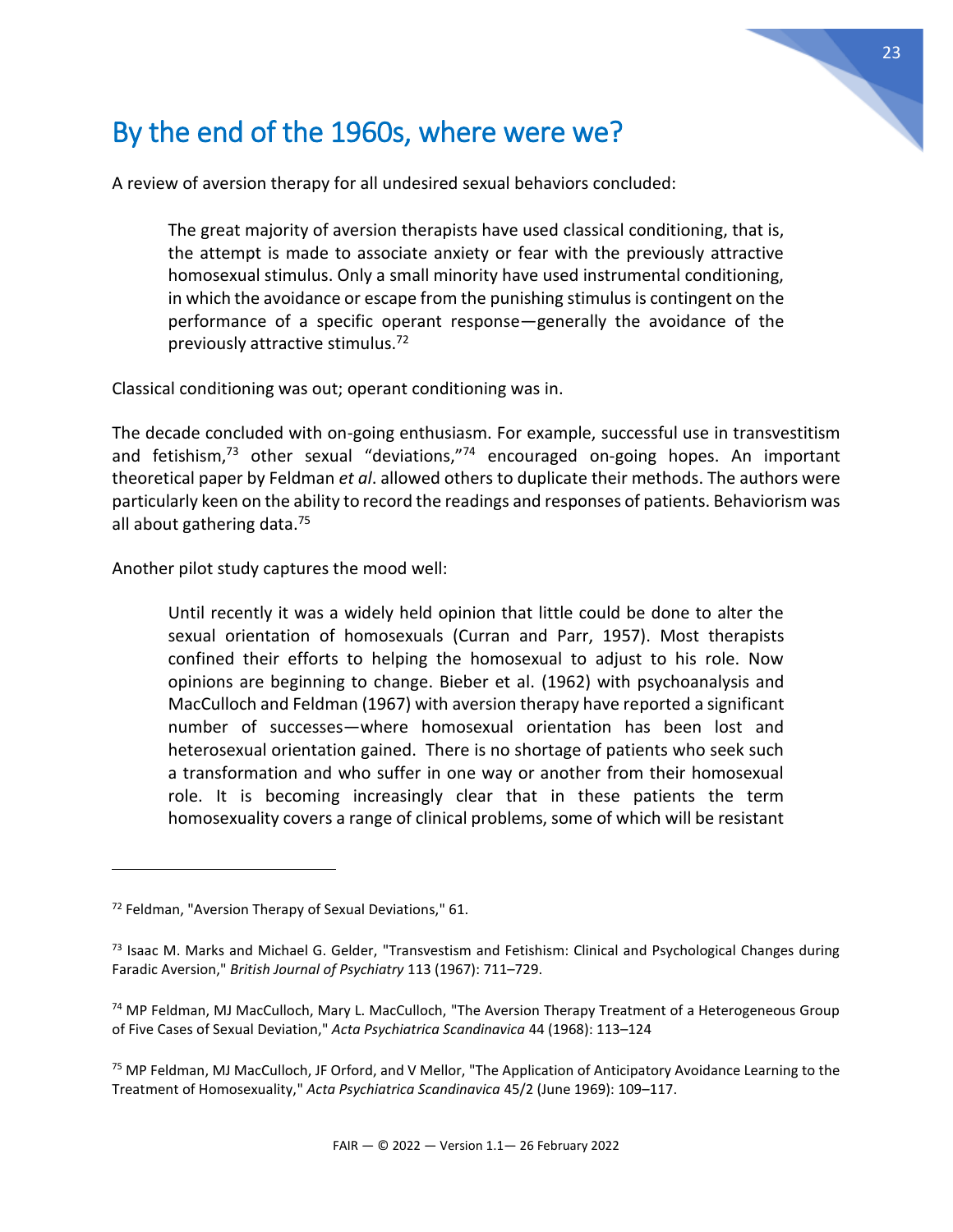to such therapeutic attempts, and some of which will respond satisfactorily. But as yet we are largely ignorant of the factors which decide such outcomes. …

Further justification for continued effort comes from the results achieved by MacCulloch and Feldman (1967). These workers reported a 57 per cent. success rate in 43 homosexuals treated by electric aversion. Although direct comparison with their results is not possible, there is little doubt that their results are superior to those reported here.<sup>76</sup>

# The 1970s

<span id="page-24-0"></span>The 1970s saw enormous changes in how psychiatry and psychology regarded homosexuality. The American Psychiatric Association removed homosexuality *per se* from their list of official diseases in 1973. At the same time, there remained great enthusiasm for aversive therapy for those who were dissatisfied with their homosexual inclinations. President Oaks led BYU from 1971–1980, so this period is crucial in understanding the historical situation of his presidency.

# <span id="page-24-1"></span>How did research techniques change?

Behaviorists were keen on objective data, and so there was an effort to use standard scales to assess sexual desires pre- and post-treatment. The 1970s also saw the introduction of the "plethysmograph,"—this was something like a small blood pressure cuff.<sup>77</sup> It was placed around the penis to measure the degree of sexual excitement, since it was believed that this might more accurately reflect the patient's "true" state than self-report.<sup>78</sup>

<sup>76</sup> John Bancroft, "Aversion Therapy of Homosexuality: A pilot study of 10 cases," *British Journal of Psychiatry* 115 (1969): 1418, 1428.

<sup>77</sup> Bancroft has an appendix with detailed images, descriptions, and data traces in *Deviant Sexual Behavior*, 227–233.

 $78$  Edward J. Callahax and Harold Leitenberg, "Aversion therapy for sexual deviation: contingent shock and covert sensitization," *Journal of Abnormal Psychology* 81/1 (1973): 60–73; Timothy John Greenough, "An Analogue Study of Specific Parameters of Overt and Covert Aversive Conditioning," Ph.D. dissertation, University of Western Ontario, February 1976.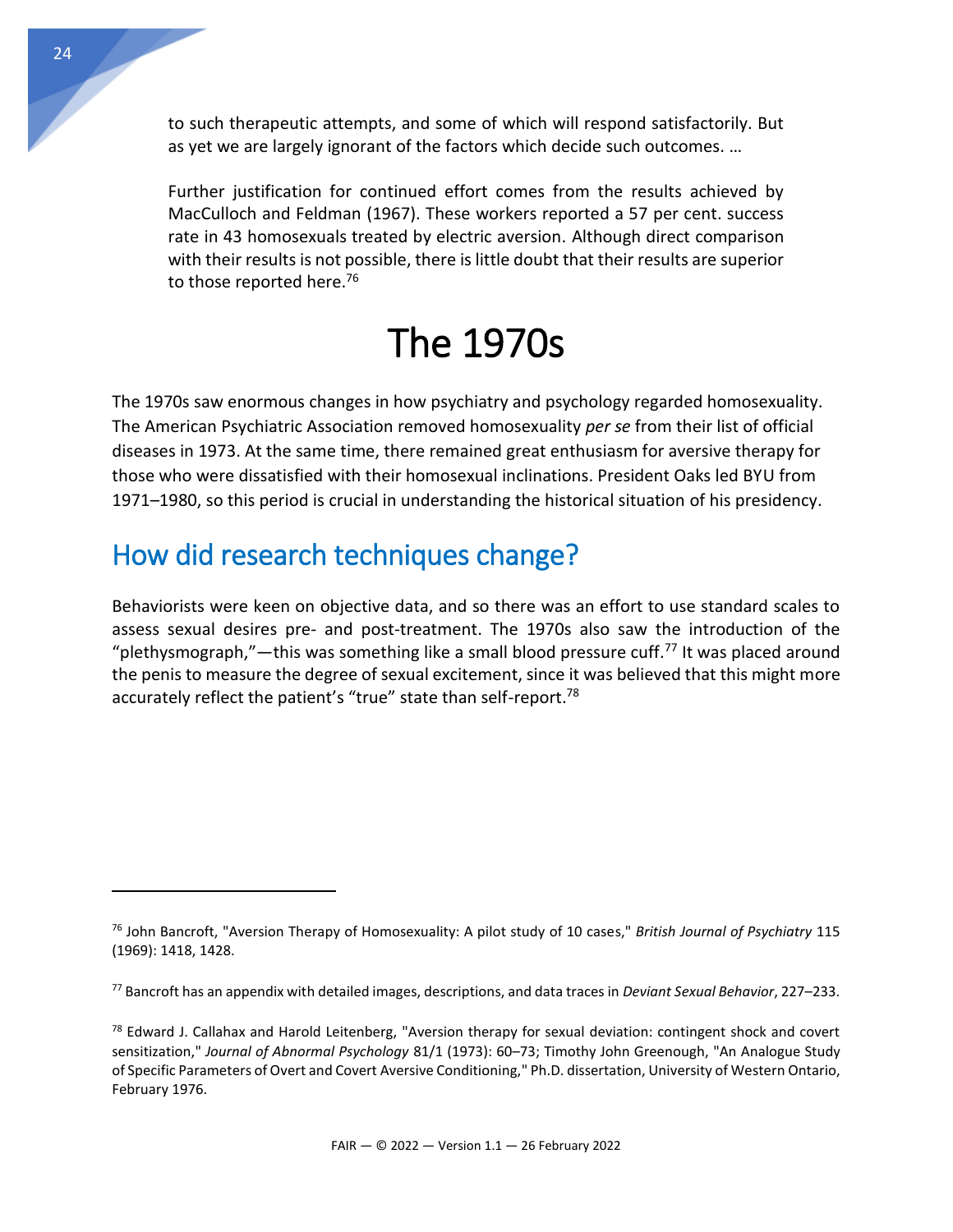# <span id="page-25-0"></span>What did researchers think about the evidence for aversion therapy?

Researchers are rarely in universal agreement, and this was true in the early 1970s. A brief look at some of the published conclusions shows the growing confidence in aversion methods:

#### <span id="page-25-1"></span>McConaghy (1970)

*Value of aversive treatment*. Though at follow-up only seven patients in the present study considered that their sexual orientation had changed from predominantly homosexual to predominantly heterosexual, it is considered that other criteria of evaluating response are also important. Some patients who remained exclusively homosexual reported that they were no longer continuously preoccupied with homosexual thoughts and felt more emotionally stable and able to live and work more effectively. Others were able to control compulsions to make homosexual contacts in public lavatories, which had caused them to be arrested one or more times previously. Of the nine married men who presented at follow-up, six stated their marital sexual relationship had markedly improved. This included two of the three who had ceased having intercourse with their wives some years before treatment. It was concluded that of the 35 whose subjective reports were accepted at follow-up, 10 patients showed marked, 15 some and ten no improvement.<sup>79</sup>

#### <span id="page-25-2"></span>Ph.D. dissertation (1971)

 $\overline{a}$ 

Thorpe, Schmidt, Brown and Castell (1964) reported encouraging results of an aversion relief therapy procedure which they used in treatment of homosexuality, phobias and obsessive-compulsive behavior.<sup>80</sup>

#### <span id="page-25-3"></span>Callahax and Leitenberg (1973)

A comparison of shock aversion therapy to standard therapy and a negative imagery technique showed "no substantial difference." Rather than conclude that perhaps none

<sup>&</sup>lt;sup>79</sup> McConaghy, "Subjective and Penile Plethysmograph," 117, 555-560.

<sup>80</sup> Beatrice Ila Scheinbaum Manno, "Weight reduction as a function of the timing of reinforcement in a covert aversive conditioning paradigm," Ph.D. dissertation, University of Southern California, 1971, 18.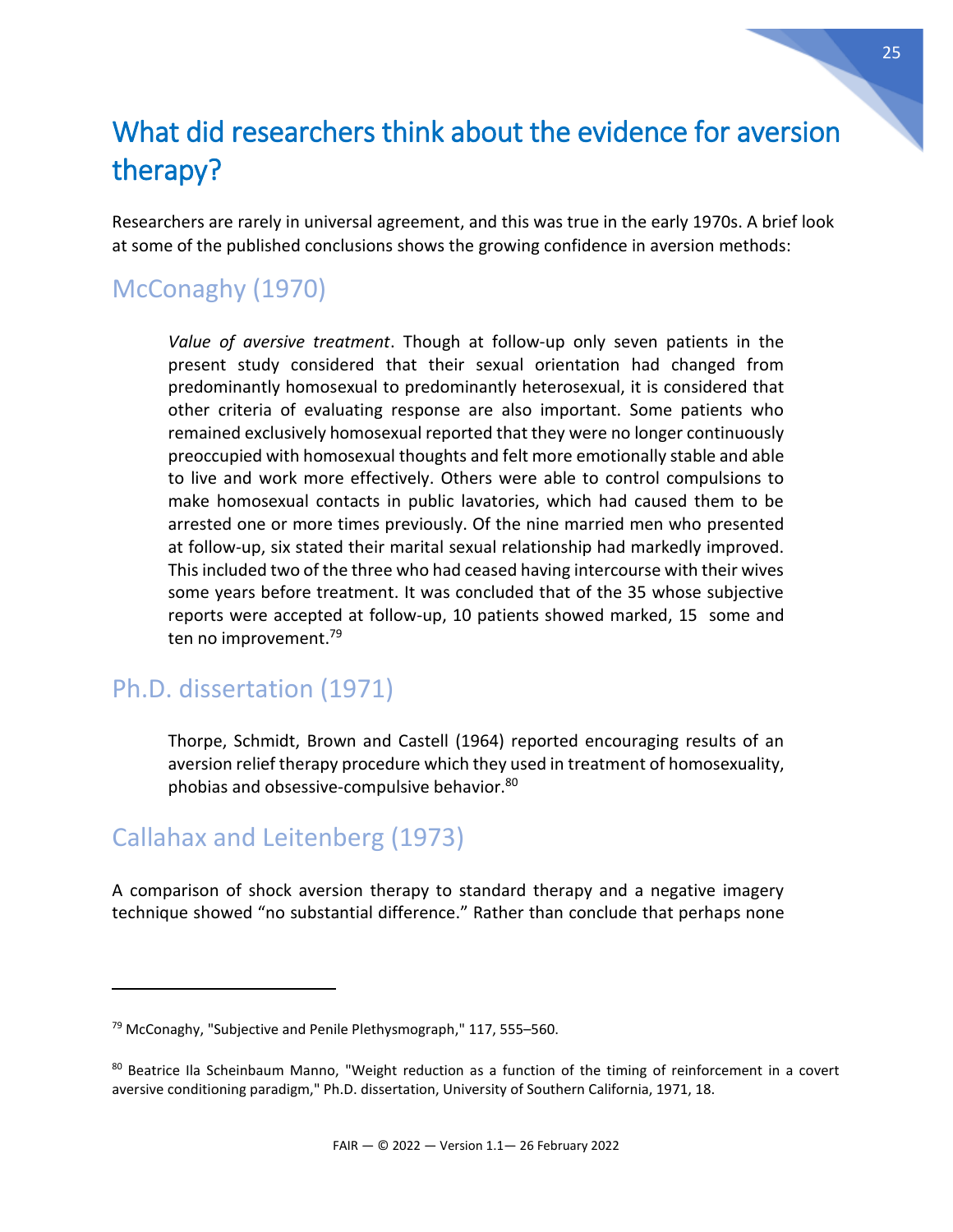of the techniques were of much value, they concluded: "in general … both treatments *combined led to a favorable outcome*."<sup>81</sup>

#### <span id="page-26-0"></span>Tanner (1973)

 $\overline{a}$ 

Tanner used low (2.5 milliamp) and high (5 milliamp) shocks and found the latter more effective. This likely increased the belief that a genuine effect was being studied.<sup>82</sup>

In the same year, Tanner would write, "There is more evidence of its effectiveness in modifying homosexual behavior than there is of any other mode of treatment."<sup>83</sup>

## <span id="page-26-1"></span>Were there no skeptics in the early 1970s?

Yes. Some researchers believed that the techniques were working, but that the reasons given were mistaken:

aversion therapy aimed at eliminating sexual deviation is increasingly advocated as the treatment of choice, due in part to the growing application of the experimental behavioral sciences to the clinic and in part to the relative success of this technique compared to psychoanalytic psychotherapy.<sup>84</sup>

The author went on to question whether claims about "aversion relief" were adding anything to the "aversion therapy" and highlighted the need for more research:

in view of the well-documented observation that heterosexual responsiveness increases during aversion therapy in the absence of any attempt to accomplish this goal, all clinical reports that aversion relief is effective are suspect since aversion relief has never been used in the absence of aversion therapy to isolate treatment effects. … The observation noted independently by several investigators that aversive techniques alone set the occasion for rises in

<sup>81</sup> Edward J. Callahax and Harold Leitenberg, "Aversion therapy for sexual deviation: contingent shock and covert sensitization," *Journal of Abnormal Psychology* 81/1 (1973): 73.

<sup>82</sup> Barry A. Tanner, "Shock Intensity and Fear of Shock in the Modification of Homosexual Behavior in Males by Avoidance Learning," *Behavior Research and Therapy* 11 (1973): 213–218.

<sup>83</sup> Barry A. Tanner, "Aversive shock issues: Physical danger, emotional harm, effectiveness and 'dehumanization'," *Journal of Behavior Therapy and Experimental Psychiatry* 4 (1973): 113–116.

<sup>84</sup> David H. Barlow, "Increasing Heterosexual Responsiveness in the Treatment of Sexual Deviation: A Review of the Clinical and Experimental Evidence'," *Behavior Therapy* 4 (1973): 656.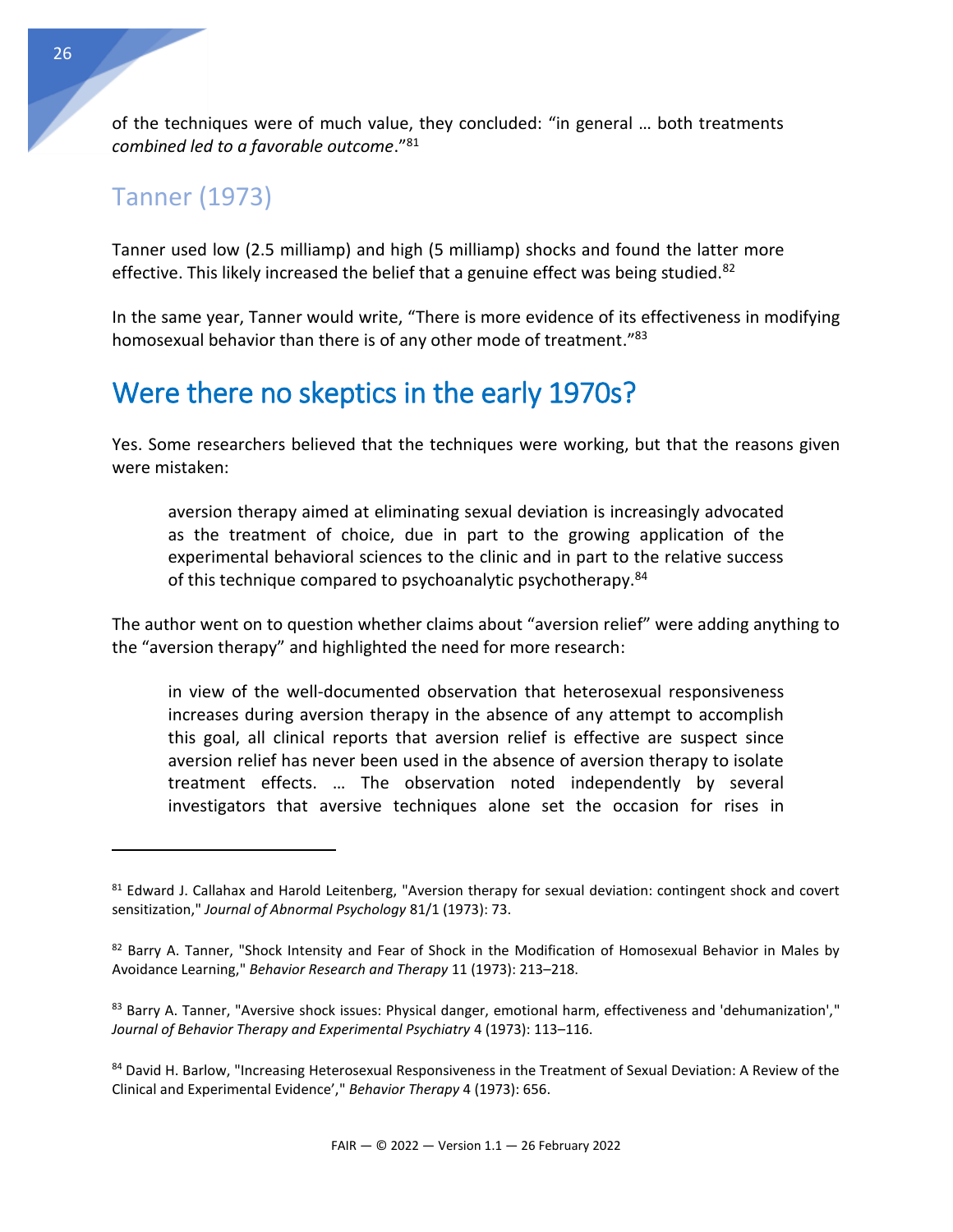heterosexual responsiveness is a paradoxical and puzzling phenomenon worthy of further investigation.<sup>85</sup>

## <span id="page-27-0"></span>Anyone who didn't think that it didn't work at all?

Yes. There were some who argued against the techniques altogether. As early as 1964, some regarded it as cruel and harsh.<sup>86</sup>

Charles Silverstein, a gay therapist, was a staunch opponent of any attempt to treat homosexuality as anything but a benign and normal behavior.

He would later insist that anyone working with patients to change orientation was in a "sadomasochistic relationship," while aversion therapists were guilty of "violence in the name of science." Even psychoanalysis was said to be "primarily the acting out of the sadomasochism of both parties." He dismissed any reports of successful change as "probably based on a rather small sample of homosexual masochists."<sup>87</sup>

(There is irony in Silverstein's complaint that pathologizing homosexuality is a way of delegitimizing gay sex via psychiatry's cultural authority, while smearing all his opponents with the psychiatric construct of "sadomasochism" to delegitimize *them*.)

Looking back in 2007, Silverstein was less critical of those involved in the research:

 $\overline{a}$ 

I did not consider these men, most of whom made their reputations in aversion therapy or psychoanalysis, cruel. They were diligent in their attempt to find the holy grail of treatment that would change a person's sexual orientation, and they were motivated by a sincere desire to help.<sup>88</sup>

<sup>85</sup> David H. Barlow, "Increasing Heterosexual Responsiveness in the Treatment of Sexual Deviation: A Review of the Clinical and Experimental Evidence'," *Behavior Therapy* 4 (1973): 659, 667.

<sup>86</sup> FA Whitlock, "Correspondence," *British Medical Journal* (15 February 1964):437 (Note that another correspondent, Clifford Allen, praised the same technique as "a harmless and useful method of aversion therapy … [that] should be of great use for outpatients" on the same page.]

<sup>87</sup> Charles Silverstein, "Homosexuality and the Ethics of Behavioral Intervention," *Journal of Homosexuality* 2/3 (1977): 208.

<sup>88</sup> Charles Silverstein, "Wearing Two Hats: The Psychologist as Activist and Therapist," *Journal of Gay and Lesbian Psychotherapy* 11/3–4 (2007): 25.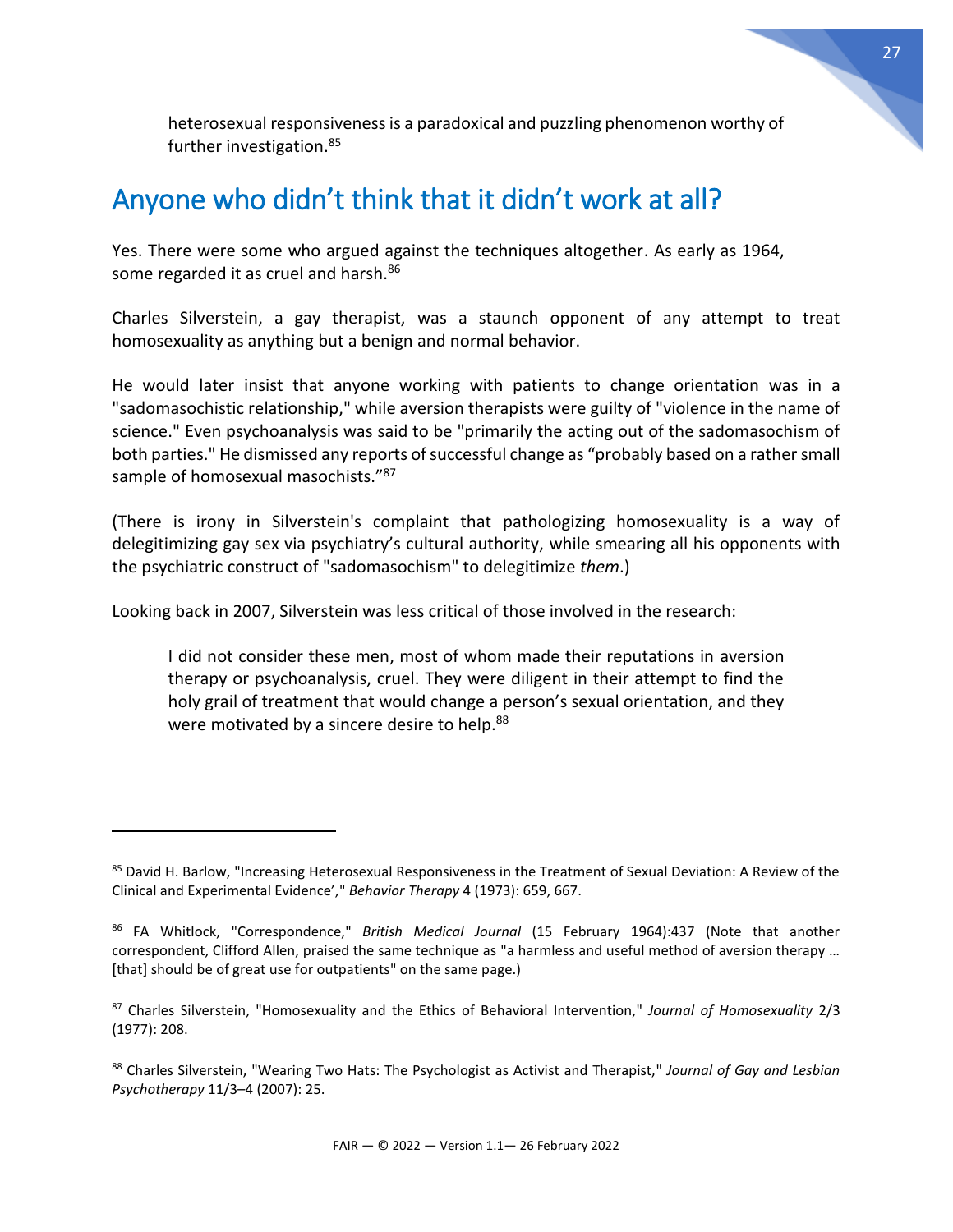# <span id="page-28-0"></span>Tell me about 1973 and the American Psychiatric Association (APA)

Homosexual rights groups had long resented psychiatry's label of their sexual preferences as an illness. $89$  In the early 1970s, they began a concerted campaign to get this changed.

We can sympathize with their position, and even agree that it resulted in the proper course of action—labeling homosexual orientation a "mental illness" is unwise.

To understand the period, however, we must understand that this change was largely brought about through agitation and political pressure. It was not the result of a sober assessment of the scientific evidence. As one gay historian noted, it was the result of

a sustained campaign of protests by lesbian and gay activists at APA conferences and meetings throughout the early 1970s, with the collaboration of closeted psychiatrists within the APA. …

Using "guerrilla theater tactics and more straightforward shouting matches," they denounced psychiatrists who advocated and practiced aversion therapy. ...

Over the course of four years, the protesters followed the APA from annual meeting to annual meeting around the country. As they did so, their strategies shifted from disruption and denunciation to appropriation and inclusion, and the range of key actors involved diversified as they were aided by conference organizers and sympathetic psychiatrists within the APA, including a closeted group of high-ranking members who called themselves the "GAYPA."<sup>90</sup>

#### <span id="page-28-1"></span>But science still won the day, right?

Many did not believe so, and in retrospect it is hard to see the decision as scientific (though it accords with what we know now).

The recommendation to remove homosexuality from the manual (called the *DSM-II*) was written by Robert Spitzer. In Spitzer's account, this was not a case where the data convinced him. Instead, he made the decision on emotional grounds:

<sup>89</sup> Silverstein, "Wearing Two Hats," 10, 15-17.

<sup>90</sup> Geeti Das, "Mostly Normal: American Psychiatric Taxonomy, Sexuality, and Neoliberal Mechanisms of Exclusion," *Sexuality Research and Social Policy* 13 (2016): 390–393.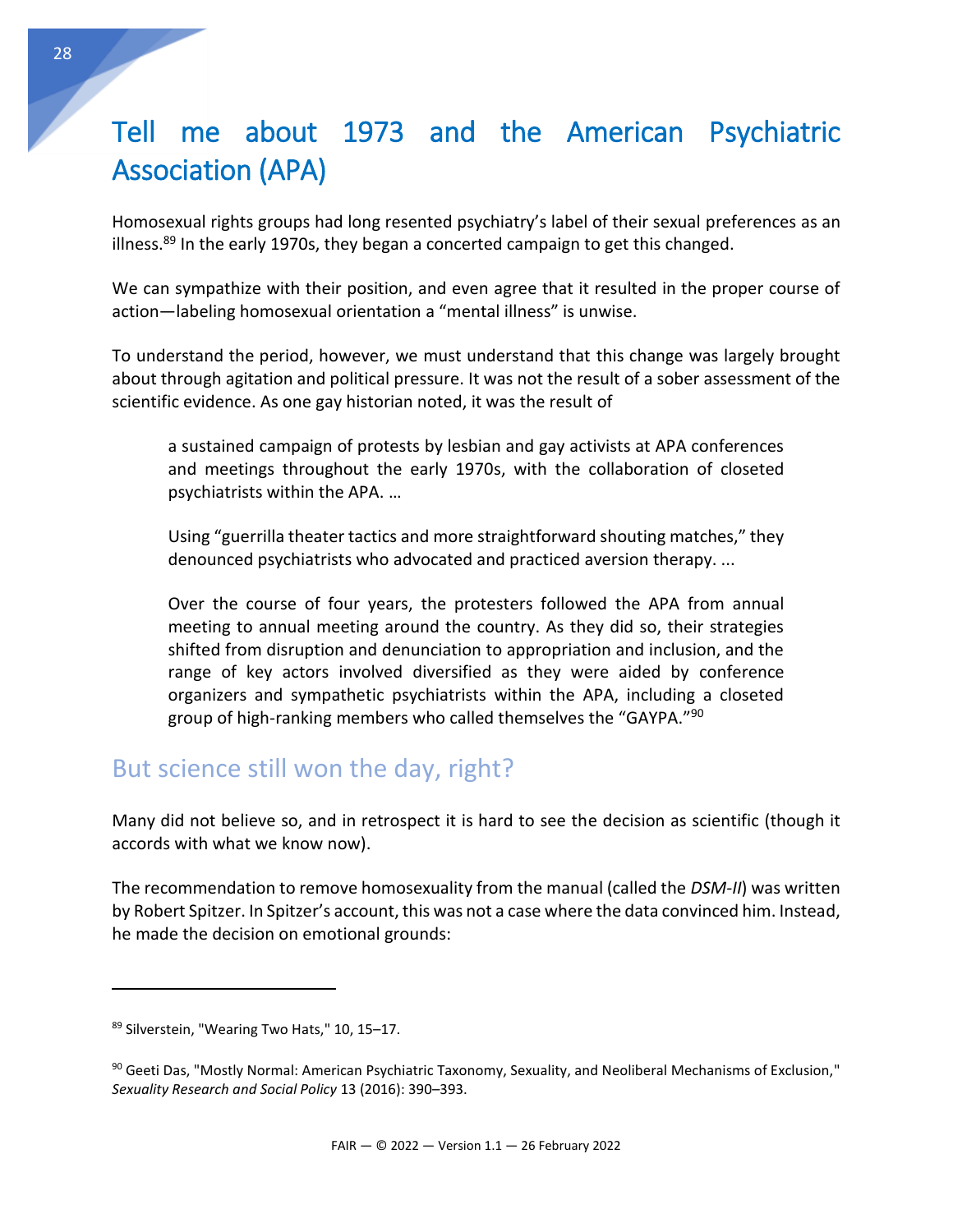[he] met an activist who took him to a clandestine after-party where he witnessed a psychiatrist burst into tears at being in a space for gay psychiatrists for the first time. Stunned at the sudden outing of many familiar faces, and avowedly moved by sympathy, he decided to draft the resolution for depathologization immediately.<sup>91</sup>

Again, we can admire Spitzer's humanitarian instincts, and even conclude that the decision was right, though not reached via science: "Spitzer … came to see these individuals as underdogs and as being in pain, and decided that he wanted to help them."<sup>92</sup>

But to understand this period, we cannot miss the fact that this decision was being made on political and emotional grounds—not purely scientific ones. (Some pointed out that Spitzer himself had no publication record on matters of sexuality.<sup>93</sup>) That made the decision questionable to many, and it stirred an enormous debate within psychiatry. Spitzer's camp narrowly won, but that does not mean that there was a scientific consensus.

Those who believed, on what they believed was a scientific basis, that homosexuality was pathological were not persuaded. To those with philosophical or religious opposition to homosexual acts, it appeared to be the imposition of one philosophical view over another:

Those who opposed the removal of homosexuality from *DSM-II* argued that it was the civil rights issue rather than the logic of Spitzer's position that was uppermost in the minds of those who had voted in favor .... politically liberal psychiatrists had allowed their social values to interfere with their scientific judgment.<sup>94</sup>

"We wanted," wrote Silverstein in 2007, "the whole house of moral cards to collapse so that all forms of variant sexuality would be acceptable. … We reasoned that the psychiatric professions

<sup>91</sup> Geeti Das, "Mostly Normal: American Psychiatric Taxonomy, Sexuality, and Neoliberal Mechanisms of Exclusion," *Sexuality Research and Social Policy* 13 (2016): 393.

 $92$  Peter Zachar and Kenneth S. Kendler, "The removal of pluto from the class of planets and homosexuality from the class of psychiatric disorders: a comparison," *Philosophy, Ethics, and Humanities in Medicine* 7/4 (2012): 3, http://www.peh-med.com/content/7/1/4.

<sup>93</sup> Charles W. Socarides, "Scientific Politics and Scientific Logic: The Issue of Homosexuality," *Journal of Psychiatry*  19/3 (Winter 1992): 310.

<sup>94</sup> Ronald Bayer, *Homosexuality and American Psychiatry: The Politics of Diagnosis* (Princeton University Press: Princeton, NJ, 1987), 148.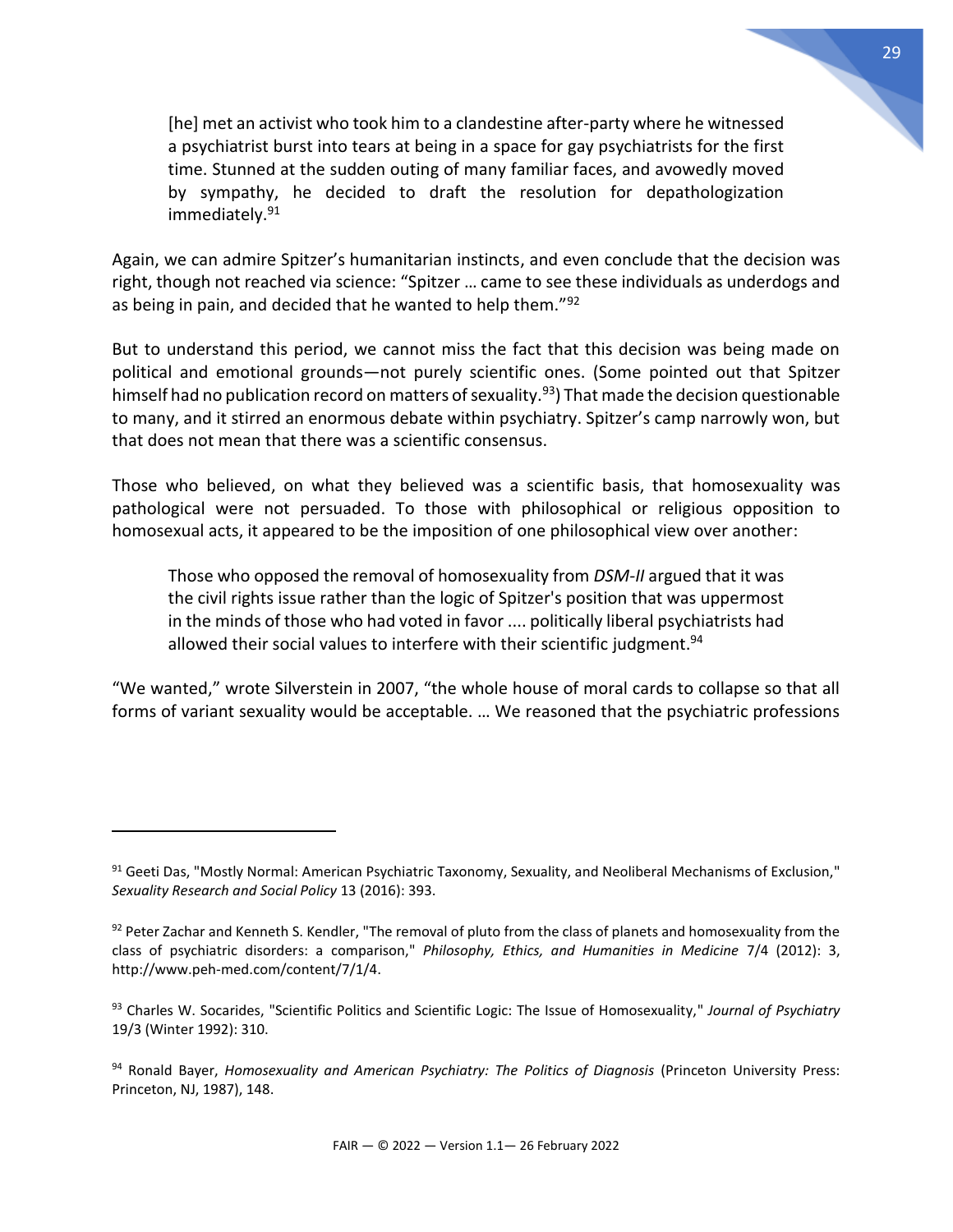were 'gatekeepers' of society's attitude toward sexuality. Change their minds about variant forms of sexuality, and the rest of society … would fall in step."<sup>95</sup>

This radical agenda was all too clear to those who disagreed with Spitzer's motion.

#### <span id="page-30-0"></span>Aren't all such decisions influenced by non-scientific factors?

Absolutely—no such decision is entirely free of human politics and emotion, but this one involved those factors more than most. Two historians who agreed with the decision nevertheless noted:

The controversies over psychiatric classification in the past 30 years have garnered considerable attention. The existence of rancorous debates about how to classify is associated with claims that the developers of psychiatric diagnostic systems inappropriately clothe themselves in the aura of science without being scientific.

… many psychiatrists vilified the decision on homosexuality as scientifically unsound, harmful to legitimate patients, immoral, politically motivated and a concession to the mob. Comparisons with dogmatic pronouncements of church councils were made as well. … [There] was a sentiment among some conservative psychiatrists that not just the profession, but also morality and civilization itself, had been betrayed. 96

One analyst wrote later of how criticism of those who did not agree "w[as] augmented by hatefilled letters, threatening attacks over the telephone, and even threats of terrorist action against those who continued to speak of their scientific findings." 97

Silverstein would later argue: "'truth' is irrelevant in explaining social advances, as they are determined by politics. Politics is power and power determines truth as well as its companion, goodness."<sup>98</sup> A good example of this attitude is Silverstein's account of the term "homophobia":

The first step in developing a new theoretical model was the invention and propagation of the term "homophobia," the feelings of aversion some people feel

<sup>95</sup> Silverstein, "Wearing Two Hats," 17.

<sup>96</sup> Peter Zachar and Kenneth S. Kendler, "The removal of pluto from the class of planets and homosexuality from the class of psychiatric disorders: a comparison," *Philosophy, Ethics, and Humanities in Medicine* 7/4 (2012), 1, 4, http://www.peh-med.com/content/7/1/4.

<sup>97</sup> Charles W. Socarides, "Scientific Politics and Scientific Logic: The Issue of Homosexuality," *Journal of Psychiatry*  19/3 (Winter 1992): 310.

<sup>98</sup> Silverstein, "Wearing Two Hats," 17.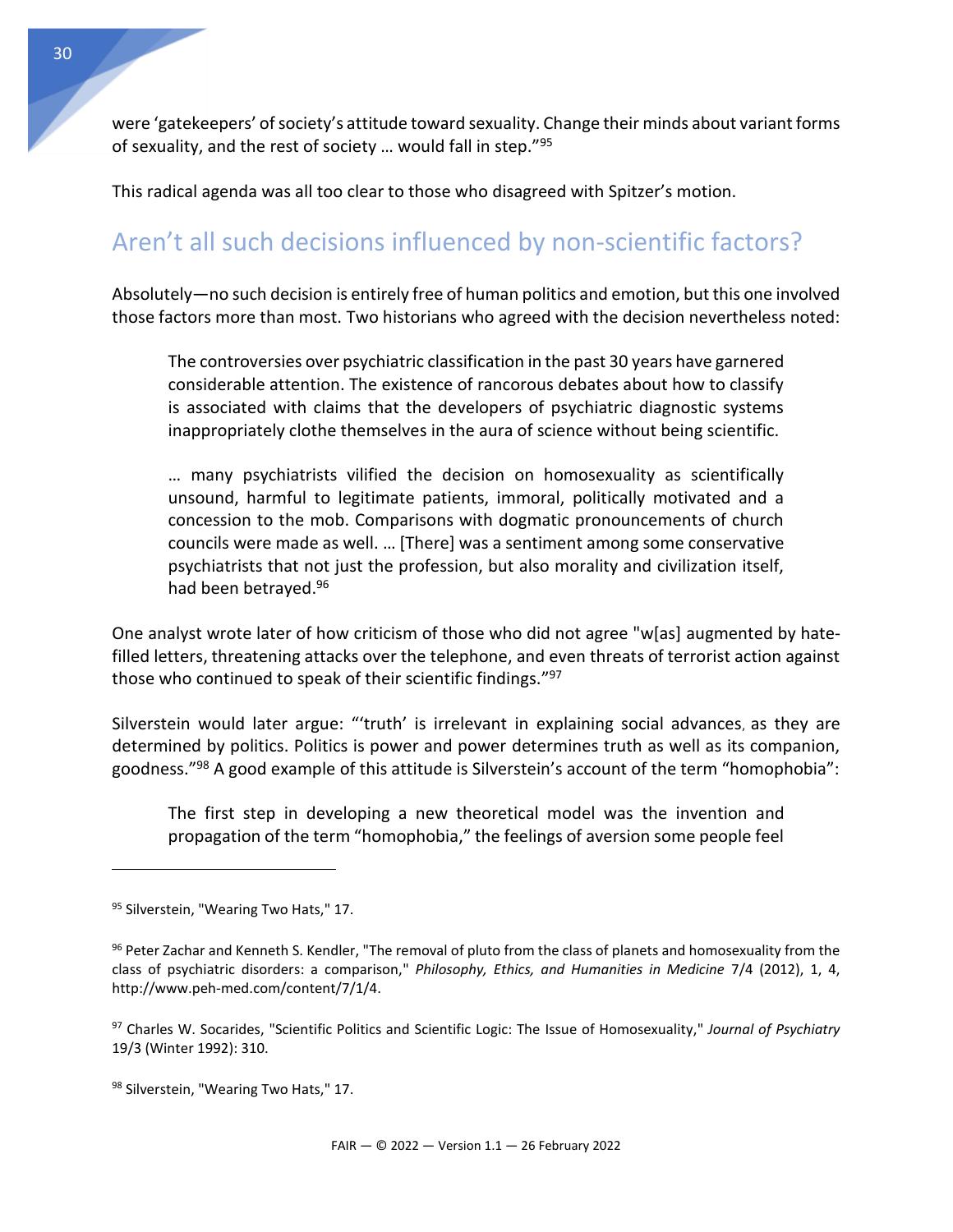toward homosexuals. This term was quickly adopted and was a brilliant strategy of name-calling by the gay community. If we suffered from "homosexuality," they suffered from "homophobia." The political use of the term quickly spread to academia. 99

#### <span id="page-31-0"></span>Do we have any sense what the majority of psychiatrists believed?

There was a vote by the membership that sustained the decision—but only a minority voted. Letters from the APA presidential candidates were sent encouraging psychiatrists to vote in favor, though activists hid that the letter was written and its mailing financed by the National Gay Task Force, a pressure group.<sup>100</sup>

In 1977—four years later—a survey was conducted to see what psychiatrists thought. "Analysis of the first 2,500 responses to a poll of 10,000 psychiatrists found that 69 percent believed that homosexuality usually represented a pathological adaptation. Only 18 percent disagreed with this proposition." 101

Despite the passage of time, the majority of the profession still seemed to differ with the APA's new policy.

## <span id="page-31-1"></span>Given the APA decision to no longer call it an illness, why did anyone continue to treat homosexuality?

The 1973 decision only removed homosexuality *per se* from the *DSM-II*. That is, merely having homosexual feelings or desires was not diagnostic of having a mental illness. Another diagnosis was created: Sexual Orientation Disorder (SOD)—this included those (gay or straight) who were troubled by their sexual orientation.

<sup>&</sup>lt;sup>99</sup> Silverstein, "Wearing Two Hats," 23.

<sup>100</sup> Ronald Bayer, *Homosexuality and American Psychiatry: The Politics of Diagnosis* (Princeton University Press: Princeton, NJ, 1987), 145–146, for the aftermath see 151–157.

<sup>101</sup> Bayer, 167; citing "Sexual Survey #4: Current Thinking on Homosexuality," *Medical Aspects of Human Sexuality*  11 (November 1977): 110–111.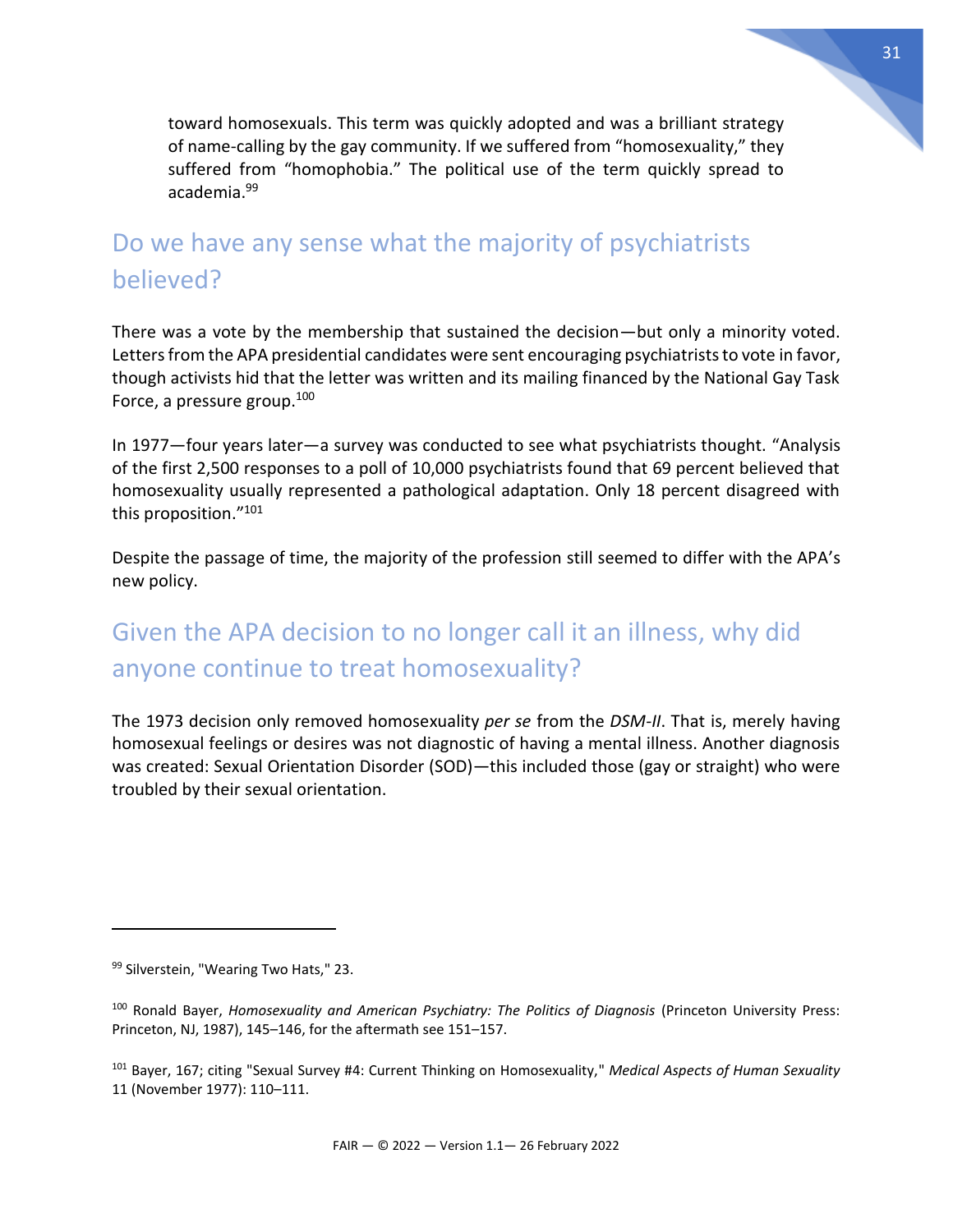The intensely political nature of the APA change is also evident abroad. In Great Britain and at the World Health Organization (WHO), homosexuality was classed as an illness until 1992.<sup>102</sup> Arguably, in those venues, the politics operated in the opposite direction. Aversion therapy continued in "NHS and military hospitals throughout the UK from the 1950s to the 1980s."<sup>103</sup>

In short, in 1973 (and for a long time thereafter) there was no consensus about the scientific status of homosexuality. The APA had reached an organizational decision, but it does not seem to have been shared by the majority of American psychiatrists, much less those abroad.

And, in any case, anyone troubled by their homosexuality was still eligible for treatment as SOD. Given that before 1973 most behaviorists opposed the involuntary treatment of homosexuality anyway, not much changed on the aversion therapy front.

A 1973 survey of therapists in the heavily-gay San Francisco area found that although 98% believed homosexuals could function normally in society, and 99% opposed criminalization of homosexual acts, 38% would be willing to help those who sought to change their sexual orientation. Less than half were unwilling to do so.<sup>104</sup>

# BYU in the 1970s

# <span id="page-32-1"></span><span id="page-32-0"></span>Can you tell me about aversion therapy use at BYU in the 1970s?

Yes. Aversion therapy was used by some at BYU. We will examine one PhD. dissertation written by Max McBride in 1976.

First, however, we will look at what researchers were saying about aversion therapy from the APA decision until McBride's study. This will allow us to examine McBride's dissertation in its time.

 $102$  T Dickinson, M Cook, J Playle, and C Hallett, "Nurses and subordination: a historical study of mental nurses' perceptions on administering aversion therapy for 'sexual deviations'," *Nursing Inquiry* 2014; 21: 283.

<sup>103</sup> Tommy Dickinson, "Nursing history: aversion therapy," *Mental Health Practice* 13/5 (February 2010): 31.

<sup>104</sup> Donna Aileen Coffin, "Windows in the Closet: Perspectives on Homosexuality for the helping professions," master's thesis, University of Arizona, 1986, 91; citing J Fort, CM Steiner, and F Conrad, "Attitudes of mental health professionals toward homosexuality and its treatment," in HM Ruitenbeck, editor, *Homosexuality: A changing picture* (London: Souvenir Press, 1966), 157–158.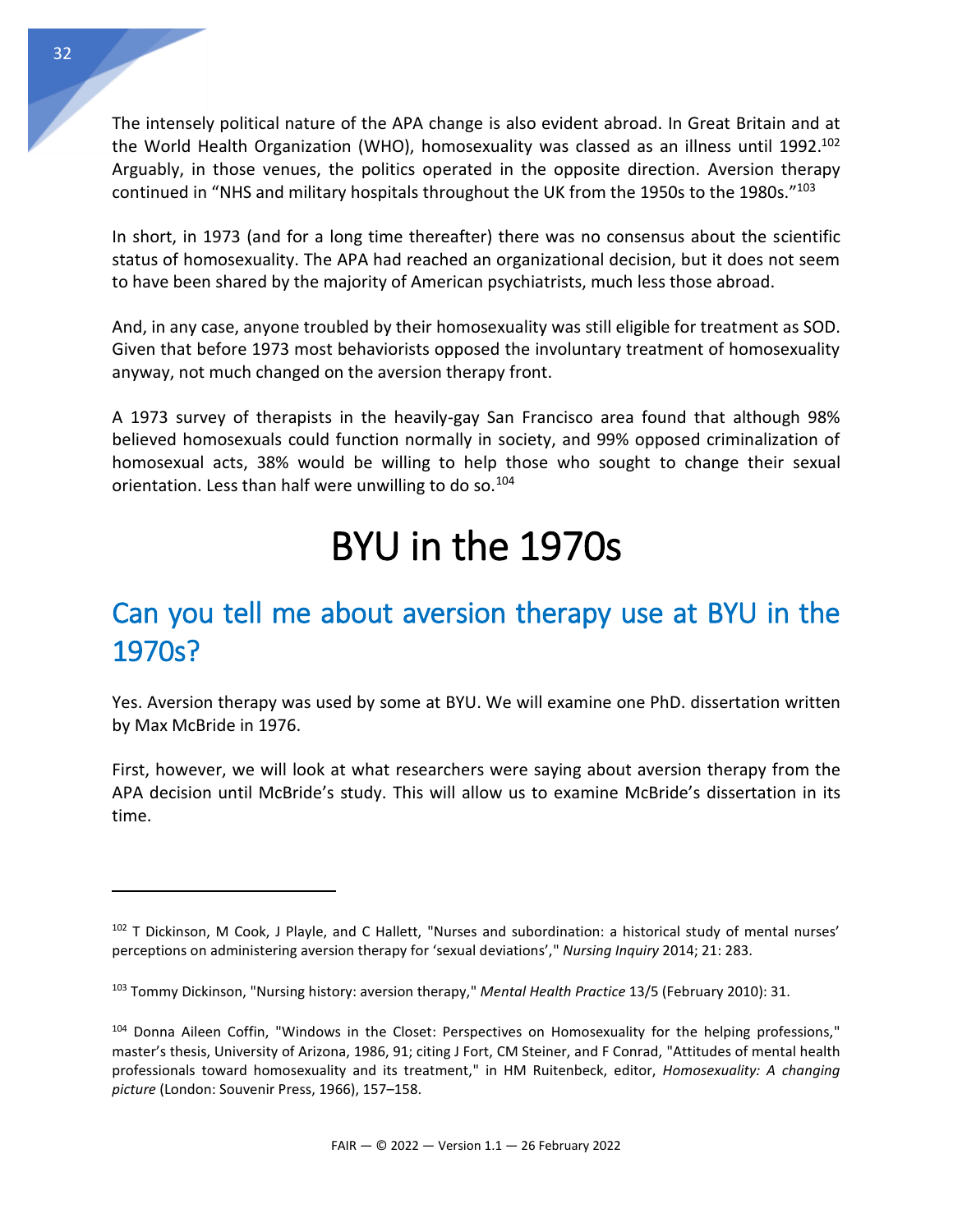Following that, we will review two "urban legends" about this therapy—the question of genitals being shocked, and the question of suicide.

# <span id="page-33-0"></span>Scientific literature from 1974–1976

A 1974 review of the literature noted:

- "aversion therapy is the most common and preferred method of treatment of homosexual behavior, with systematic desensitization a somewhat distant second contender."
- "We echo Bachman and Teasdale's (1969) surprise at the considerable success Feldman and MacCulloch have achieved with the use of their … technique (the efficacy of which is further substantiated by Birk et al. 1971 study), not because of theoretical reasons relating to the specifics of the conditioning paradigm involved, but because the logic of their research paradigm precluded a behavioral analysis of the presenting problem. A more complete assessment together with the use of another technique(s) might have resulted in *even greater outcome efficacy*."<sup>105</sup>

Thus in 1974, aversion therapy was the most common treatment method, and might even be improved upon according to these authors. That year also saw the publication of another successful case study.<sup>106</sup>

A textbook on the treatment of "deviant sexual behavior" was published that same year. It included an extensive review of the aversive techniques and results to date.<sup>107</sup> Several studies are described as achieving results of "33 per cent or less," while the superior results of MacCulloch *et al*. are described as "something of a mystery."<sup>108</sup> An average response was estimated at around 40% overall, not much different from psychodynamic successes (39%).<sup>109</sup>

In 1975, a taped lecture by one of the field's leading researchers was reviewed in the *Medical Journal of Australia*, and the reviewer was enthusiastic. He shows no sign of believing that the research community had rejected the evidence base of aversion therapy: "These lectures,

<sup>105</sup> G. Terence Wilson and Gerald C. Davison, "Behavior Therapy and Homosexuality: A Critical Perspective," *Behavior Therapy* 5 (1974): 25, emphasis added.

<sup>106</sup> Lynn P. Rhem and Ronald H. Rozensky, "Multiple behavior therapy techniques with a homosexual client: a case study," *Journal of Behavioral, Therapeutic & Experimental Psychiatry* 5 (1974): 54.

<sup>107</sup> Bancroft, *Deviant Sexual Behavior*, 35–42, 52–143.

<sup>108</sup> Bancroft, *Deviant Sexual Behavior*, 145, 147.

<sup>109</sup> Bancroft, *Deviant Sexual Behavior*, 148.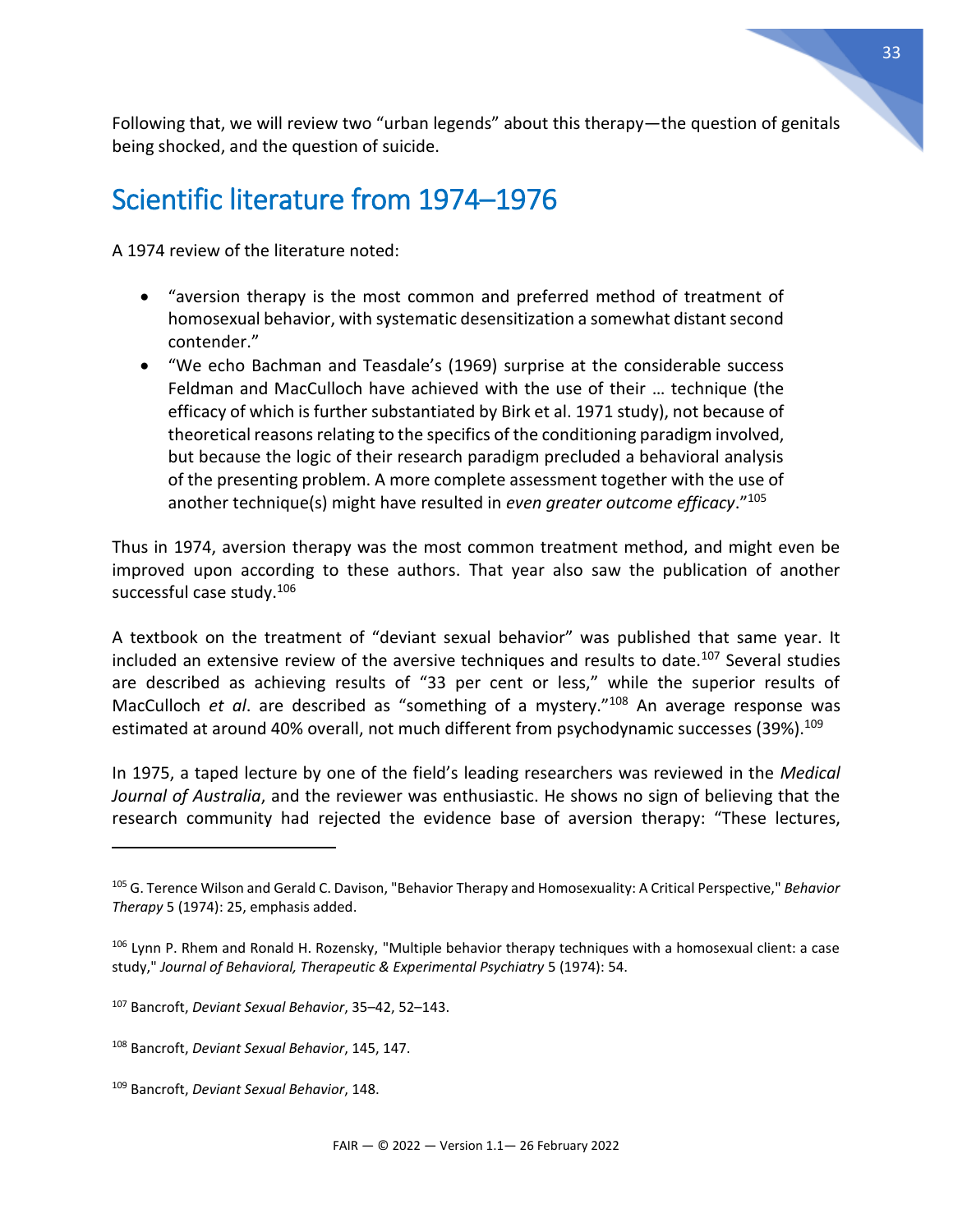theoretically, should be of use in introducing behaviour therapy concepts, clinical application, evaluation and limitations generally, especially to audiences remote from centres teaching and practising behaviour therapy."<sup>110</sup>

A 1976 paper detailed success in treating a teacher who was a homosexual pedophile. He sought therapy because of attraction to the students he coached. After aversion therapy, his penile response to underage boys were unchanged, but he "had become much more interested in girls of his age, sexually aroused by them, and willing to pursue their company. He also reported almost no desire to involve himself with the boys he coached." The authors concluded by noting that such self-reports were easily fabricated.<sup>111</sup>

Scientific publications like the above are a useful way of tracking what researchers believed to be true. Similarly, it is interesting to evaluate PhD dissertations and master's theses published during these years. They show what trainees and their advisers and dissertation committees believed.

One dissertation from 1976 noted:

- Aversion therapy … has been frequently used to eliminate maladaptive approach behaviors." These behaviors include the various forms of sexual deviation, alcoholism, drug abuse, obesity, and smoking. In these cases the primary aim of therapy has been the development of aversive control over the undesirable habits." <sup>112</sup>
- A non-electrical "technique has also been employed successfully in the termination of a variety of undesirable behaviors; alcoholism, smoking, sexual deviations, and obesity."<sup>113</sup>
- "Electric shock has recently become the most popular form of aversive stimulus. [Multiple Authors] have used electrical aversion with alcoholic addi[c]tion ... [and] in the treatment of Heroin addiction. Finally, Marks and Gelder and Evans have used shock in the treatment of sexual deviation. The results with this stimulus

<sup>113</sup> Greenough, 1.

<sup>110</sup> Ronald W. Field, "Book Reviews: A Neo-Pavlovian View of Behaviour Therapy: Tape 2-Aversion Therapy of Homosexuality," in *Medical Journal of Australia* (20 September 1975): 489.

<sup>111</sup> Stanley R. Conrad and John P. Wincze, "Orgasmic Reconditioning: A Controlled Study of Its Effects upon the Sexual Arousal and Behavior of Adult Male Homosexuals," *Behavior Therapy* 7 (1976): 163, 166.

<sup>&</sup>lt;sup>112</sup> Timothy John Greenough, "An Analogue Study of Specific Parameters of Overt and Covert Aversive Conditioning," Ph.D. dissertation, University of Western Ontario, February 1976.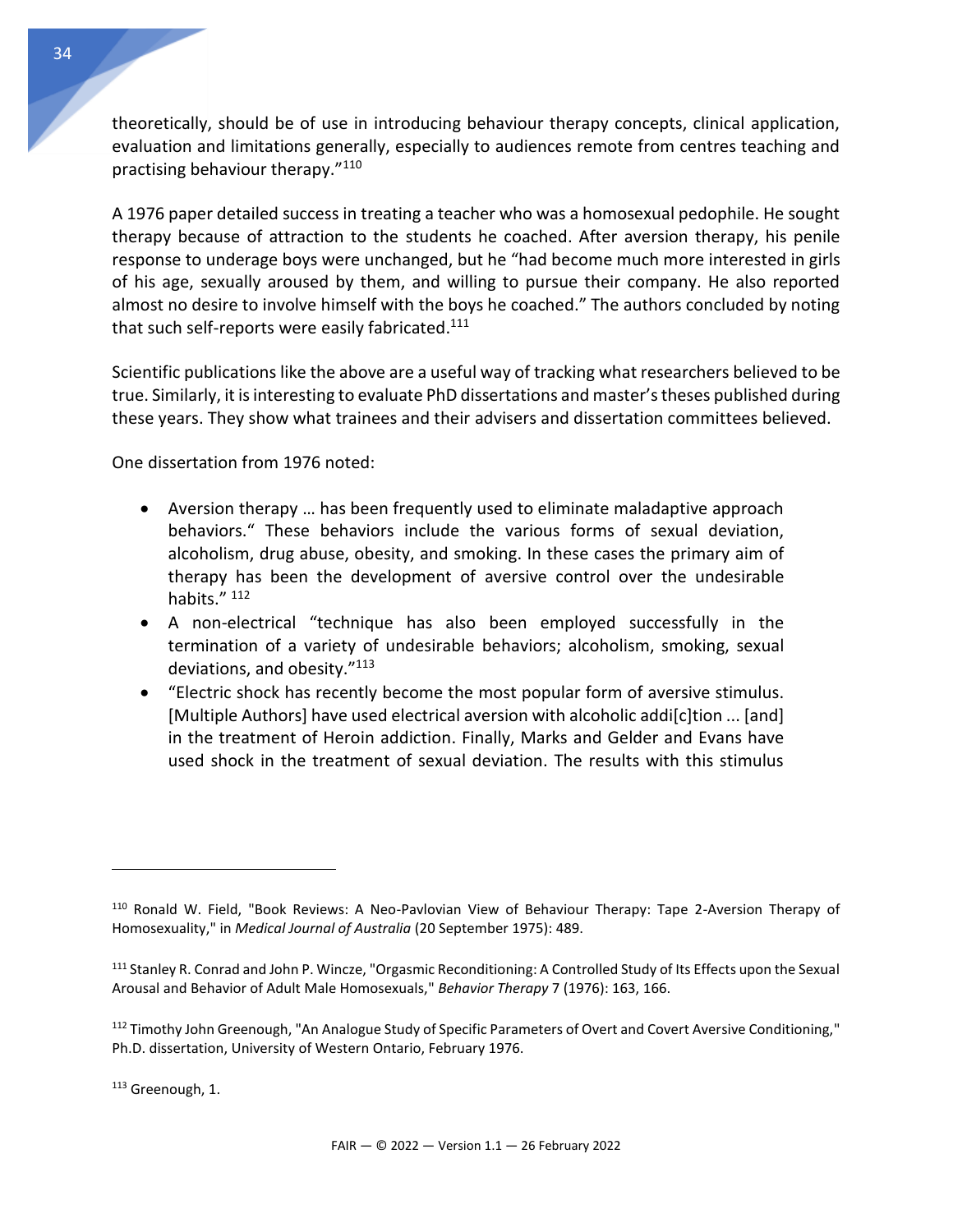have been relatively successful, tending to be more effective with sexual deviations than drug addictions."<sup>114</sup>

- "Similar procedures have been employed with transvestites, drug addicts, and obese clients. In general, these studies have been relatively effective, resulting in 40-60% success across a variety of deviant behaviors."<sup>115</sup>
- "Feldman and MacCulloch have reported good results in the treatment of homosexuals reporting 64% success at 6 months follow up. However, MacCulloch, Feldman, Orford, and MacCulloch, using an identical procedure with alcoholics, reported zero success with four patients."<sup>116</sup>

A second 1976 dissertation quoted Tanner's defense of shock therapy approvingly.<sup>117</sup> A master's thesis urged "that electric shock be considered the optimal aversive agent because precise control over the rate of onset. duration. intensity. and temporal proximity to the C[onditioned] S[timulus] was possible."<sup>118</sup>

It seems clear that electric aversion therapy was not being abandoned—for homosexuality or many other conditions.

# <span id="page-35-0"></span>Philosophy and value judgments

By contrast, in the latter half of the 1970s, some behaviorists began to discourage aversion therapy.

We might think that this was because they regarded the evidence as having showed it had failed. Instead, some did not think it mattered whether the treatment worked or not.

In 1974, Gerald Davison—president of the American Psychological Association—said:

Behavior therapy is nothing if it does not represent a profound commitment to dispassionate inquiry. The best of the literature, and there is much of it, illustrates

 $\overline{a}$ 

<sup>118</sup> Kenneth F. Foti, "Behavioral Treatment of Alcoholism: an Evaluative Review," Western Michigan University, master's thesis, 1976, 21.

<sup>&</sup>lt;sup>114</sup> Greenough, 8.

<sup>&</sup>lt;sup>115</sup> Greenough, 10

<sup>116</sup> Greenough, 11.

<sup>&</sup>lt;sup>117</sup> HD Harrison, " Aversive Control and Contingency Management: Two Environmental Treatment Procedures and Educational Progress in a Remedial Learning Center at a Minimum Security Penal Institution," D.Ed. dissertation, Memphis State University, April 1976, 39.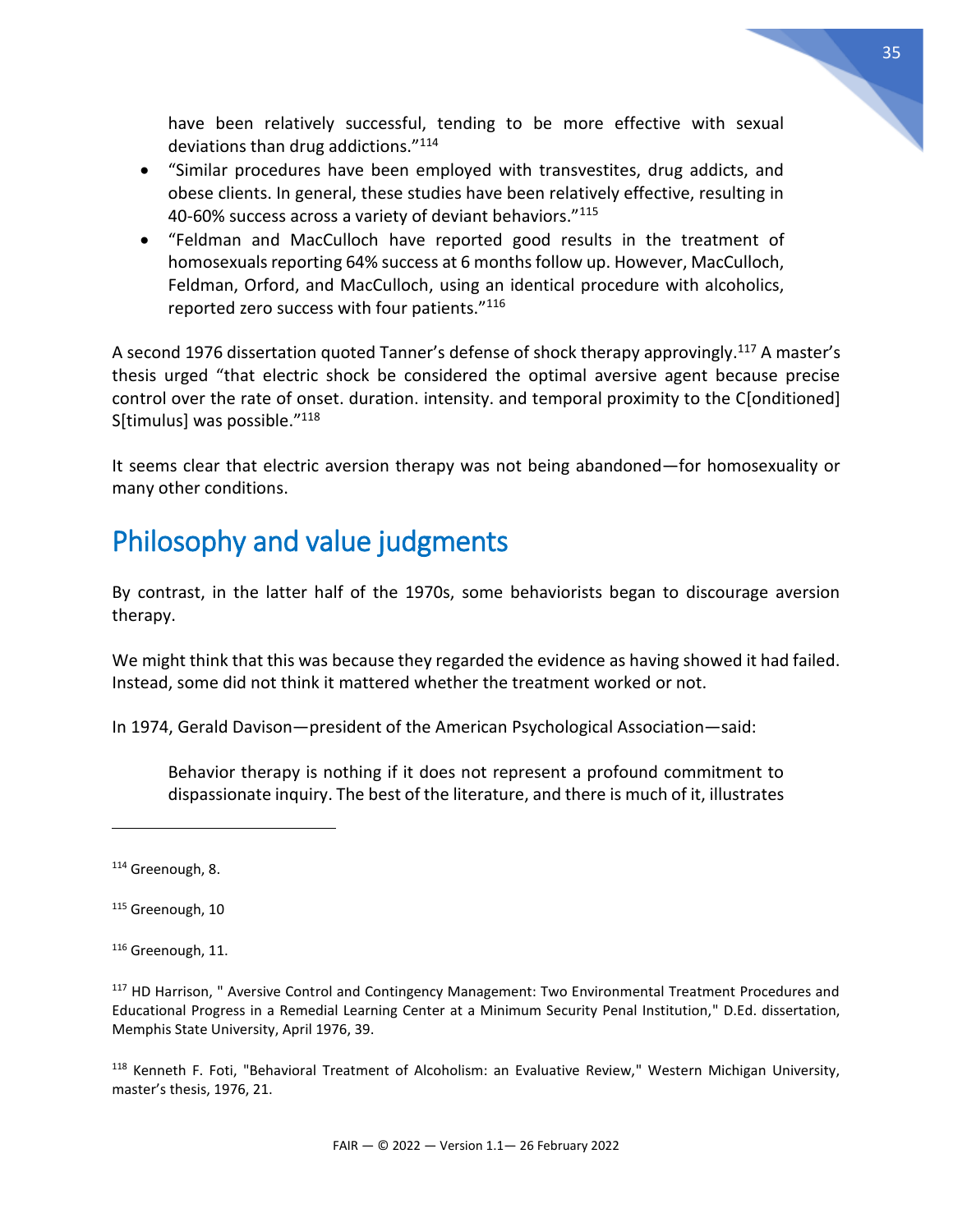<span id="page-36-1"></span>a sober appraisal of other approaches to behavior change as well as candid appraisals of what behaviorists themselves have accomplished.<sup>119</sup>

Davison granted that behaviorist scientists were both sincere and producing good work. Despite this, he believed that even offering to help homosexuals change behavior contributed to prejudice against them, and so it was wrong—especially because the social pressures against them made it essentially impossible to choose "freely."

Davison also explicitly described himself as a "determinist"—one who believed that behavior was caused by inevitable physical processes with pre-determined outcomes, rather than chosen by free will. It seems inconsistent to complain about a lack of free choice when his scientific philosophy declared genuine free choice an impossibility.<sup>120</sup>

(Strangely, earlier that year, Davison had co-authored an article in which he says that the data "indicate quite clearly that the majority of behavior therapists would, and in fact do, attempt to foster homosexual adjustment where appropriate and reject treating homosexuals against their wishes. $"^{121}$  It is odd to then see him claim there is an inevitable violation of patient autonomy, especially when no one has free will anyway.)

#### <span id="page-36-0"></span>Davison—effectiveness doesn't matter

To Davison, it was wrong to attempt to change homosexual behavior even if you could:

I was interested for some time in documenting the failure of various [62] behavior change regimens in eliminating homosexual inclinations. Of particular interest was the question of whether aversion therapy of various kinds had proven successful (if you will) in stamping out homosexual behavior and inclinations. And indeed, I tend to believe the evidence is still lacking for a suppression of homosexual behavior or ideation via aversive procedures. Nonetheless, even if one were to

<sup>&</sup>lt;sup>119</sup> Gerald C. Davison, "Homosexuality: The Ethical Challenge," presidential address to Eighth Annual Convention of the Association for Advancement of Behavior Therapy, Chicago, 2 November 1974; published in *Journal of Consulting and Clinical Psychology* 44/2 (1976): 157.

<sup>120</sup> Davison, "Homosexuality: The Ethical Challenge," 157, 160-161.

<sup>121</sup> G. Terence Wilson and Gerald C. Davison, "Behavior Therapy and Homosexuality: A Critical Perspective," *Behavior Therapy* 5 (1974): 25.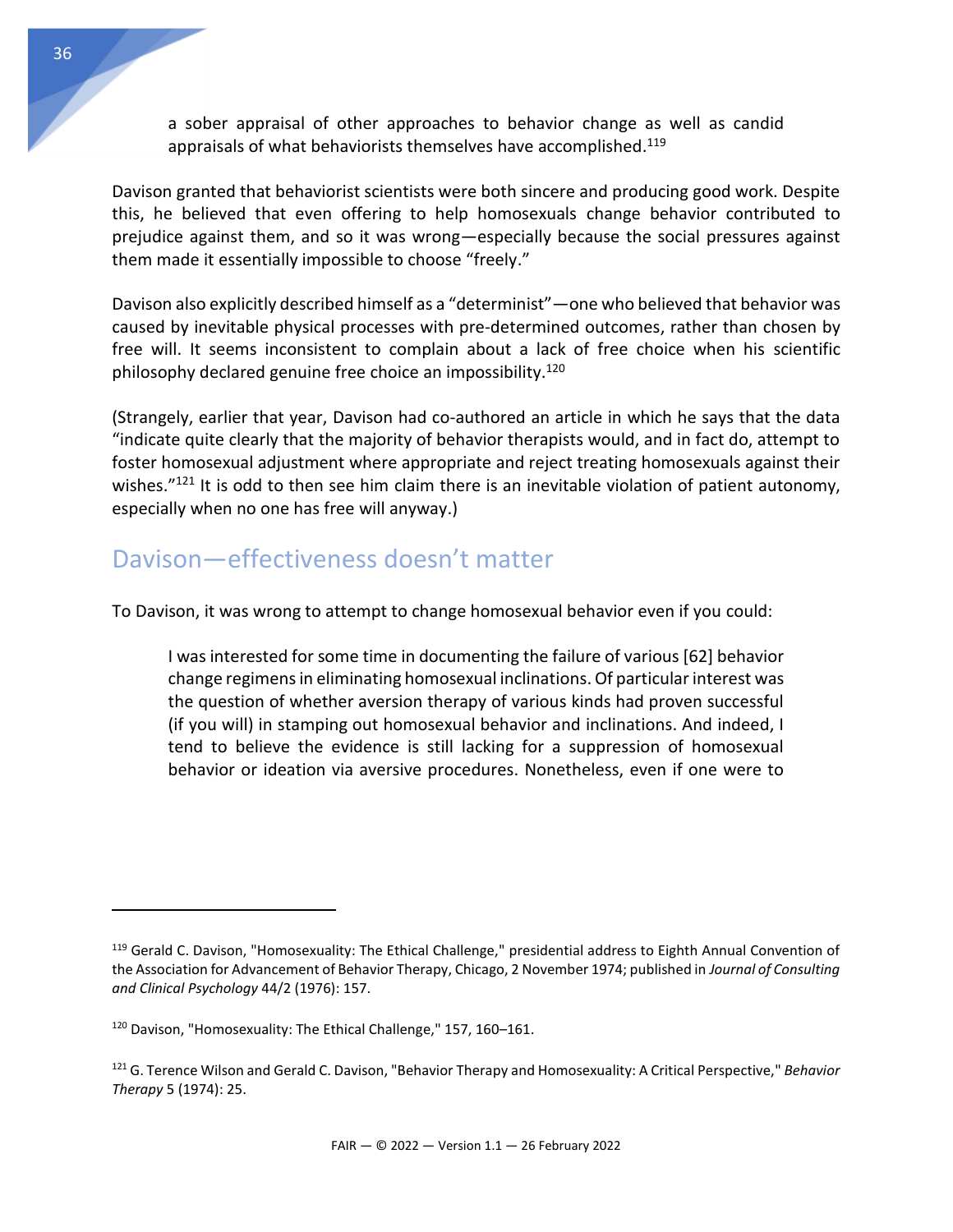demonstrate that a particular sexual preference could be wiped out … I am convinced. that data on efficacy are quite irrelevant.<sup>122</sup>

Davison, then, had made his decision on non-scientific grounds. He did not care if aversion therapy worked—he believed it wrong in any case.

#### <span id="page-37-0"></span>Davison—a double standard?

What he did not address, however, is the question of why his view on this ought to prevail when the science was not settled. Another therapist could with equal sincerity and equal justification say that he believed that homosexuals should be helped if they desire it. Society and Davison had no more right to impose their view of what homosexuals "should" do than the aversion therapists did.

Davison worried that offering such therapies—even if they are wanted—implied to homosexuals that they *must* change their behavior. But, *not* spending any time on such therapies would then likewise imply that homosexuals cannot or should not change their behavior. Neither position is scientific, and the choice will depend on our world-view.

Davison had changed his argument from a paper published earlier that year:

aversive therapy programs have carefully avoided imposing society's values on the homosexual participants. Indeed, we have elsewhere raised the question as to *whether any behavioral change can be imposed upon an unwilling client*, who would seem to have at his/her disposal any number of countercontrol devices to nullify the intended effects of a technique. 123

This makes it sound as if the patient's free will is functioning just fine.

<sup>&</sup>lt;sup>122</sup> Gerald C. Davison, "Homosexuality: The Ethical Challenge," presidential address to Eighth Annual Convention of the Association for Advancement of Behavior Therapy, Chicago, 2 November 1974; published in *Journal of Consulting and Clinical Psychology* 44/2 (1976): 162.

<sup>123</sup> G. Terence Wilson and Gerald C. Davison, "Behavior Therapy and Homosexuality: A Critical Perspective," *Behavior Therapy* 5 (1974): 24, emphasis added.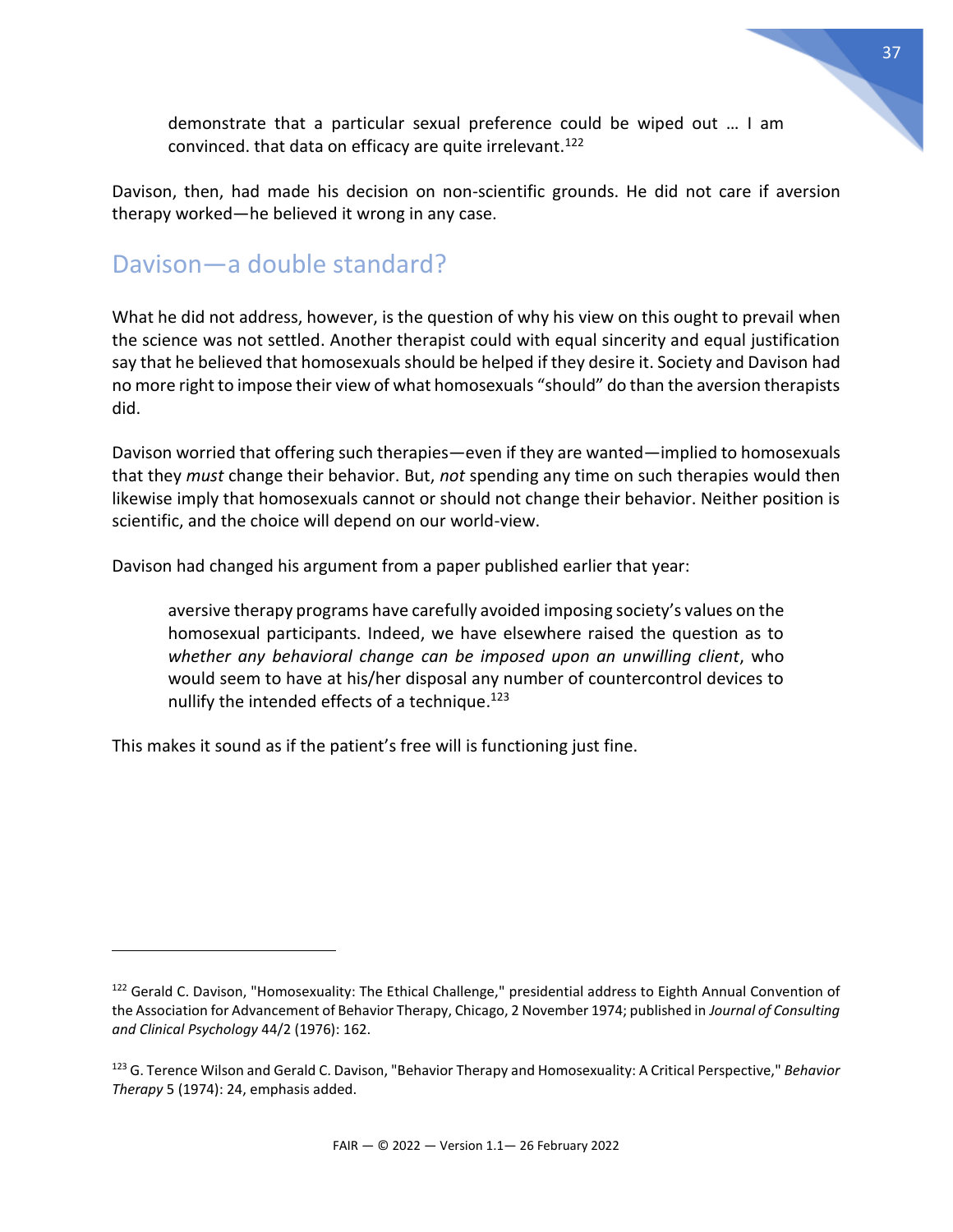#### <span id="page-38-0"></span>Davison—the matter was not settled by 1976

Davison's address occasioned lively debate.<sup>124</sup> A key point was that clear, informed consent and an exploration of *why* the patient wished to change was an essential first step. 125

In 1978 (two years after McBride's BYU experiments) Davison acknowledged that there was still no consensus by saying, "I hope the debate continues." <sup>126</sup> Once more, he underlined that scientific evidence was not the reason for his stance: "My earlier proposal to terminate changeof-orientation programs rests on moral not empirical grounds. Arguments based on whether therapists can or cannot alter sexual preferences *are irrelevant*." 127

<span id="page-38-2"></span>Davison emphasized that "Psychologists, like other scientists, do not merely go out and 'gather data.' They hold preconceived ideas of what they will find and how they will decide they have found it."<sup>128</sup> He showed no sign that he appreciated that this applied at least equally to his own stance. He wanted to apply a charge of social influence and relativism against his opponents, even though his own stance was vulnerable to precisely the same critique.

# <span id="page-38-1"></span>So, tell me about the McBride study at BYU?<sup>129</sup>

After this review of the peer-reviewed literature, we can see that the McBride study fits squarely into the scientific context of its time. Aversion was regarded as a promising approach for a host of problems, and the most promising available for homosexuality specifically.

Electric aversion was the aversive method treatment of choice, and great efforts had been made to make it as objective, recordable, and repeatable as possible. There was still considerable debate about the optimal method, and precisely what was bringing about the changes the

<sup>124</sup> For the psychoanalytic perspective, see Irving Bieber, "A Discussion of Homosexuality: The Ethical Challenge,'" *Journal of Consulting and Clinical Psychology* 44/2 (1976): 163–166.

<sup>125</sup> Seymour L. Halleck, "Another Response to 'Homosexuality: The Ethical Challenge'," *Journal of Consulting and Clinical Psychology* 44/2 (1976): 167-170.

<sup>126</sup> Gerald C. Davison, "Not Can but Ought: The Treatment of Homosexuality," *Journal of Consulting and Clinical Psychology* 46/1 (1978): 172.

<sup>127</sup> Davison, "Not Can but Ought," 170, emphasis added.

<sup>128</sup> Davison, "Not Can but Ought," 171.

<sup>129</sup> Max Ford McBride, "Effect of Visual Stimuli in Electric Aversion Therapy," Ph.D. dissertation, Brigham Young University, 1976.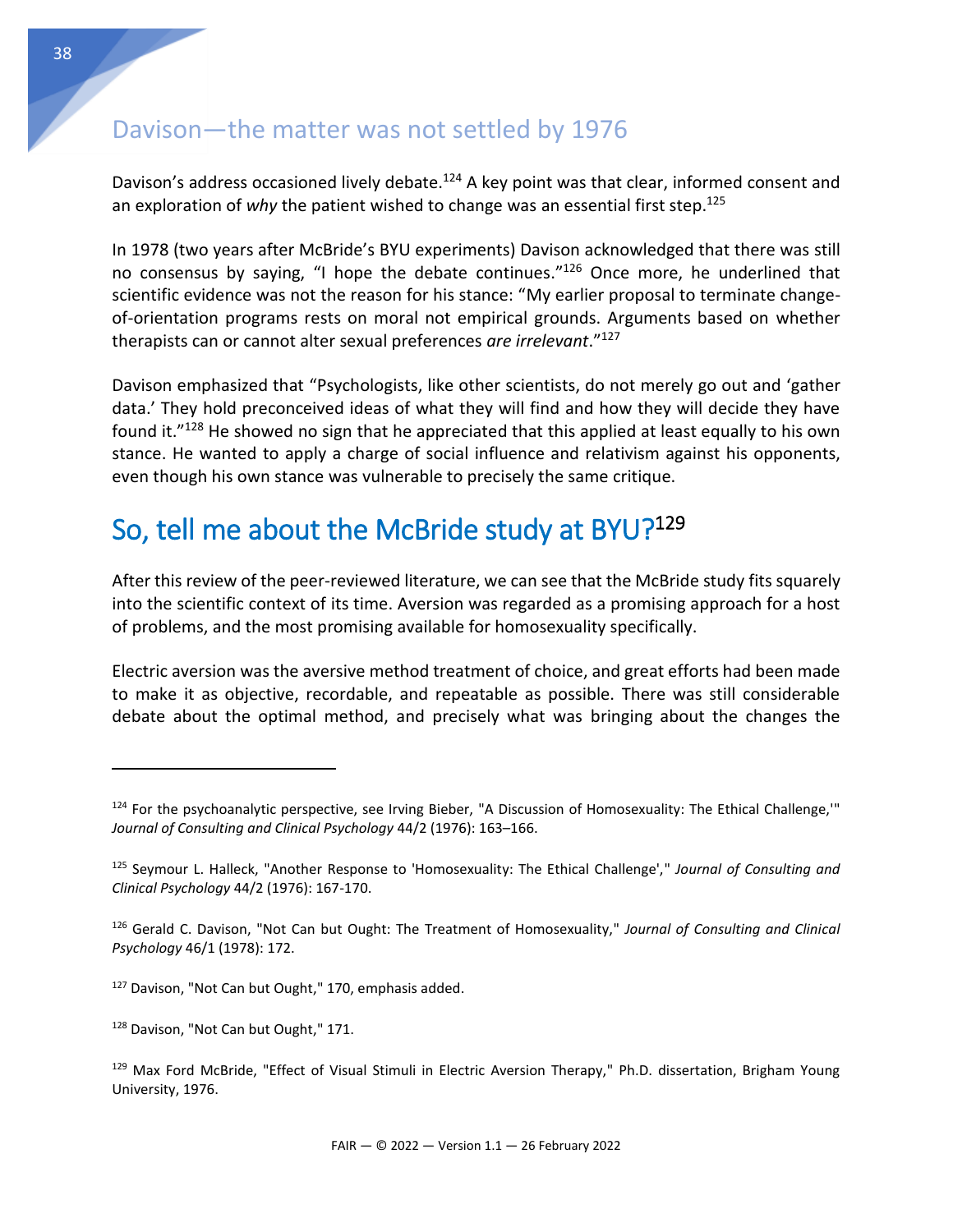researchers believed they were seeing. It was regarded as ethically appropriate in willing volunteers.

Concerns had been expressed about some difficulties with the research to date: small sample sizes, lack of controls, lack of long-term follow-up. $130$  But these were widely seen among behaviorists as reason for more and better research, not abandonment of a promising technique.

To be sure, there was great social conflict and upheaval about the moral status of homosexual behavior. But, at least some of the psychiatry and psychological community's stance on these issues was transparently political, having (in the view of perhaps the majority) shunted the science to one side.

There were arguments against using aversion therapy, but some of these explicitly rejected the question of whether the therapy worked or not—again, not a particularly "scientific" stance. Even those who argued that aversion therapy did not work included a large dose of moralism in their claims, insisting that homosexual behavior was completely normal and certainly not sinful.<sup>131</sup>

None of these considerations would have strengthened the arguments to a Latter-day Saint scientist or member in 1976. It certainly did not for many secularist scientists either.

#### <span id="page-39-0"></span>Wasn't McBride's therapy "approved by BYU"?

 $\overline{a}$ 

Researcher Greg Prince refers to McBride's work as a "university-approved protocol."132 He is cited similarly in the *Salt Lake Tribune.*<sup>133</sup> While technically true, this could be misleading. McBride's work was approved by his department and his dissertation committee. In that sense, the protocol had institutional approval—as all research should. But, if the expression is taken to mean that university administration or Church leaders knew about it and approved it, that

<sup>130</sup> See, for example, John Paul Foreyt, "Control of Overeating by Aversion Therapy," Ph.D. dissertation, Florida State University, 1969, 115–118; Leslie Ellin Bloch Weiss, "An Exploratory Investigation of Aversion-Relief Paradigms with Human Subjects," Ph.D. dissertation, University of Hawaii, 1974; Stanley R. Conrad and John P. Wincze, "Orgasmic Reconditioning: A Controlled Study of Its Effects upon the Sexual Arousal and Behavior of Adult Male Homosexuals," *Behavior Therapy* 7 (1976): 164–166.

<sup>&</sup>lt;sup>131</sup> See, for example, Charles Silverstein, insisting that aversion therapy "serv[es] the same goal of social control as religious doctrine has in the past." Stephen J. Sansweet, *The Punishment Cure: How aversion therapy is being used to eliminate SMOKING, DRINKING, OBESITY, HOMOSEXUALITY ... and practically anything else* (Mason-Charter: New York, 1975), 80.

<sup>132</sup> Gregory A. Prince, *Gay Rights and the Mormon Church: Intended Actions, Unintended Consequences* (University of Utah Press, 2019), 90.

<sup>&</sup>lt;sup>133</sup> "Dallin Oaks says shock therapy of gays didn't happen at BYU while he was president. Records show otherwise," *Salt Lake Tribune* (16 November 2021).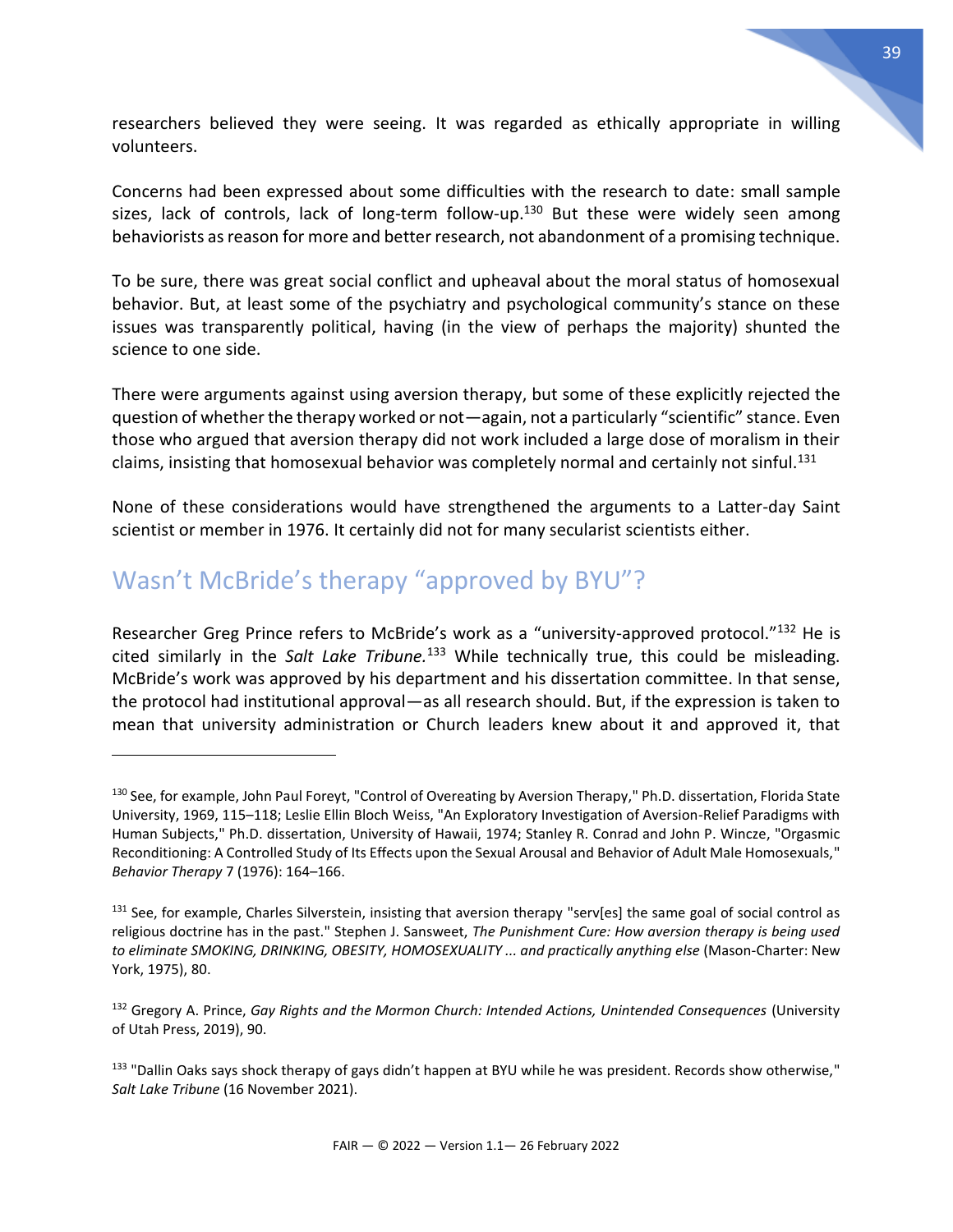requires further evidence that has not been presented. It is also unlikely; it would be unusual for a student research study to come to the attention of university leadership.

Prince's account also neglects to mention that McBride's disclosure statement to the study participants explicitly disclaims endorsement by BYU:

It was mandatory that all S[ubject]s chosen to participate sign and have witnessed a prepared statement explaining (a) the experimental nature of the treatment procedure, (b) the use of aversive electric shock, (c) the showing of 35 mm slides that might be construed by S[ubject] as possibly offensive, and (d) that **Brigham Young University was not in any direct way endorsing the procedures used**. This was to [e]nsure that all S[ubject]s were in full agreement and understanding as to what the treatment procedure would involve, provide and demand from them.<sup>134</sup>

#### <span id="page-40-0"></span>What was the protocol used by McBride?

McBride was interested in a single question—was the use of nude photos necessary for the aversion procedure to succeed? Or, could other non-explicit material be used in the same way? (Both groups also received assertiveness training as a non-aversive method.<sup>135</sup>)

McBride was squarely in the behaviorist tradition. As with other researchers discussed above,<sup>136</sup> his focus was on *behavior*, not sexual orientation in our modern sense:

The chief goal of aversion therapy is to reduce the probability of inappropriate response patterns which interfere with normal societal adjustment. The diminution or modification of inappropriate response patterns will encourage the likelihood of acquiring and strengthening appropriate alternative behaviors. 137

Of the 17 subjects who entered the study, 14 completed. They all expressed "a desire for treatment" and either self-referred or were referred from community agencies. Prior to agreeing to participate, the subjects were informed that the treatment was experimental, that shock aversion would be used, and that BYU did not endorse the therapy.<sup>138</sup>

<sup>134</sup> McBride, 49, emphasis added.

<sup>135</sup> McBride, 51–53, 81.

<sup>136</sup> See notes [12](#page-9-1)–[16.](#page-10-1).

 $137$  McBride, 3.

<sup>138</sup> McBride 42–43.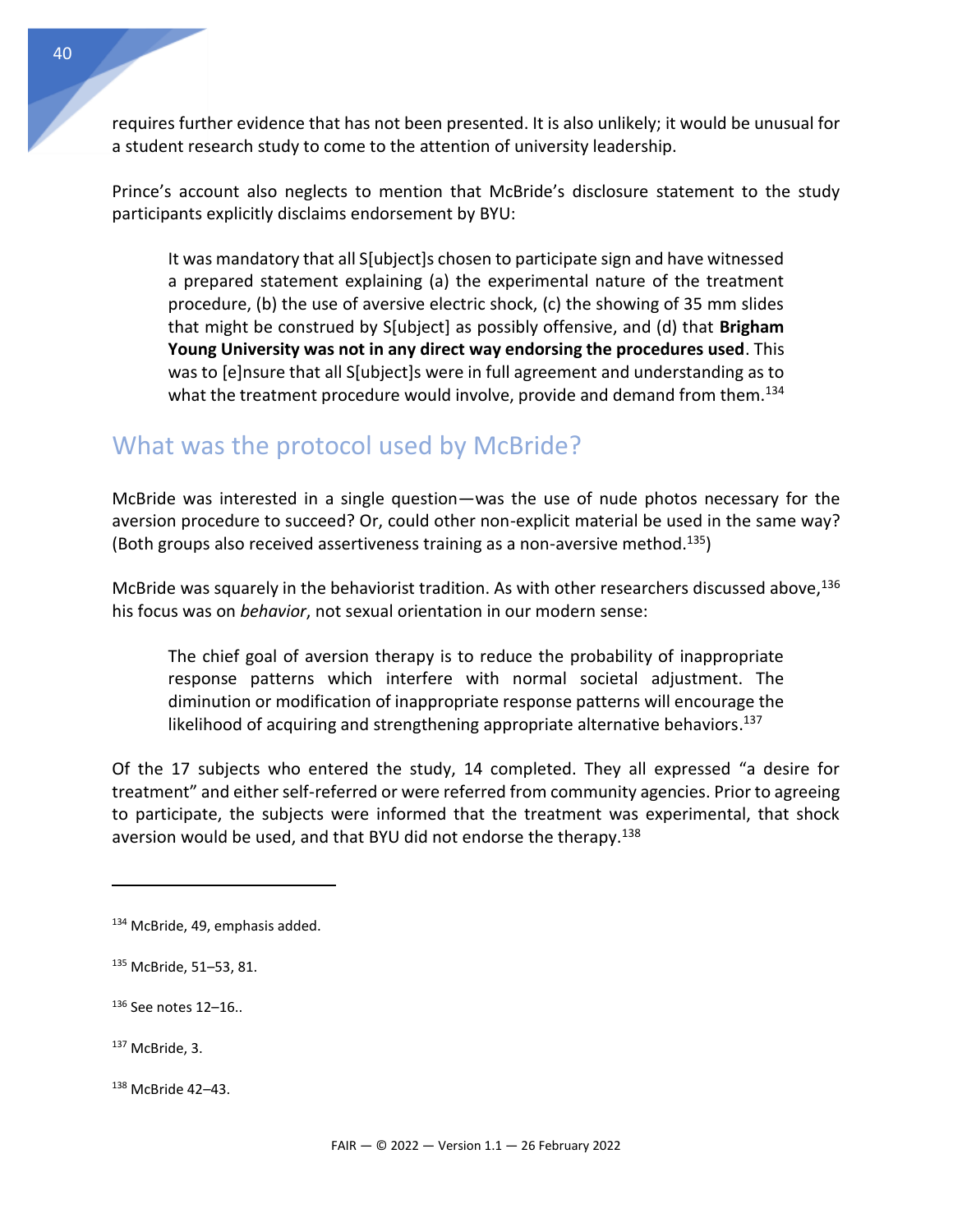#### <span id="page-41-0"></span>How else did McBride refer to the earlier literature?

Besides a review of the relevant papers, McBride used a Sexual Behavior Inventory based on a "life history questionnaire and sexual disposition questionnaire" published previously.<sup>139</sup>

McBride used the same aversive technique as Feldman and MacCulloch's 1965 work.<sup>140</sup> Slides of males received the aversion stimulus; slides of females were rewarded. The patient's response was monitored by the plethysmograph, the objective measure of penile erection.<sup>141</sup>

#### <span id="page-41-1"></span>What kind of shock technique was used?

McBride followed a previously published procedure to determine the proper "dose" of shock.<sup>142</sup> Before the experiment, a three second shock was given to the biceps every ten seconds. Shocks began at 0.5 milliamps, and each increased by 0.5 milliamps. The maximum shock was 4.5 milliamps. The shock level was selected when the patient described it as "barely tolerable" or "painful." During treatment, if the shock was too painful, the current was decreased. If the patient found himself habituated to it so that it was no longer aversive, it was increased.<sup>143</sup>

<span id="page-41-3"></span>During the experiment, each shock lasted 0.5 second.<sup>144</sup>

#### <span id="page-41-2"></span>What were the results?

McBride found that both groups rated themselves as "improved," with less homosexual inclination. Despite both groups rating their subjective improvement similarly, those who had used nude male images for their negative visual stimulus had greater objective evidence (the

 $\overline{a}$ 

 $143$  McBride, 46.

<sup>139</sup> McBride, 55, citing Arnold A. Lazarus, *Behavior therapy & Beyond* (New York, McGraw-Hill, 197[1]) and Lee Birk, William Huddleston, Elizabeth Miller, "Avoidance Conditioning for Homosexuality," *Archives of General Psychiatry* 25/4 (1971): 314-323.

<sup>140</sup> McBride, 4, 23–26.

<sup>141</sup> McBride, 35–41.

<sup>&</sup>lt;sup>142</sup> McBride, 55. The paper referenced is Seymour Epstein and Armen Roupenian, "Heart rate and skin conductance during experimentally induced anxiety: The effect of uncertainty about receiving a noxious stimulus," *Journal of Personality and Social Psychology* 16/1 (September 1970): 20–28.

<sup>144</sup> McBride, 27. See notes 54–65 for this value in context with other studies.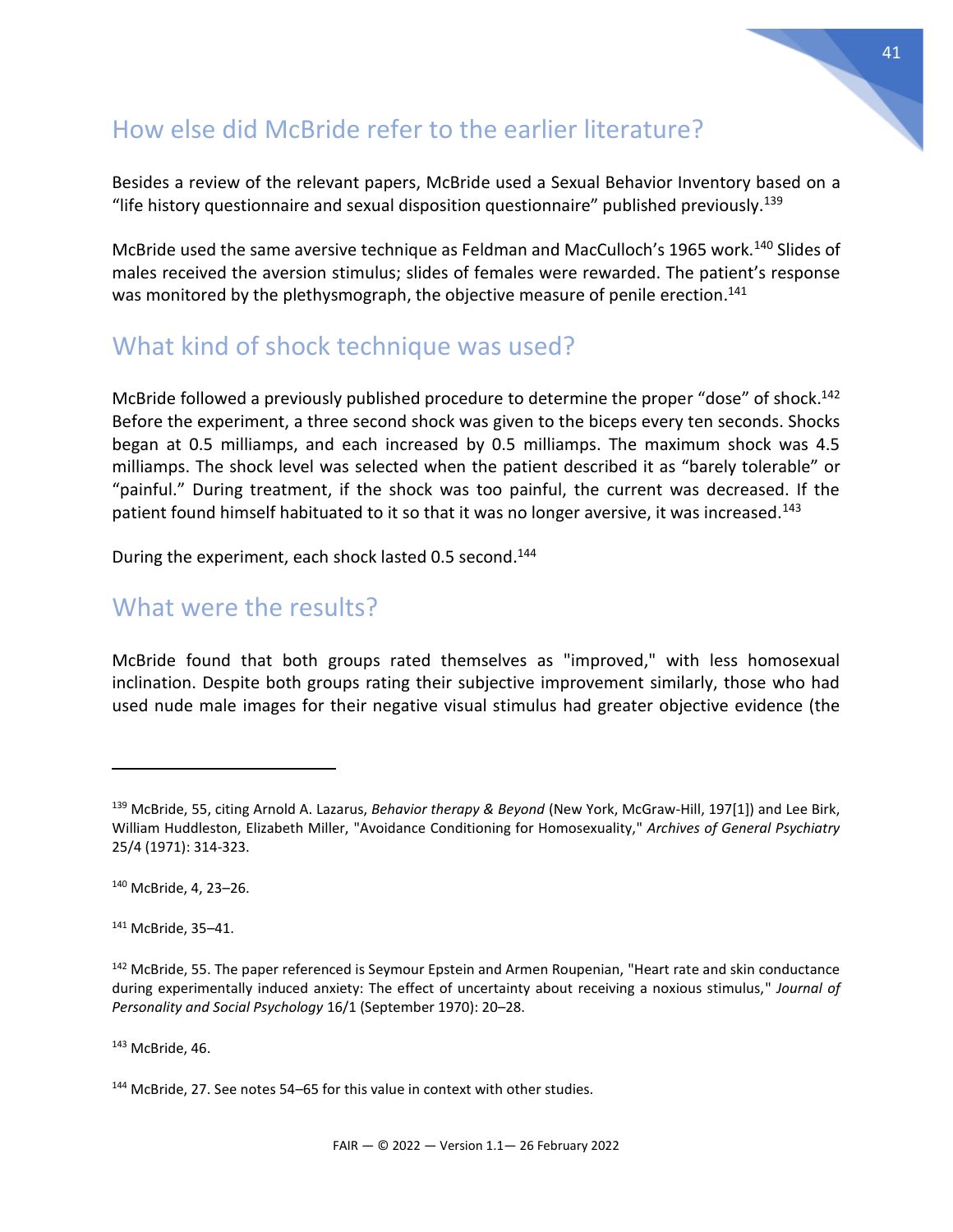plethysmograph data) of decreased attraction for males. This finding led McBride to conclude that the more explicit images were more potent in developing the proper conditioning.<sup>145</sup>

Nude female images caused similar plethysmograph improvement in both groups after treatment. But those who had used clothed females in the study rated them as more attractive subjectively.<sup>146</sup>

#### <span id="page-42-0"></span>Conclusion—McBride

McBride's work was not novel. It referenced the behaviorist literature of the previous decade and a half. It used the same experimental set-up, the same aversion techniques, and the same assessment measures as past work.

<span id="page-42-1"></span>Some present-day activists want to make McBride's work into the irrational work of a religiously fanatical and homophobic Church. It was not. It was mainstream, peer-reviewed science.

# Urban legends

# <span id="page-42-2"></span>Did the McBride study involve shock to the patient's genitals?

No. Greg Prince, a researcher who opposes the Church's stance on the sinfulness of same-sex behavior, labeled this "an urban legend":

Urban legends persist … [including the claim that] *it involved connecting electrodes*  to male genitalia. It did not, at least initially in the university-approved protocol.<sup>147</sup>

Even some academic work has been disgracefully shoddy on this point. A 2009 master's thesis from Utah State University claimed that "aversion therapy was based on the principles of classical

<sup>145</sup> McBride, 74–75.

<sup>146</sup> McBride, 77–78.

<sup>&</sup>lt;sup>147</sup> Prince, 90, italics in original.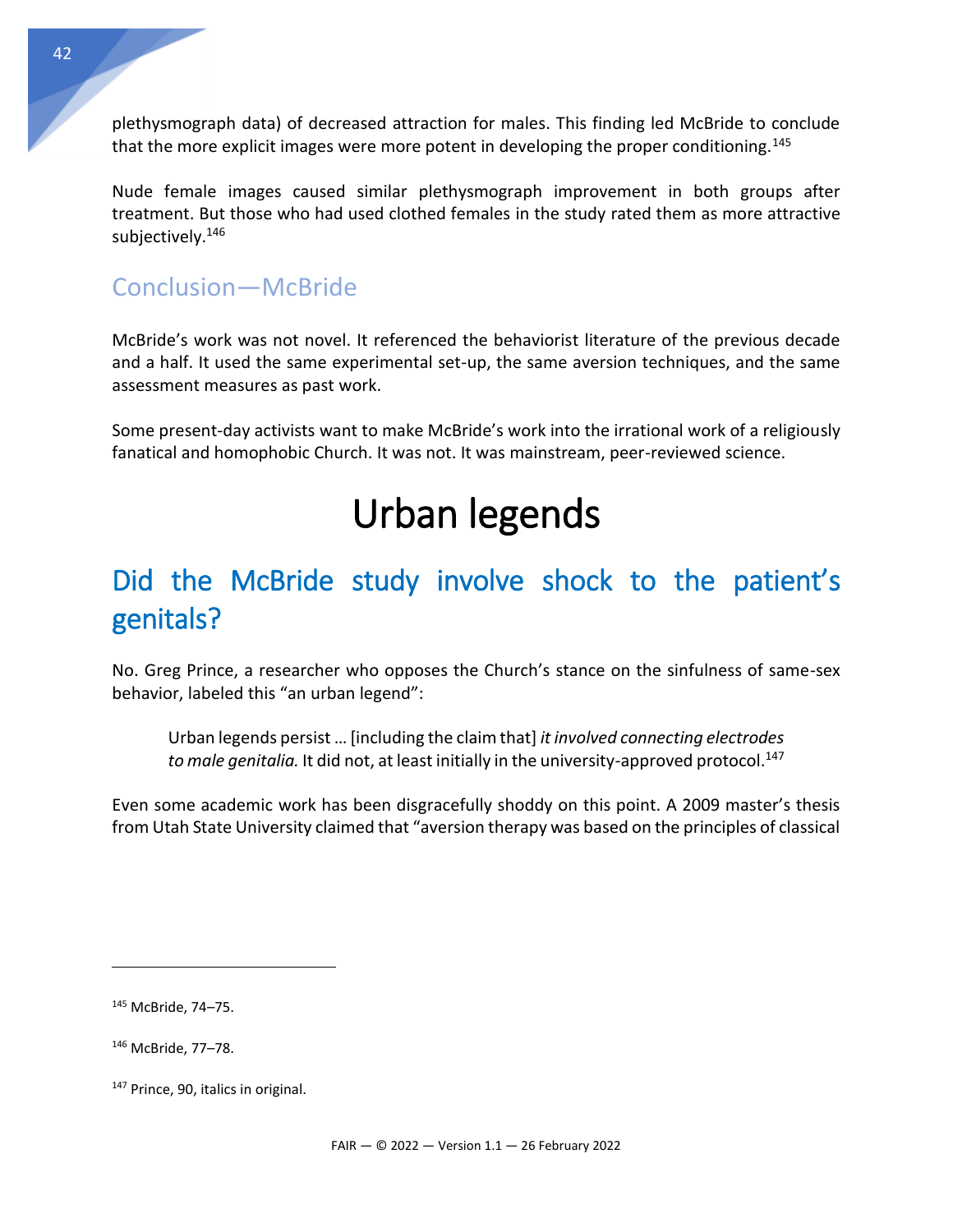conditioning."<sup>148</sup> As we have seen, this is false—the aversion therapy of the 1970s was based on operant conditioning.

The same thesis goes on to claim that it involved "pairing an aversive stimulus (usually an electric shock to the genitals, sometimes a drug intended to induce vomiting)." The only citation given for this claim is a reference to McBride's dissertation.

As we have seen, McBride clearly did *not* mention using genital shocks, and doing so would have invalidated his research since it did not match the other researchers' techniques—he needed the objective plethysmograph data, as previous researchers had emphasized.

In the same vein, the use of nausea-inducing drugs had been abandoned in the early 1960s, and were likewise not used in McBride's work. No evidence in the USU thesis supports these claims, and the sole footnote provided does not either.

It is this kind of sloppy thinking that creates urban legends, which may be useful polemically but doesn't serve the truth.

"However," Prince adds, "there is evidence that during the mid-1990s, in non-approved protocols, electrodes were attached to male genitalia during treatment that occurred on the BYU campus as well as off-campus under supervision of BYU faculty."<sup>149</sup>

# <span id="page-43-0"></span>What kind of evidence does Prince refer to?

The evidence cited by Prince is a blog, the *Daily Kos*.<sup>150</sup> The reported events date from 1995, and describe an experimental set-up precisely like McBride's and the behaviorists' of the 1960–1970s. The witness claims to have scars on his genitals from this procedure.

It is theoretically possible that this did happen—and if it did, it would be grossly unethical by the standards of the 1970s *and* the 1990s. But the account does not make a lot of sense.

By the 1970s, the procedure described used the penis pressure sensor (not a shock electrode) as part of the technique. There is no report of penile shocks anywhere in the literature.

<sup>149</sup> Prince, 90.

<sup>&</sup>lt;sup>148</sup> Cory John Myler, "Latter-day Saint religiosity and attitudes towards sexual minorities," master's thesis, Utah State University, 2009, 23–24.

<sup>150</sup> See Prince, 333n4, citing "Head of Mormon Church: 'Gays Have a Problem,'" *Daily Kos*, 29 December 2004, https://www.dailykos.com/stories/2004/12/29/82433/-.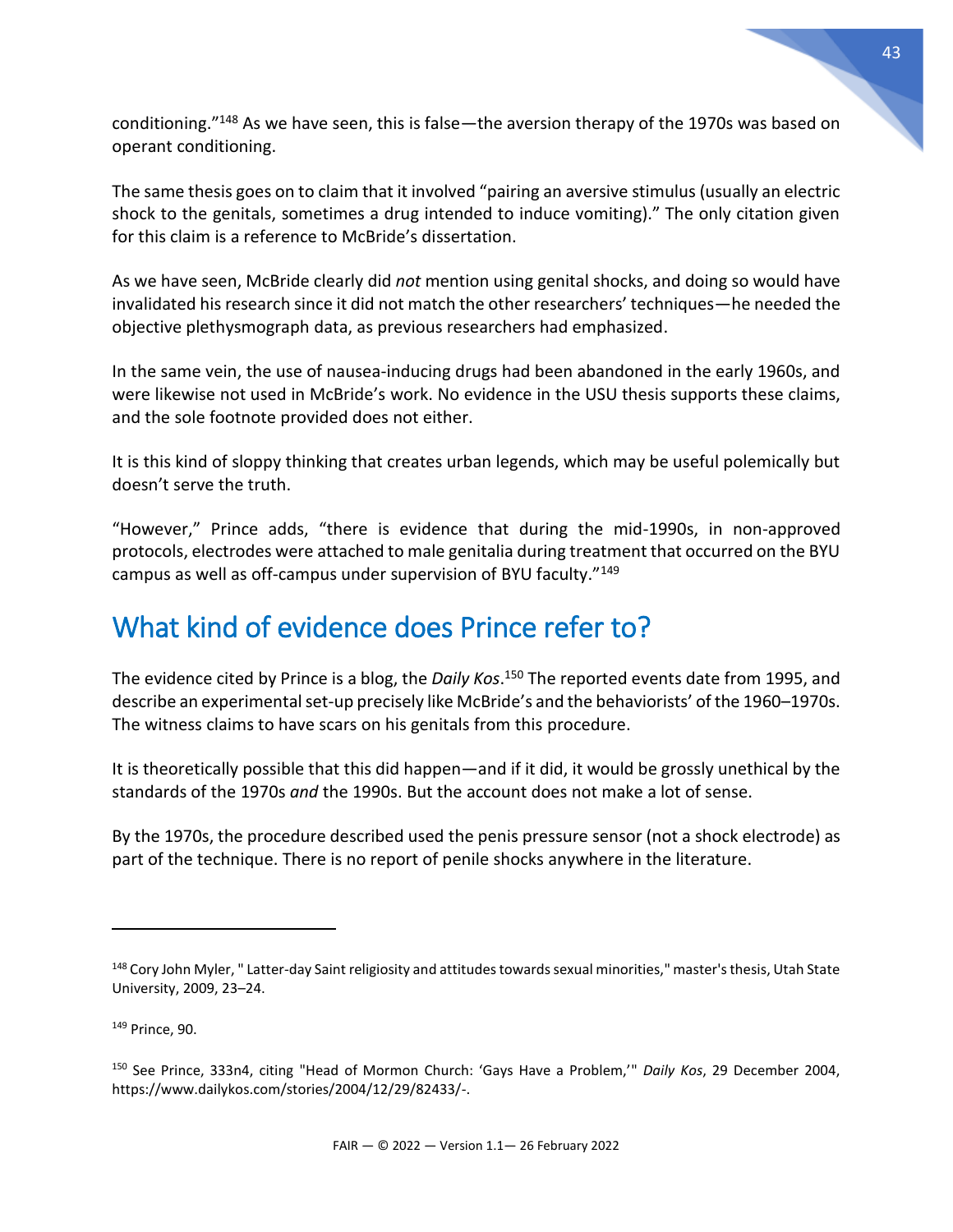Applying an electric shock to genitals would defeat the means by which the treatment was intended to work—the "positive reinforcement" of increased erectile volume that the behaviorists hoped to measure when the female picture was shown. Shocking the penis would prevent any erection at all.<sup>151</sup> It would create the problem with the nausea drugs all over again nausea couldn't be turned on and off quickly to get the right reinforcement. The effect of a shock to the genitals would not suddenly vanish and allow an easy erection.

One wonders if the account has been conflated—there *were* shocks to the arm or leg, and the penis *was* attached to the measuring instrument, but it was not shocked.

Objective confirmation of the scarring would be more convincing—and if present ought to lead to the prosecution of the therapist(s) involved. The lack of hard evidence thus far suggests we should not take this account at face value without better data.

# <span id="page-44-0"></span>Were there suicides caused by the therapy?

Prince likewise says:

[Another urban legend is that] "*suicides resulted from its use at BYU*. While there are several reports alleging this, none has been accompanied by authoritative documentation." 152

One troubling habit is the tendency of some gay advocates to weaponize suicide and blame a person or a group or an event for suicides.

This is both scientifically inaccurate and dangerous.

As one expert on suicide noted,

Psychological pain or stress alone—*however great the loss or disappointment, however profound the shame or rejection—is rarely sufficient cause for suicide*. Much of the decision to die is in the construing of events, and most minds, when healthy, do not construe any event as devastating enough to warrant suicide.<sup>153</sup>

<sup>&</sup>lt;sup>151</sup> See further at not[e 187.](#page-50-2)

<sup>&</sup>lt;sup>152</sup> Prince, 90, italics in original. See also note [181.](#page-48-3)

<sup>153</sup> Kay Redfield Jamison, *Night Falls Fast: Understanding Suicide* (Alfred A. Knopf: New York, 1999), 91, italics added.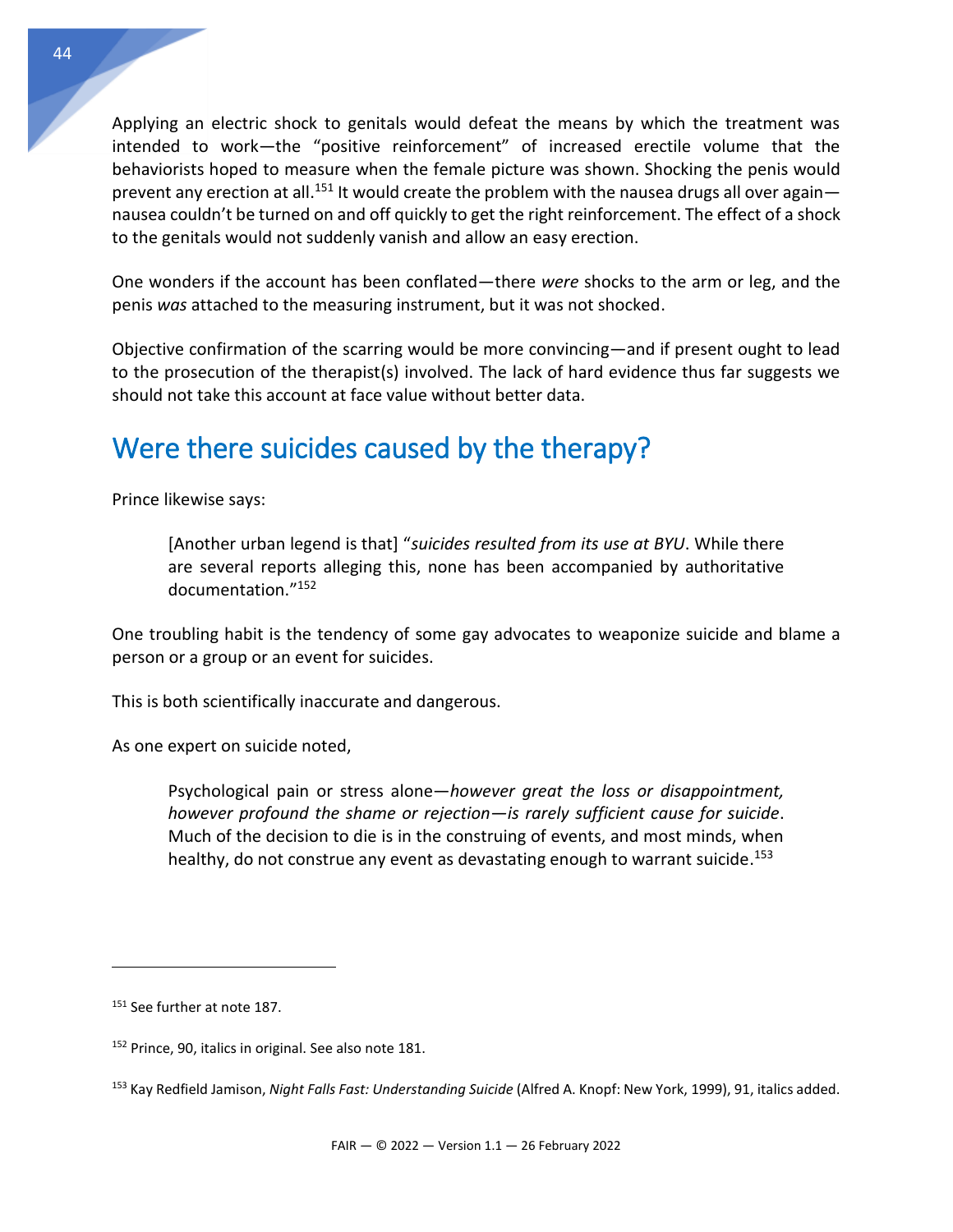And, evidence-based guidelines for preventing suicide contagion have a strong recommendation that this facile narrative ignores: "Avoid … simplistic reasons for the suicide."<sup>154</sup>

## <span id="page-45-0"></span>Was the university administration aware of this research?

Likely not. When we understand the historical context of aversion therapy research generally, and McBride's work specifically, we see why.

McBride was conducting a small research study in a single department.

Research procedures are different today than they were in the early and mid-1970s. Today, universities are required to have Institutional Review Boards (IRBs) which give close scrutiny to the ethics of human experiments. Proposed standards for IRBs were published by the FDA on 8 August 1978 (well after McBride's work). Public comment was sought until 6 June 1979.<sup>156</sup> U.S. federal government regulations did not require IRB participation until 16 January 1981.<sup>157</sup>

Guidance to psychologists in 1954, 1968, and 1973 made no mention of IRB review.<sup>158</sup> By 1982, however, such review was described as "mandatory."<sup>159</sup>

Prior to these federal regulations, such studies were managed by the researchers' department. The administration did not approve, vet, or survey such matters. It would have been strange, then, for others to be aware of the details of most research conducted. They would be even less likely to know what therapists did in the privacy of their offices.

<sup>157</sup> *Federal Register* 46/17 (27 January 1981): 8975–8979.

 $\overline{a}$ 

<sup>158</sup> Irwin A. Berg, "The use of human subjects in psychological research," *American Psychologist* 9/3 (March 1954): 108–111; American Psychological Association, "Ethical Standards of Psychologists," *American Psychologist* 23/5 (May 1968): 357–361.

<sup>154</sup> Josh Nepon, et al., "Media Guidelines for Reporting Suicide," Policy Paper (Canadian Psychiatric Association), 3, http://publications.cpa-apc.org/media.php?mid=733&xwm=true.

<sup>156</sup> "Rules and Regulations," *Federal Register* 46/17 (27 January 1981): 8958–8959, https://archives.federalregister.gov/issue\_slice/1981/1/27/8944-8978.pdf#page=32. See also the "Belmont Report" issued during the same time frame: National Commission for the Protection of Human Subjects of Biomedical and Behavioral Research, "Ethical Principles and Guidelines for the Protection of Human Subjects of Research," (18 April 1979), [https://www.hhs.gov/ohrp/sites/default/files/the-belmont-report-508c\\_FINAL.pdf;](https://www.hhs.gov/ohrp/sites/default/files/the-belmont-report-508c_FINAL.pdf) American Psychological Association, " Ethical principles in the conduct of research with human participants," *American Psychologist* 28/1 (January 1973): 79–80.

<sup>&</sup>lt;sup>159</sup> Committee for the Protection of Human Participants in Research, "Ethical principles in the conduct of research with human participants," American Psychological Association (Washington, DC: APA, 1982), 29.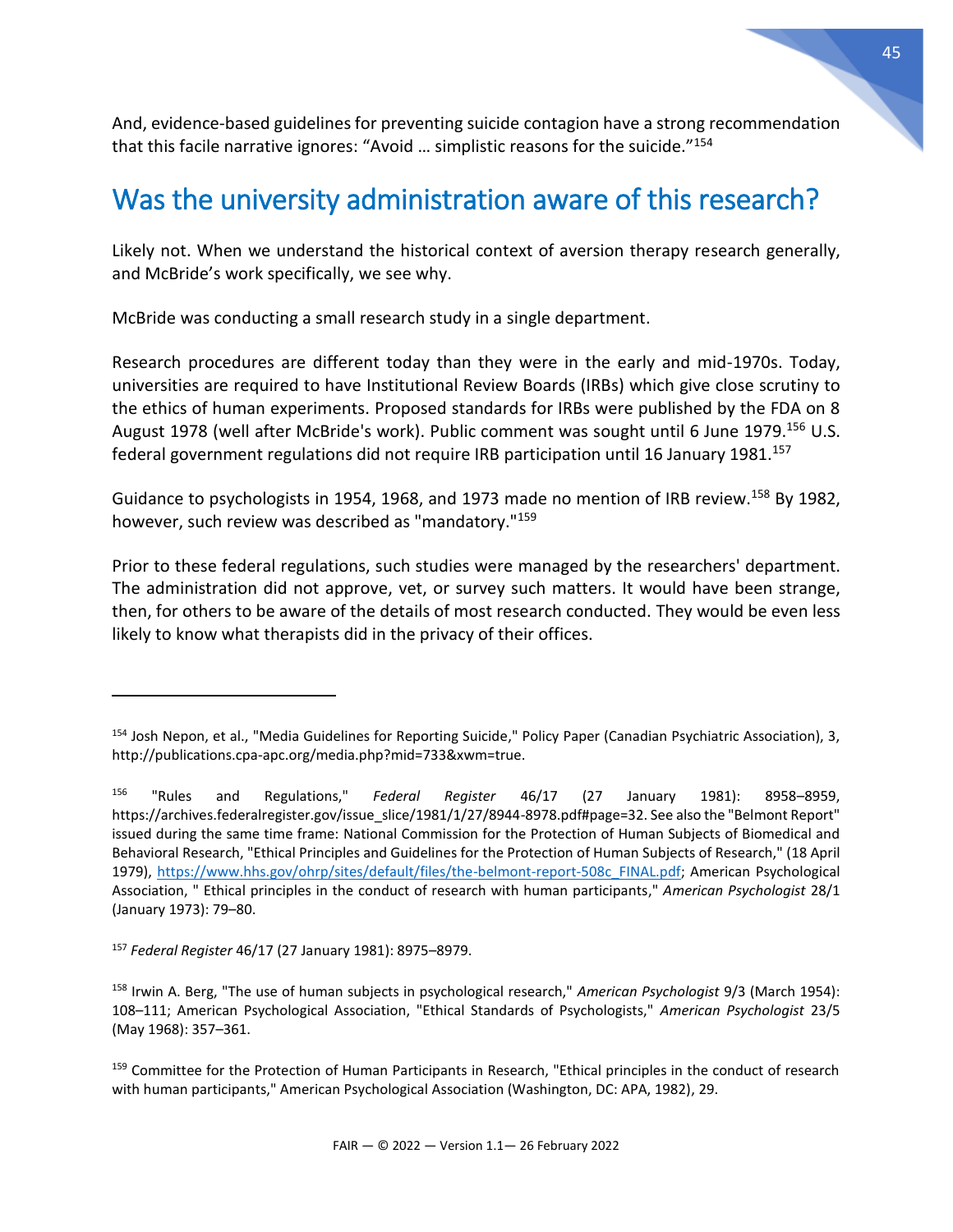It is not surprising that professionally-trained psychologists were performing the same therapies and research that their colleagues were performing on both sides of the Atlantic.

(Mental health professionals and researchers are and were expected to operate within the proper ethical and scientific bounds of their discipline. Confidentiality and non-coercion were key professional values—this would make it far *less* likely that others would hear about any details.

McBride tells us that the patients either self-referred or came as referrals from "various local agencies. Neither source would be likely to discuss the matter with others.

# <span id="page-46-0"></span>A participant from the 1970s

## <span id="page-46-1"></span>Has anyone asked therapists at BYU about this?

Eugene Thorne is a clinical psychologist who was at BYU's department of psychology from 1966 "to around 1980," and chaired McBride's dissertation committee.<sup>173</sup> He gave an extensive interview in which he discussed the history of research and treatment in this field at BYU.<sup>174</sup> Thorne describes how

from somewhere around 1970 to 1973, I had become quite interested in publications that were occurring regarding aversion therapy in a variety of places throughout the world and laboratories in various other settings, hospital otherwise and their impressive positive effect on changing the attraction of persons who had same sex attractions.

And I thought that it may be worthy of doing further research. It showed some promise and I thought that it would be worthy of my efforts along with others in trying to find how to improve this kind of therapy. I conducted a couple of researches that I reported on at the time and probably prior to 1974 and then I turned to a different subject almost altogether and became totally focused in that.

… as far as I knew, I was the only one at BYU that was even interested in the topic and I was made interested in it by reviewing the literature from a number of different places and countries that were claiming to have very promising data that

<sup>173</sup> McBride, ii–iii.

<sup>174</sup> Steven Densley, Jr., "FAIR Examination 8: Aversion Therapy at BYU–Dr. Eugene Thorne," (1 February 2012), https://www.fairlatterdaysaints.org/blog/2012/02/01/fair-examination-8-aversion-therapy-at-byu-dr-eugenethorne, transcript in authors' possession.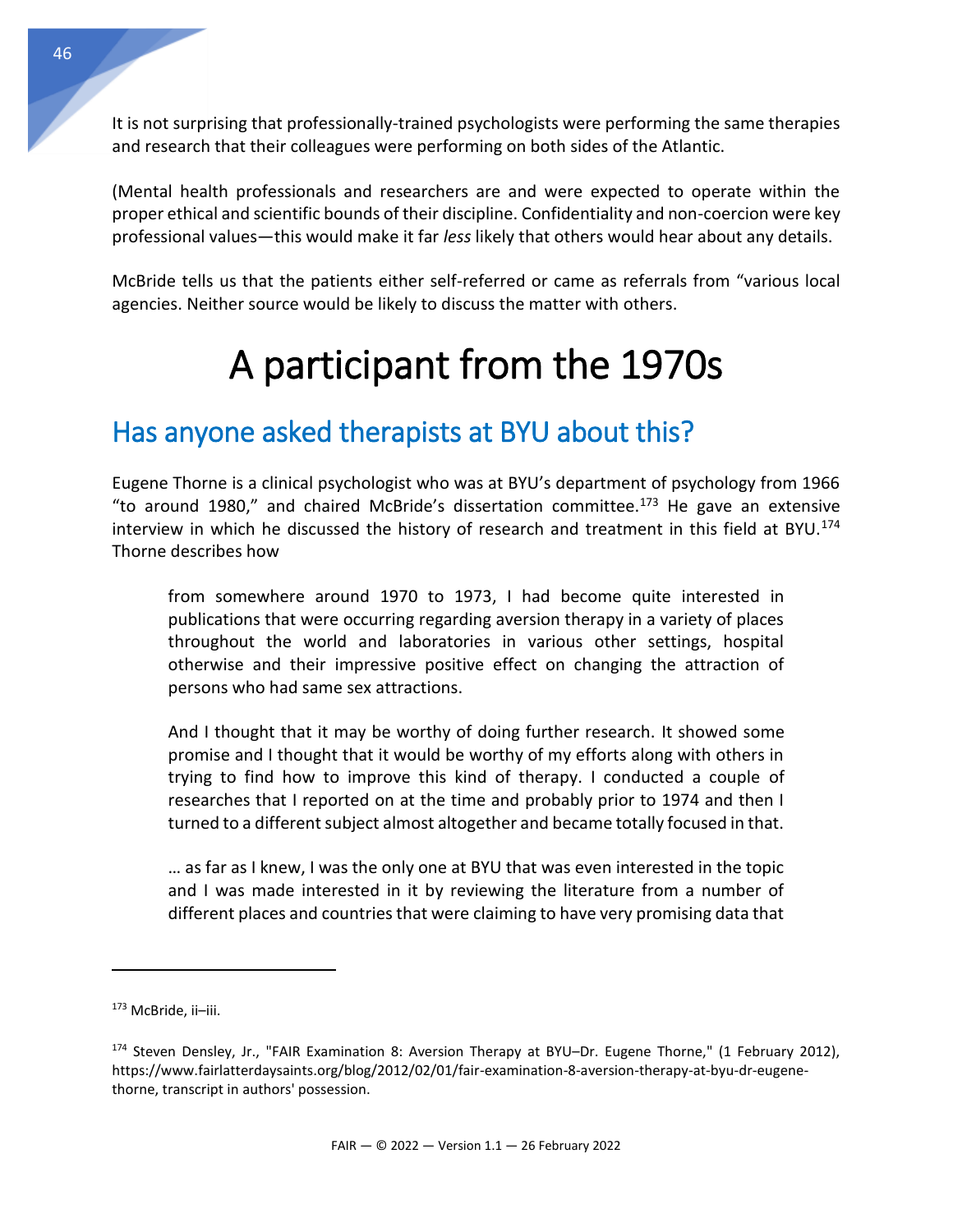showed that aversive conditioning was able to improve an ego-dystonic [homosexual] person's feeling about themselves, for example.<sup>175</sup>

#### <span id="page-47-0"></span>Thorne—reputation of the researchers

Those publishing on the subject were well-regarded:

People of high reputation with good credentials that were believable—reporting that their subjects or their clients or patients, whatever they call them were changed, that they were now better that they didn't have as much or even any same sex attraction. 176

#### <span id="page-47-1"></span>How did Thorne receive referrals? Did BYU send them?

Many of his clients were self-referrals. He "wouldn't even accept anybody from the BYU police, or the ecclesiastical leaders, from the administration. No one ever approached me from any of those." 177

When asked if "BYU standards office was threatening people that if you don't go and participate in this aversion therapy treatment, that we're going to kick out of the university. You didn't get any kinds of referrals like that?" Thorne replied:

Absolutely none. I read that some of those things were claimed. I just would be surprised—I'm amazed that anybody would write that. Somebody, I guess, could have done it but I don't know of any.<sup>178</sup>

"You are not aware of anybody from the BYU administration, you are not aware of anyone from the Church who was, I guess, rounding up homosexuals and sending them out for aversion therapy?"

<sup>&</sup>lt;sup>175</sup> Thorne Interview, 1, video time circa 4:00 and 3, video time circa 9:45.

<sup>176</sup> Thorne Interview, 19, video time circa 1:05:00.

<sup>&</sup>lt;sup>177</sup> Thorne interview, 10, video time circa 35:00.

<sup>&</sup>lt;sup>178</sup> Thorne interview, 10, video time circa 35:00.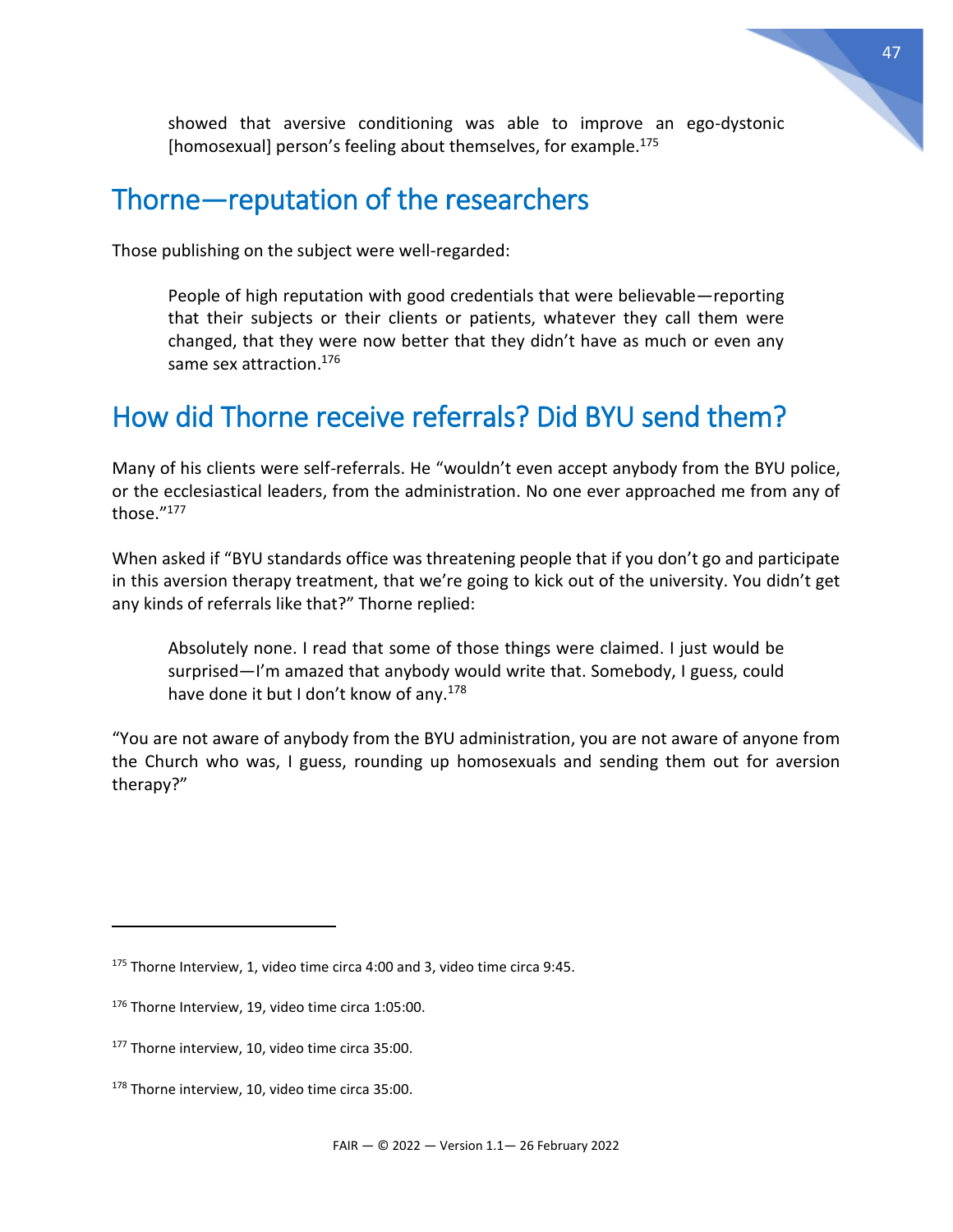Replied Thorne: "No ... Now, none of the general authorities or bishops ever came to me, but I know that [homosexual behavior] was becoming an open topic [that they were speaking about]."<sup>179</sup>

#### <span id="page-48-0"></span>Did Thorne report the names of those who came to him?

No.

 $\overline{a}$ 

Interviewer: You are not, though, turning in the names of people who you are seeing to the university?

Thorne: Yes.

Interviewer: You are not consulting it? You are not consulting with their bishops or their stake presidents? So, aside for maybe spouse that knew that someone was participating in this type of study they were anonymous? Subjects were not published?

Thorne: Yes, right. Their spouse would know and that would be it.<sup>180</sup>

#### <span id="page-48-1"></span>Thorne—Were there suicides?

<span id="page-48-3"></span>I never heard of a suicide at BYU except in the years I was there—maybe one or something. It seems like somebody had jumped off one of the cliffs. I think it was a girl—and maybe it was in Rock Canyon or something like that—… unrelated to therapy. I have never heard of anybody in therapy ever even suggesting they were interested in that. Well, unless that was what they were there for therapy for. They were thinking of suicide. But that wouldn't be aversion therapy that you are trying to work them through. $181$ 

#### <span id="page-48-2"></span>Thorne—other adverse events

As for other adverse events, Thorne reported:

<sup>&</sup>lt;sup>179</sup> Thorne interview, 10, video time circa 35:40.

<sup>&</sup>lt;sup>180</sup> Thorne interview, 11, video time circa 36:00.

<sup>&</sup>lt;sup>181</sup> Thorne interview, 16, video time circa 55:00.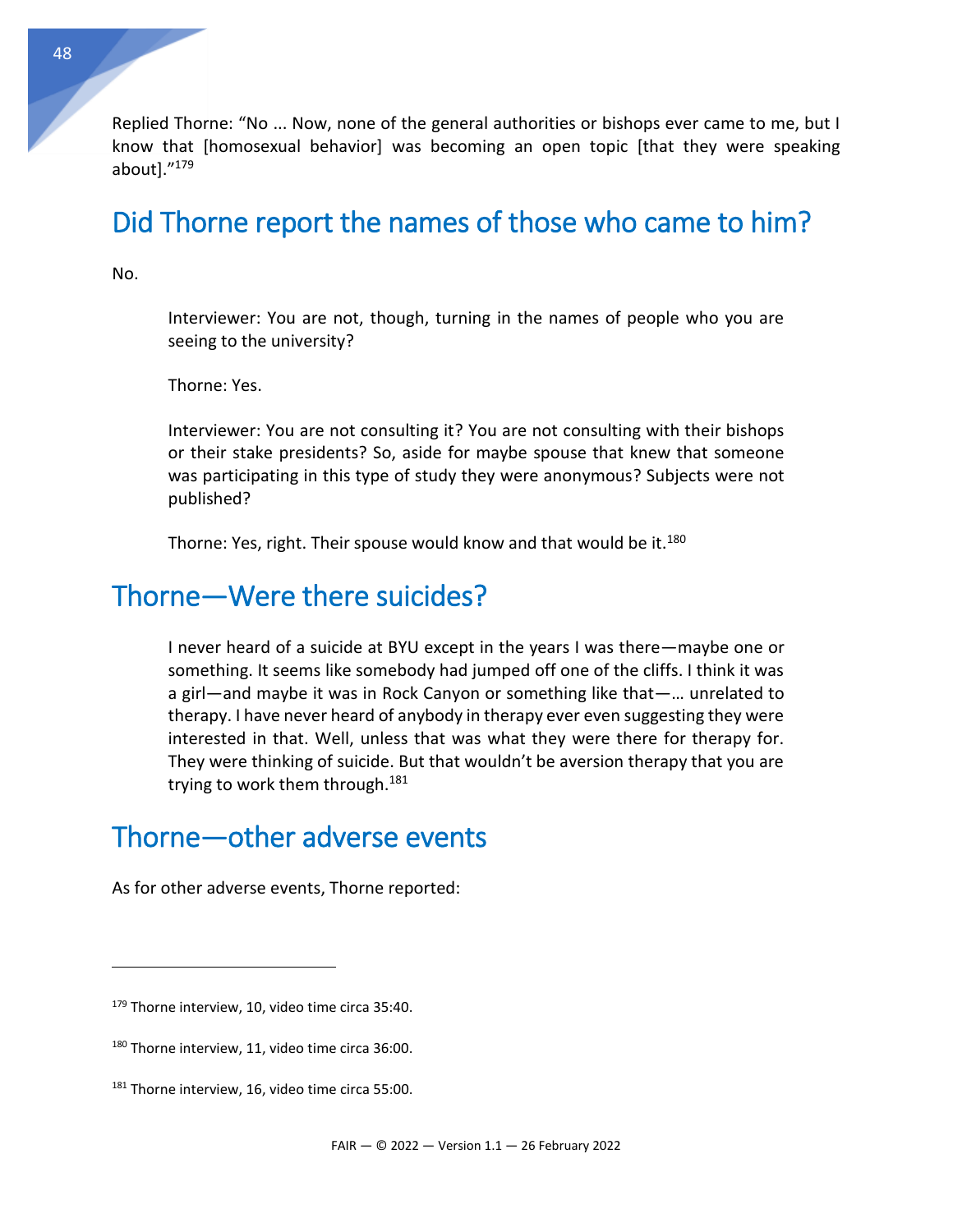Nor did any of my subjects ever repeat, or report I should say, that they ever felt sick or that they felt in any way that it was frightening to them and they always knew in my research that if they ever had anything that made them feel that it was too much or it was not doing what it was supposed to be doing or they wanted to stop for one reason or another they could turn it right off right then. …

If they had even a bad taste in their mouth, that's never been reported, not even a change of thoughts or panic or something like that, I mean, to the sense that they became frightened. If they did, they were to let me know. They just turn the switch, shut it off. 182

[T]hey could turn the whole sequence off. I mean, if they were saying—supposing they thought it hurt, more than they thought— they could turn it off.<sup>183</sup>

Thorne's account is plausible—it matches the published scientific reports of how this research was conducted.

## <span id="page-49-0"></span>Thorne—Strength of shocks used

If they've got the electrode right over the bicep muscle, sometimes you can see the muscle jerk, because it creates a movement of the muscle but nothing dramatic. You can see a little flinch or something and that's about it.<sup>184</sup>

When asked if he had ever seen skin damage from the technique, Thorne replied, "Never. Never saw anything. Not even a red spot. If anything, maybe where the [blood-pressure-like electrified] cuff [was] might be [a] mark. But within a moment or two that disappeared."<sup>185</sup>

Interviewer: How did they decide, how did you decide how high the level of electricity would be?

Thorne: Well, *we* didn't. … [A]s far as the intensity was concerned, they were instructed, all right now, turn this knob—it was a red knob—and it will deliver to you a shock that will increase as you increase the rheostat in movement, and you

<sup>182</sup> Thorne interview, 9, video time circa 31:00.

<sup>183</sup> Thorne interview, 9, video time circa 48:30.

<sup>&</sup>lt;sup>184</sup> Thorne interview, 8, video time circa 30:00.

<sup>&</sup>lt;sup>185</sup> Thorne interview, 9, video time circa 30:30.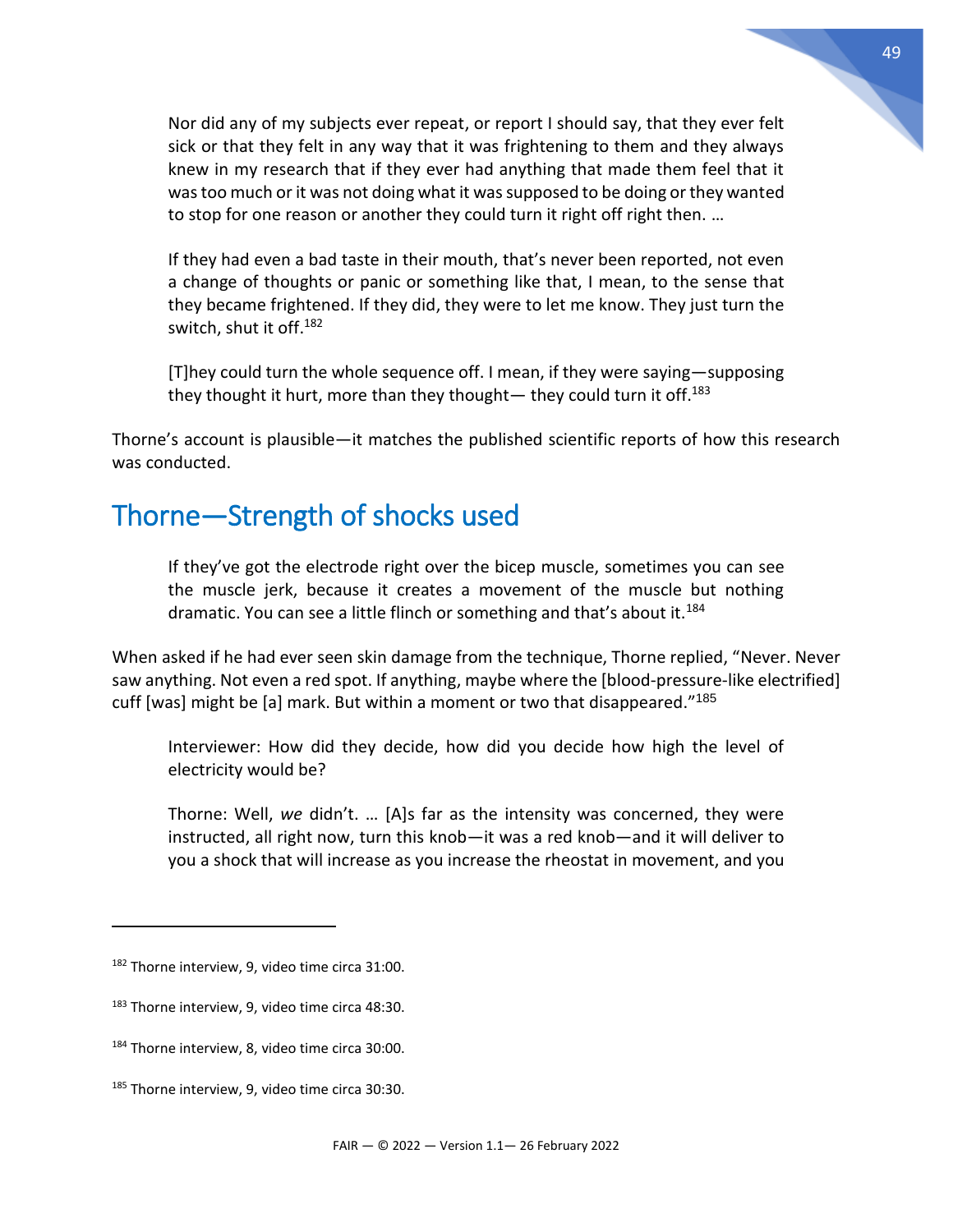stop where you find it uncomfortable or barely tolerable. So,they had total control of the intensity.

Interviewer: "Not intolerable." So, something short of intolerable.

Thorne: No, they wouldn't have stayed in the research, I don't think, if that would have been intolerable. At any rate, then the duration in some of the trials were like "bing," a split second. So, you didn't make it very long. I think the longest shock was on would be maybe a 10th of a second, I suppose, if I guessed.<sup>186</sup>

#### <span id="page-50-0"></span>Thorne—use on genitals?

Thorne was adamant that no genital shock was applied:

<span id="page-50-2"></span>That would be totally inappropriate. You are not trying to condition the way the genitals work. They are working perfectly, properly. What you are trying to condition is the arousal, the thing that arouses them and allows them reach climax or have ejaculation. 187

# <span id="page-50-1"></span>Did Thorne use the penile sensor for objective measurement?

No, I didn't. I asked them at the end of each aversion session to go through the slides and give them a rating as to how attractive they—how easy they could find these thoughts of interacting with these subjects on the pictures attractive, and instead of 10 or nine, they were beginning to report three to two, even none. I even find it aversive, I mean it's negative. …

And then, later, some of my graduate students had acquired, I think it's called the plethysmograph, and they, as described to me, they allowed the [male] subjects to place this … on their penis and … the more the penis engorged was a direct demonstration of arousal. The more the attraction was there. Then no matter what number they gave us, those numbers gave them something about

<sup>186</sup> Thorne interview, 12, video time circa 39:30.

<sup>&</sup>lt;sup>187</sup> Thorne interview, 9, video time circa 32:00.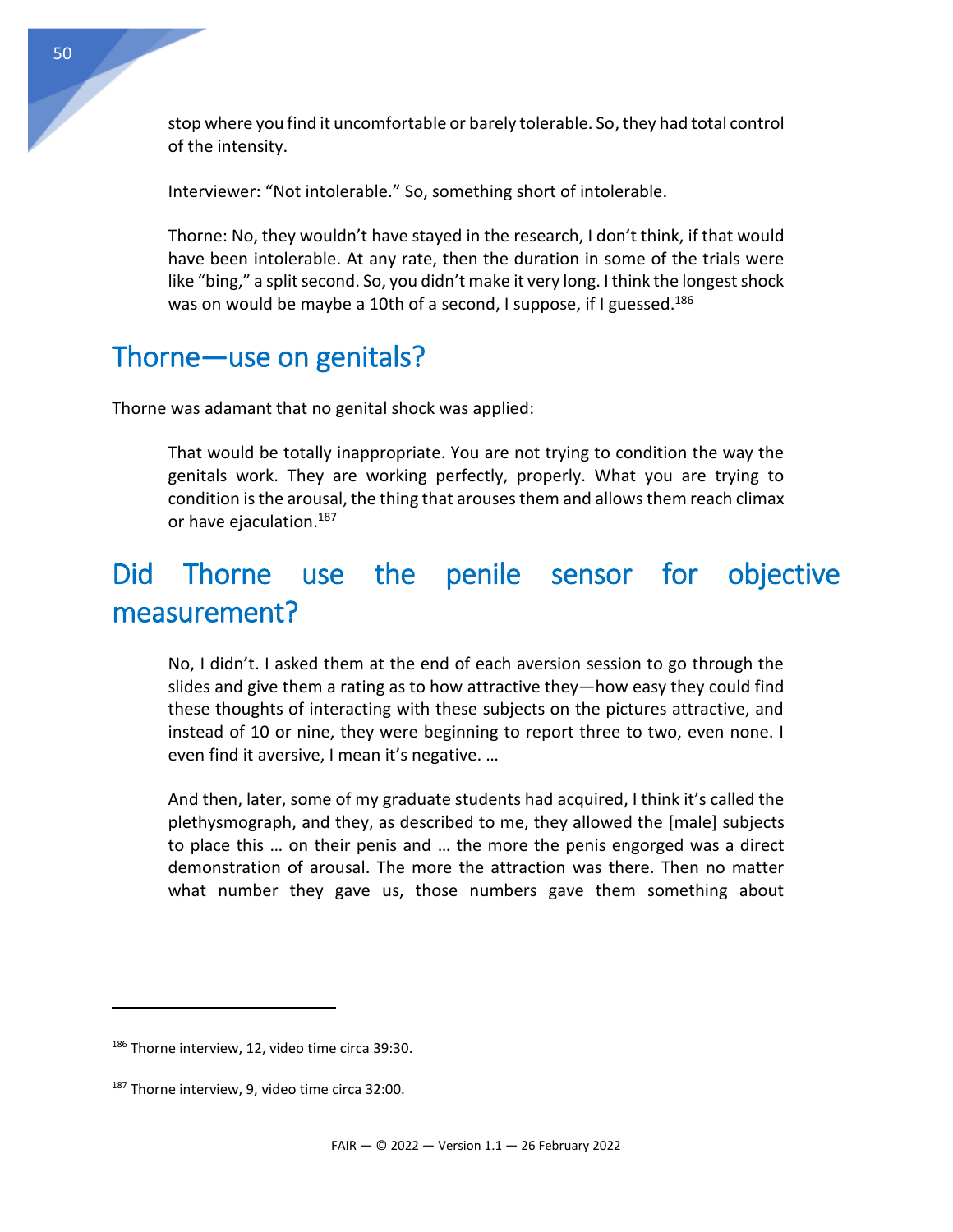51

engorgement. Well, that doesn't happen unless you are becoming aroused, at least as far as I know.<sup>188</sup>

#### <span id="page-51-0"></span>Thorne—perception of the *DSM-II* issue in the 1970s

But it was clear to me—and this is just my impression—that they were – that is the APA, American Psychiatric Association—was under great stress from a variety of groups, including the gay, lesbian, transvestite, transsexual groups who were becoming much more politically powerful to accept that we get the psychiatric association and the psychology association to accept homosexuality as being normal or at least find ways of protecting them<sup>189</sup>

# After McBride

#### <span id="page-51-2"></span><span id="page-51-1"></span>1976–1980

Kurt Freund's classical conditioning work in the early 1960s had stimulated much of the later burst of enthusiasm for aversion therapy. In 1977, Freund reported follow-up on his treatment group and insisted, "virtually not one cure remained a cure."<sup>190</sup> He urged that aversion therapy not be used as a treatment for homosexuality until there was evidence that behavioral approaches worked, or that it be used only as a second-tier option if the client wouldn't or couldn't be helped to embrace their homosexuality.<sup>191</sup>

This was not as discouraging to the behaviorists as we might think it should be. Freund's initial results had not been impressive even in 1960, and the relative failure of his approach was often remarked upon.<sup>192</sup> At the end of the 1960s, one dissertation's view of "the future" pointed out that Freud's methods had produced "dismal results," necessitating a move "away from pure

<sup>191</sup> Freund, 239.

<sup>&</sup>lt;sup>188</sup> Thorne interview, 12, video time circa 41:00.

<sup>189</sup> Thorne interview, 2, video time circa 4:30

<sup>190</sup> Kurt Freund, "Should Homosexuality Arouse Therapeutic Concern?" *Journal of Homosexuality* 2/3 (1977): 238.

<sup>&</sup>lt;sup>192</sup> MP Feldman, "Aversion Therapy of Sexual Deviations: A critical review," Psychological Bulletin 65/2 (February 1966): 72–74; Edward J. Callahax and Harold Leitenberg, "Aversion therapy for sexual deviation: contingent shock and covert sensitization," *Journal of Abnormal Psychology* 81/1 (1973): 60; Sheelah James, "Treatment of Homosexuality ll. Superiority of Desensitization/Arousal as Compared with Anticipatory Avoidance Conditioning: Results of a Controlled Trial," *Behavior Therapy* 9 (1978): 28.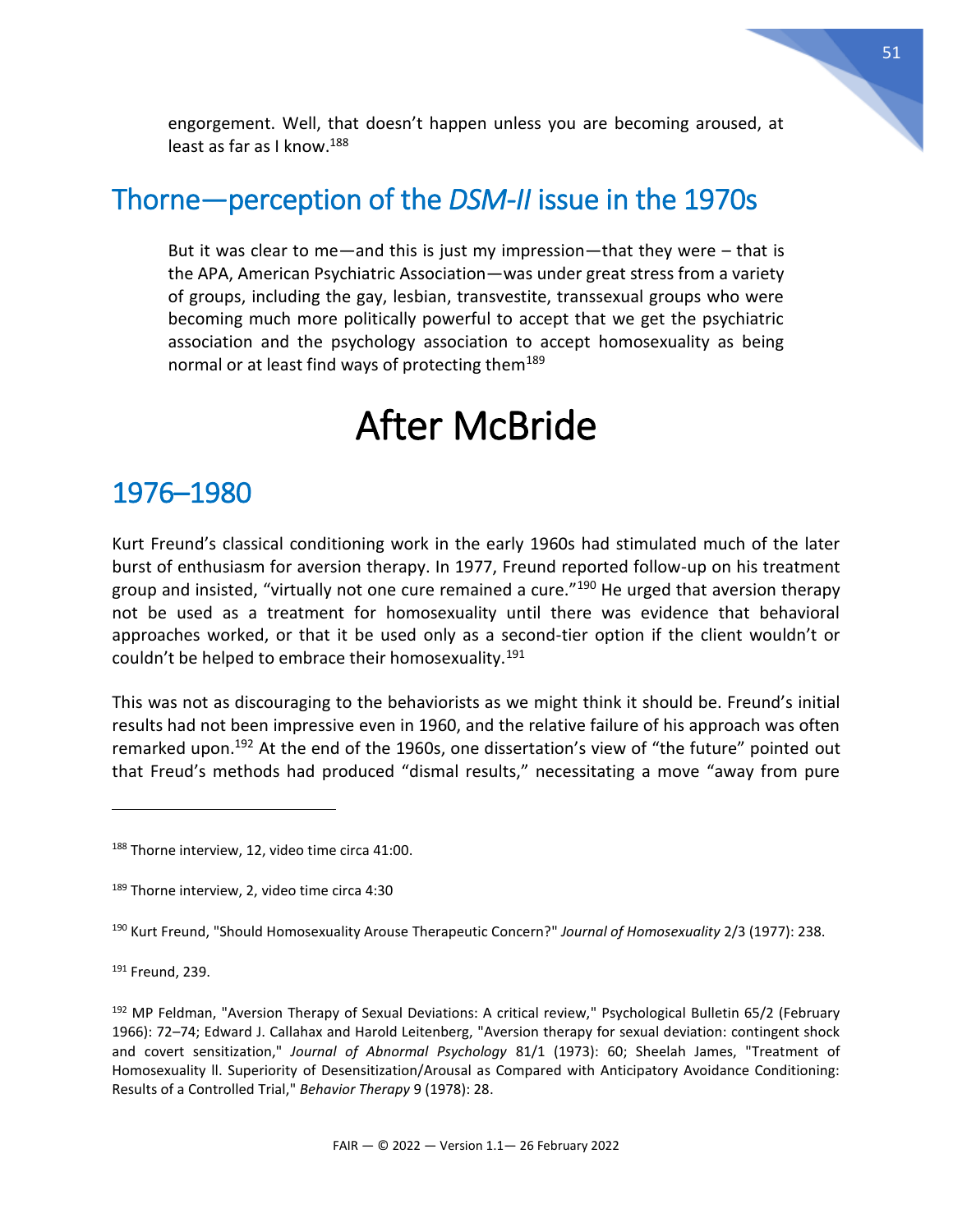classical conditioning"—remember, the aversion therapies of the 1970s were largely based on operant models.<sup>193</sup> What's more, Freund had used nausea-induction with drugs, while aversion therapies were using the more precise and controllable electric aversion.

McBride's work was not, then, the last gasp of aversion therapies.

In 1977, a five-year trial was reported on the successful techniques which MacCulloch and Feldman had described, and which McBride had followed at BYU.<sup>194</sup> Tellingly, the five-year effort had only 47 male participants, of which only 37 completed—demonstrating how difficult this type of research was, and putting the 14 subjects of McBride's effort into context.<sup>195</sup>

Based upon Kinsey scales, 31% of patients improved.<sup>196</sup> The authors observed that earlier researchers were not to be blamed for reporting more success than their larger trial had shown:

In retrospect, it is easy to be critical of Feldman and MacCulloch for promoting a method which, although apparently theoretically sound, relied too heavily on the findings of experimental psychology; for their optimism over its therapeutic efficacy; and for claims of general applicability. But Wolpe's (1958) original claims of successful treatment of 90% of neurotic patients have not been generally repeated, and it is becoming obvious, as Russell pointed out after a detailed review of the literature, that to an unknown extent behavior therapy derives much from enthusiasm and suggestion which is not apparent to clinical researchers at the time. ...

Recognition of these defects in the Feldman and MacCulloch technique have led to greater insights into the problems of treating homosexuals and to emphasis on a more comprehensive behavioral approach.

Despite this discouraging result, 1977 also saw other authors describe how

two types of latency behavior are shown to be related to differing degrees of clinical efficacy during [aversion] treatment sessions in terms of reduced

<sup>&</sup>lt;sup>193</sup> John Paul Foreyt, "Control of Overeating by Aversion Therapy," Ph.D. dissertation, Florida State University, 1969, 125.

<sup>194</sup> Sheelah James, A Orwin, and RK Turner, "Treatment of homosexuality: I. Analysis of failure following a trial of anticipatory avoidance conditioning and the development of an alternative treatment system," *Behavior Therapy* 8 (1977): 840–848.

<sup>195</sup> James *et al.,* "Treatment of homosexuality: I," 843.

<sup>196</sup> James *et al.,* "Treatment of homosexuality: I," 845.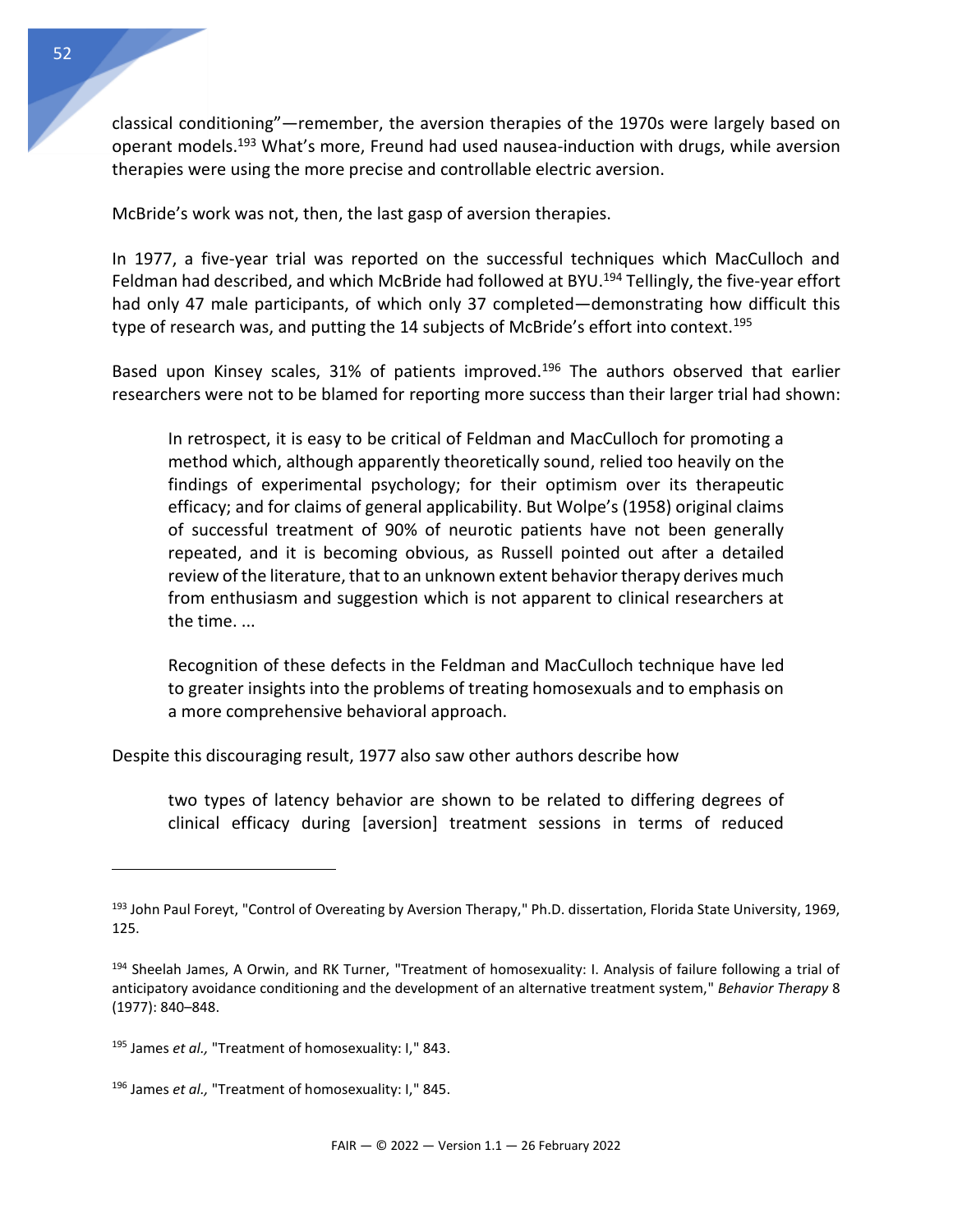homoerotic interest measured on a psychometric test. ... The relationship was then used to predict the overall attitude change in a number of patients by using the avoidance latency data alone. These predictions were in accordance with eventual clinical outcomes and were superior indicators of clinical success compared with psychometric assessment.<sup>197</sup>

They then highlighted both the objective nature of their findings, and their ability to predict outcomes: "A powerful test of a theory is its ability to predict, and we have used our derived relationships to predict both clinical outcome and sexual attitude change due to treatment."<sup>198</sup>

This is not a research program on its last legs.

The same year also saw the publication of a mammoth two-volume *Handbook of Behavior Therapy with Sexual Problems*. <sup>199</sup> The introduction emphasized that

It is often difficult to alter undesired sexual patterns which have been exhibited and reinforced over extended periods of time. Aversive conditioning frequently has been effective in altering such behaviors as undesired homosexual responses … which have generally been unresponsive to other approaches. …

The value of any intervention plan is determined by whether it works (i.e., whether it changes behavior in a desirable direction), not whether it somehow sounds good or feels good.<sup>200</sup>

The textbook included several key papers on aversion therapy in general, and its use in homosexuality in particular.<sup>201</sup>

In 1978, James published further on her 5-year trial's disappointing results with aversion therapy. She had compared their talk-based "desensitization/arousal" techniques—

<sup>&</sup>lt;sup>197</sup> MacCulloch, Waddington, and Sambrooks, "Avoidance latencies," 562.

<sup>198</sup> MacCulloch, Waddington, and Sambrooks, "Avoidance latencies," 573–575.

<sup>199</sup> Joel Fischer and Harvey L. Gochros, *Handbook of Behavior Therapy with Sexual Problems*, 2 volumes (Pergamon Press, 1977).

<sup>200</sup> Fisher and Gochros, "Introduction," 1:xlii–xliv.

<sup>&</sup>lt;sup>201</sup> Representative chapter titles include: "Aversion Therapy Applied to Taped Sequences of Deviant behavior in Exhibitionism and other Sexual Deviations: A Preliminary Report," "An Automated Technique for Aversive Conditioning in Sexual Deviations," "Aversion Therapy for Sexual Deviation: Contingent Shock and Covert Sensitization," "Aversion therapy in Management of 43 Homosexuals," "Alteration of Sexual Preferences via Conditioning Therapies," "The Desensitization of a Homosexual."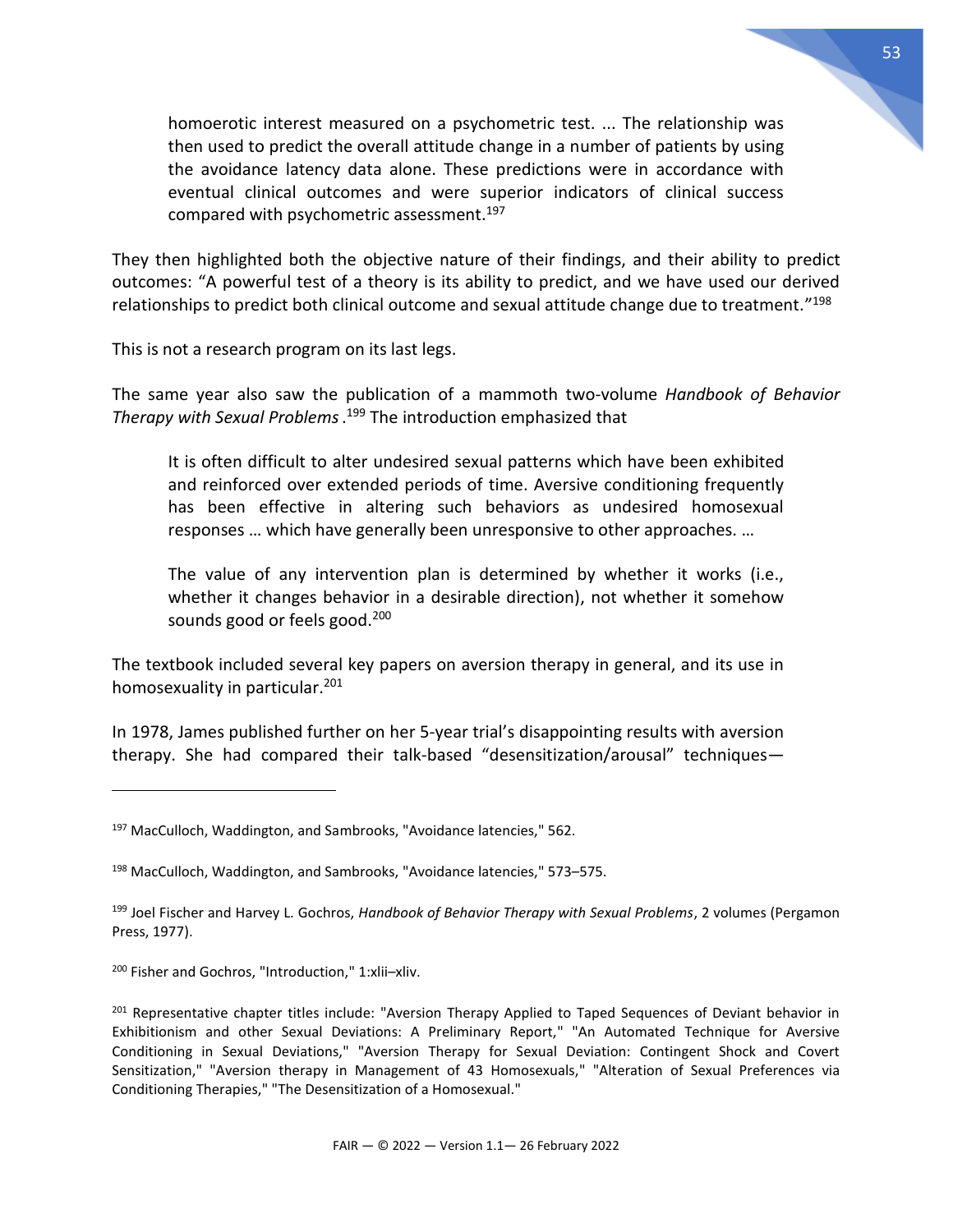which did not require shock—with shock-based aversive techniques. The former were more successful.<sup>202</sup>

A separate 1978 paper, however, endorsed the ethics of treating willing homosexual patients, and reported that "automated aversion procedures have been shown to be more effective than psychotherapy and more effective than placebo conditioning or a waiting list control condition." The authors suggested that opposition to aversion therapy "in spite of favorable reports of its effectiveness," might be due to both the use of aversion and to changing attitudes toward homosexuality.<sup>203</sup>

#### <span id="page-54-0"></span>After 1980

 $\overline{a}$ 

James' work dampened enthusiasm for aversion as the first choice. By 1982, a behaviorist textbook would recommend aversion as second-line treatment:

As the present evidence indicates that all treatments aimed at reducing compulsive drive in both sexual and nonsexual behaviors are equally effective, the one that seems least likely to reduce the patient's self-esteem would seem to be the treatment of choice. In this reviewer's experience this treatment is imaginal desensitization. …

At one-month follow-up, about 70% of patients report a significant reduction in the compulsive drive to carry out the behavior. A minority of those who do not report this response and wish to have a second course of therapy show a similar response to an alternative treatment. such as aversive therapy. But usually this response is transient. However, those patients who do report an initial definite response but relapse after some months or years usually show a more permanent response to a repetition of the original treatment.<sup>204</sup>

As had long been the case with behaviorists—including McBride—change of sexual orientation was not the goal, but control of unwanted behavior:

Aversive therapy acts not by reducing primary homosexual drive, but by reducing the arousal produced by failure to complete habitual sexual acts. This hypothesis

<sup>202</sup> Sheelah James, "Treatment of Homosexuality ll," 28–36.

<sup>&</sup>lt;sup>203</sup> Malcolm J. MacCulloch, John L. Waddington, and Jean E. Sambrooks, "Avoidance Latencies Reliably Reflect Sexual Attitude Change during Aversion Therapy for Homosexuality," *Behavior Therapy* 9 (1978): 562–564.

<sup>204</sup> Nathaniel McConaghy, "Sexual Deviation," in *International Handbook of Behavior Modification and Therapy*, edited by Alan S. Bellack, Michel Hersen, Alan E. Kazdin (Plenum Press: New York and London, 1982), 698.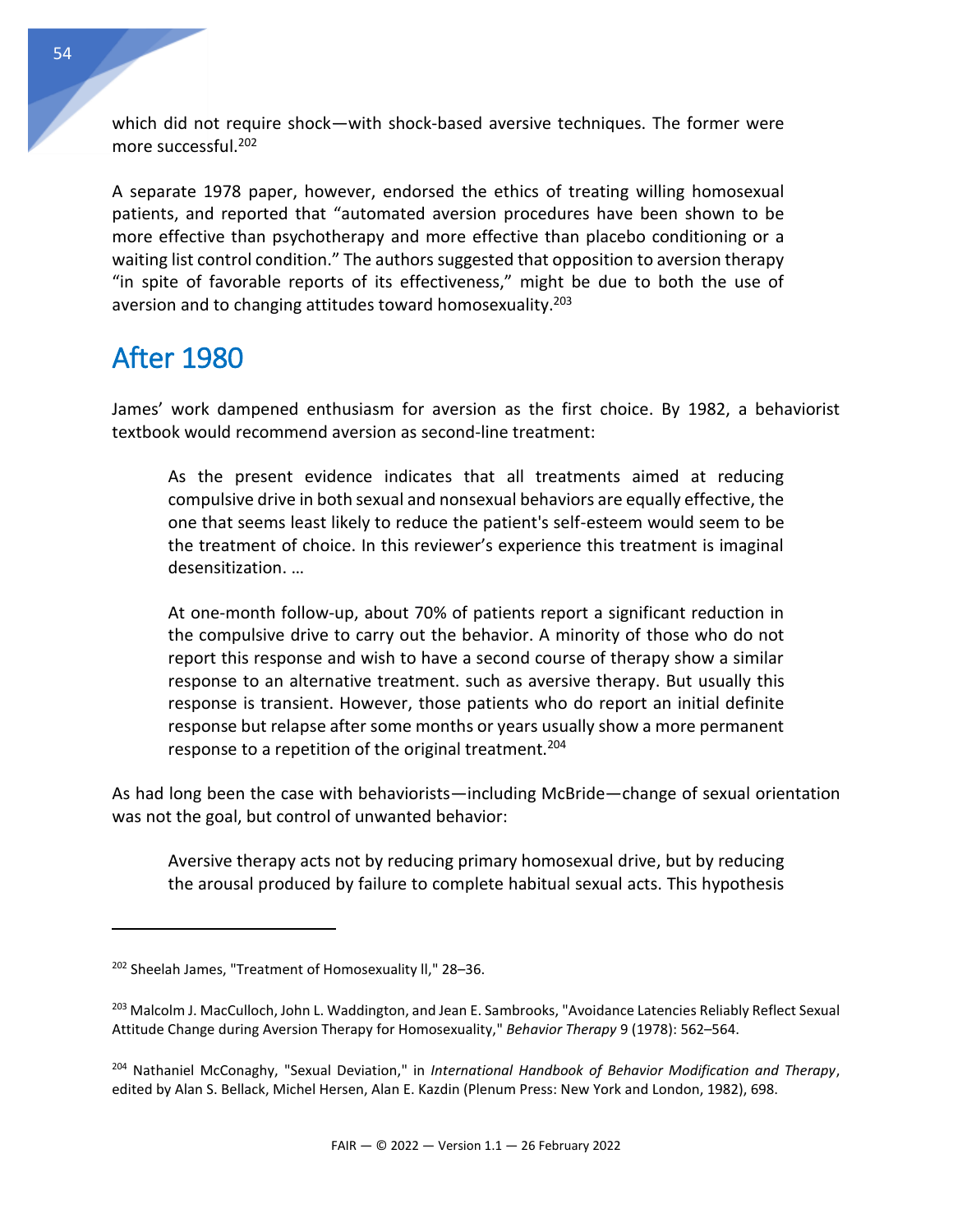accounts for the otherwise discrepant findings that aversive therapy, in comparison with placebo treatment, does not alter the patients' penile arousal to pictures of males, yet significantly reduces their urges to carry out homosexual behavior. It also accounts for the otherwise surprising evidence that systematic desensitization seems at least as effective as aversive therapy in increasing the ability of homosexuals to control their sexual behavior, without necessarily increasing heterosexual behavior.<sup>205</sup>

Interestingly, one year earlier the Church's manual for therapists working with homosexual clients contained no recommendation of electrical aversion therapies, and even cautions, "Some of the methods suggested [in reference works], such as masturbation therapy and some forms of aversion therapy, are inappropriate for use in LDS Social Services."

The Church's manual did, however, suggest techniques that mirror the desensitization/arousal approach described by James in 1978 and recommended as the first line approach in this textbook published a year later. 206

<span id="page-55-0"></span>They—like McBride during the Oaks administration at BYU—were current with the best science and professional guidance available.

# Conclusion

As late as 2000, a psychology textbook could write of aversion therapy for pedophiles:

A real-life example of the use of aversion therapy comes from Marshall and Barbaree (1988). They taught child-molesters to administer themselves smelling salts whenever they had erotic thoughts involving children. They also used penile plethysmography to help condition the men out of attraction to children. This means that the men wore a pressure-sensitive penis-ring which, if stretched, would complete an electric circuit and administer a painful shock. They were shown pictures of children, and, whenever they responded physically they would receive a shock. The aim was that the men would begin to associate erotic thoughts of children with a noxious smell and electric shocks. At follow-up, 13 per cent of the treatment group reoffended as opposed to 34 per cent of a control group, showing that the aversion therapy was quite effective. *This may sound like* 

<sup>&</sup>lt;sup>205</sup> McConaghy, "Sexual Deviation," 692.

<sup>206</sup> Compare James, "Treatment of Homosexuality II," 31 with LDS Social Services, *Professional Development Program: Understanding and Changing Homosexual Orientation Problems* (Salt Lake City, UT: The Church of Jesus Christ of Latter-day Saints, 1981), 19–21, 25–26.